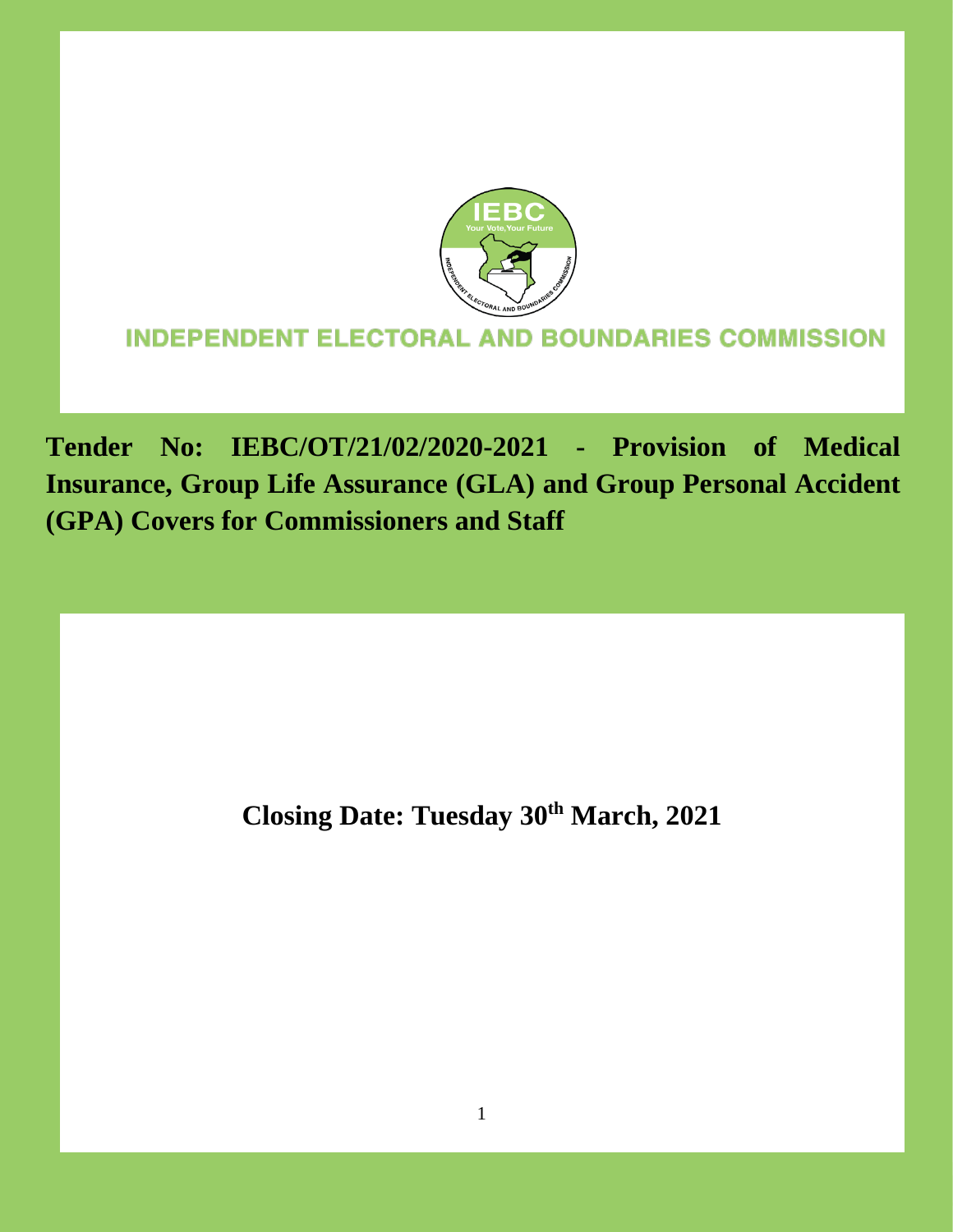# **Table of Contents**

| $\mathcal{E}$  |  |
|----------------|--|
| $\overline{4}$ |  |
|                |  |
|                |  |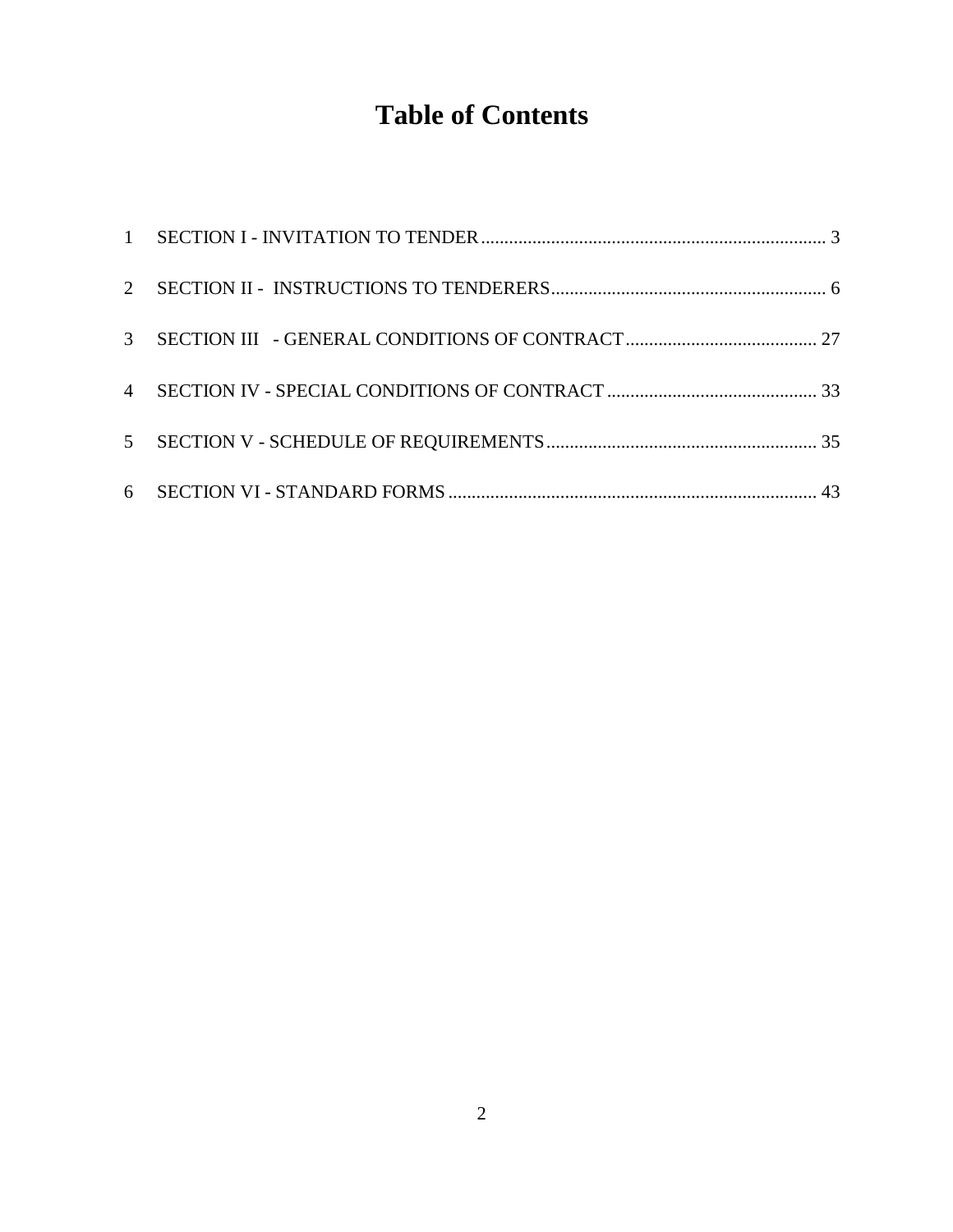# <span id="page-2-0"></span>**1 SECTION I - INVITATION TO TENDER**

#### **DATE: 16th March, 2021**

#### **Tender No: IEBC/OT/21/02/2020-2021 for Provision of Medical Insurance, Group Life Assurance (GLA) and Group Personal Accident (GPA) Covers for Commissioners and Staff**

- 1.1 The Independent Electoral and Boundaries Commission (IEBC) invites bids from eligible candidates for provision of: **LOT-1:** Provision of Medical Insurance Cover; **LOT-2:** Group Life Assurance (GLA) Cover; and **LOT-3:** Group Personal Accident (GPA) Cover for a period of Two (2) years for each Lot; with performance review at the end of each year. Tenderers can bid for One, or TWO or ALL the Lots.
- 1.2 There will be an online Pre-Bidding Conference on 19<sup>th</sup> March, 2021 at 11:00am. Bidders are requested to share their email addresses through [procurement@iebc.or.ke](mailto:procurement@iebc.or.ke) before that date to enable the Commission share the connection link.
- 1.3 A complete set of tender documents may be downloaded by interested tenderers free of charge at IEBC website **[www.iebc.or.ke](http://www.iebc.or.ke/)** and also [www.tenders.go.ke](http://www.tenders.go.ke/)**.** Interested eligible tenderers may obtain further information from and inspect the tender documents at IEBC Anniversary Towers, fifth floor, room 506, during normal working hours.
- 1.4 Tenderers who download the tender documents through the website are advised register, providing their email address through [procurement@iebc.or.ke](mailto:procurement@iebc.or.ke) , before the closing date; to enable communication for any tender clarifications, addenda and to get the tender opening link.
- 1.5 Completed tender documents should be enclosed in plain sealed envelopes, marked with tender reference number and addressed to: **The Chief Executive Officer/Commission Secretary Independent Electoral and Boundaries Commission (IEBC), Anniversary Towers, University Way, Fifth Floor P O Box 45371-00100, Nairobi**  to be received on or before **Tuesday, 30th March, 2021 at 11:00am local time**
- 1.6 Prices quoted should be net inclusive of all taxes and delivery, in Kenya Shillings and shall remain valid for 120 days from the closing date of the tender.
- 1.7 All bids must be accompanied by bid security of Ksh. 1,000,000 for Lot 1; and Ksh. 50,000 for each of Lot 2 and Lot 3 respectively; valid for 150 days from the date of opening the tender and shall be in form of Cash; bank guarantee; guarantee by an insurance company registered and licensed by the Insurance Regulatory Authority listed by the Authority; or guarantee issued by a financial institution approved and licensed by the Central Bank of Kenya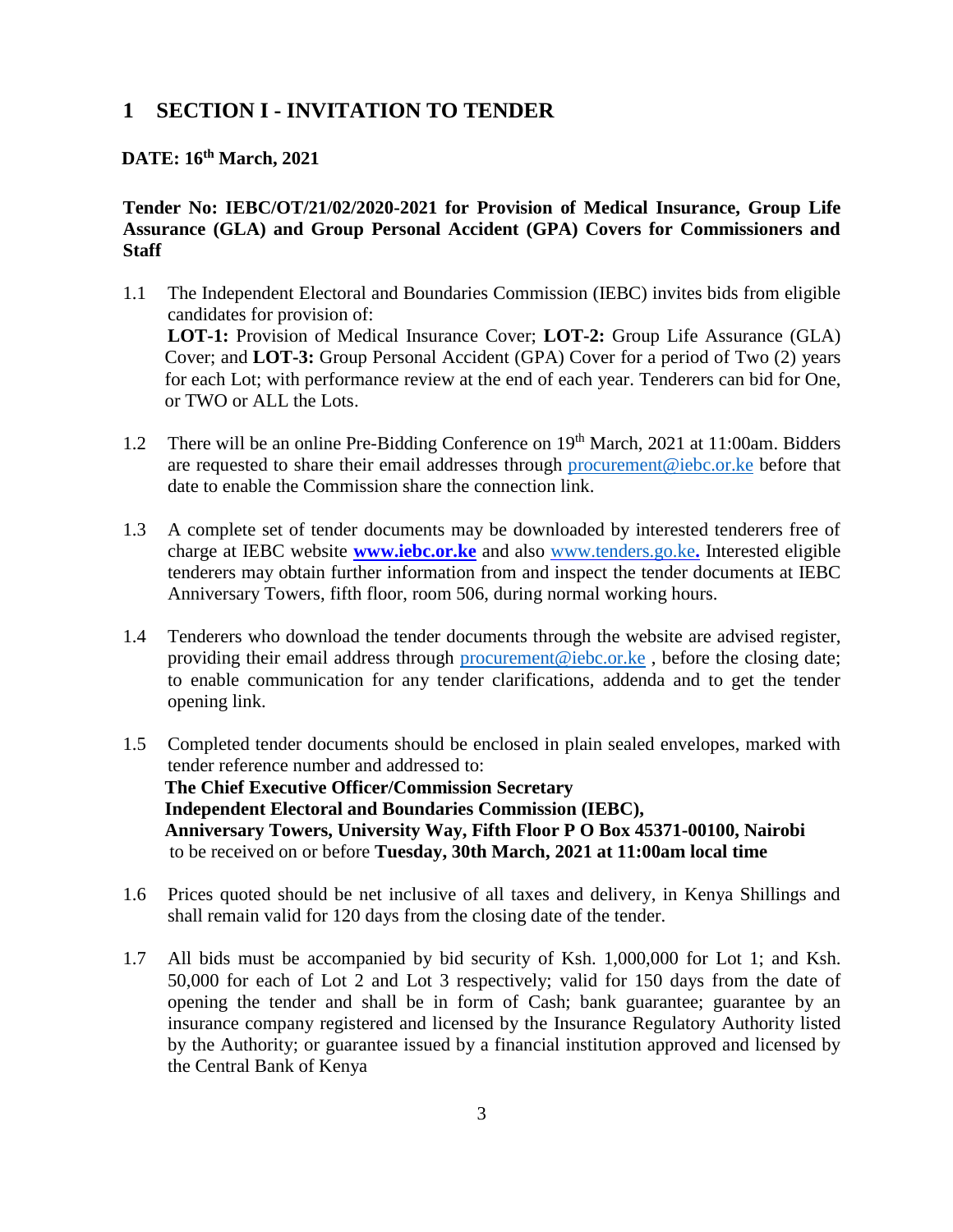1.8 Tenders will be opened immediately thereafter, and representatives are encouraged to login to an electronic medium through a link that will be provided to those who register.

#### **Ag. Commission Secretary/CEO**

#### **Eligibility Check List**

This check list serves to guide tenderers on responsiveness in their bid submission. Tenderers are however reminded that full compliance details are as in the evaluation criteria.

| No.              | <b>Requirements</b>                                                                                                  | <b>Attached</b> | Page |
|------------------|----------------------------------------------------------------------------------------------------------------------|-----------------|------|
|                  |                                                                                                                      |                 |      |
| 1.               | Copy of Certificate of incorporation/Registration                                                                    |                 |      |
| 2.               | Copy of CR12 for limited company/ID for Sole Proprietors                                                             |                 |      |
| 3.               | Power of Attorney                                                                                                    |                 |      |
| $\overline{4}$ . | Valid Tax Compliance                                                                                                 |                 |      |
| 5.               | Duly filled, signed and stamped form of tender                                                                       |                 |      |
| 6.               | Duly filled, signed and stamped Anti-Corruption Declaration Form.                                                    |                 |      |
| 7.               | Downloaded and attached tender document and a copy                                                                   |                 |      |
| 8.               | Tender document sequentially Paginated/serialized on each page                                                       |                 |      |
| 9.               | Dully<br>filled,<br>Confidential<br><b>Business</b><br>signed<br>and<br>stamped<br>Questionnaire                     |                 |      |
| 10.              | Dully Filled, signed and stamped the Price Schedule                                                                  |                 |      |
| 11.              | <b>Tender Security</b>                                                                                               |                 |      |
| 12.              | Current Registration certificate from IRA                                                                            |                 |      |
| 13.              | Valid NSSF and NHIF compliance certificates                                                                          |                 |      |
| 14.              | Membership Certificate from Association of Kenya Insurers (AKI)/<br>Association of Insurance Brokers of Kenya (AIBK) |                 |      |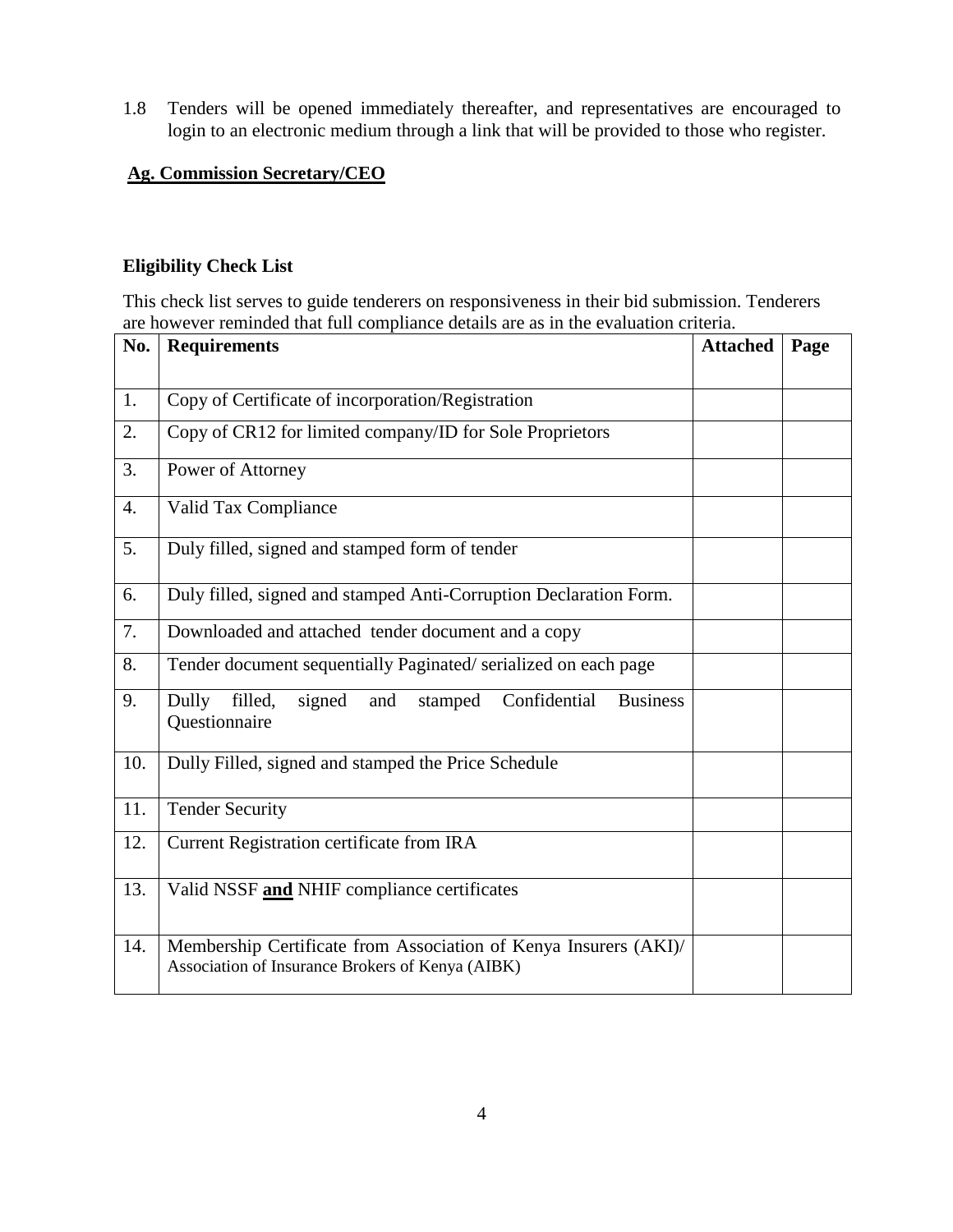# **SECTION II - INSTRUCTION TO TENDERERS**

Table of Clauses Page

| 2.1  |                                                        | 6  |
|------|--------------------------------------------------------|----|
| 2.2  |                                                        | 6  |
| 2.3  |                                                        | 6  |
| 2.4  |                                                        | 7  |
| 2.5  |                                                        | 7  |
| 2.6  |                                                        | 8  |
| 2.7  |                                                        | 8  |
| 2.8  |                                                        | 8  |
| 2.9  |                                                        | 8  |
| 2.10 |                                                        | 8  |
|      |                                                        | 9  |
| 2.12 |                                                        | 9  |
| 2.13 |                                                        | 10 |
| 2.14 |                                                        | 10 |
| 2.15 |                                                        | 10 |
| 2.16 |                                                        | 11 |
| 2.17 | Modification and Withdrawal of Tenders                 | 11 |
| 2.18 |                                                        |    |
| 2.19 |                                                        |    |
| 2.20 |                                                        | 12 |
| 2.21 |                                                        | 13 |
| 2.22 | Evaluation and Comparison of Tenders                   | 13 |
| 2.23 |                                                        | 13 |
| 2.24 |                                                        | 14 |
| 2.25 |                                                        | 14 |
| 2.26 | IEBC's Right to Accept or Reject any or all Tenders 14 |    |
| 2.27 |                                                        |    |
| 2.28 |                                                        |    |
| 2.29 |                                                        |    |
| 2.30 |                                                        |    |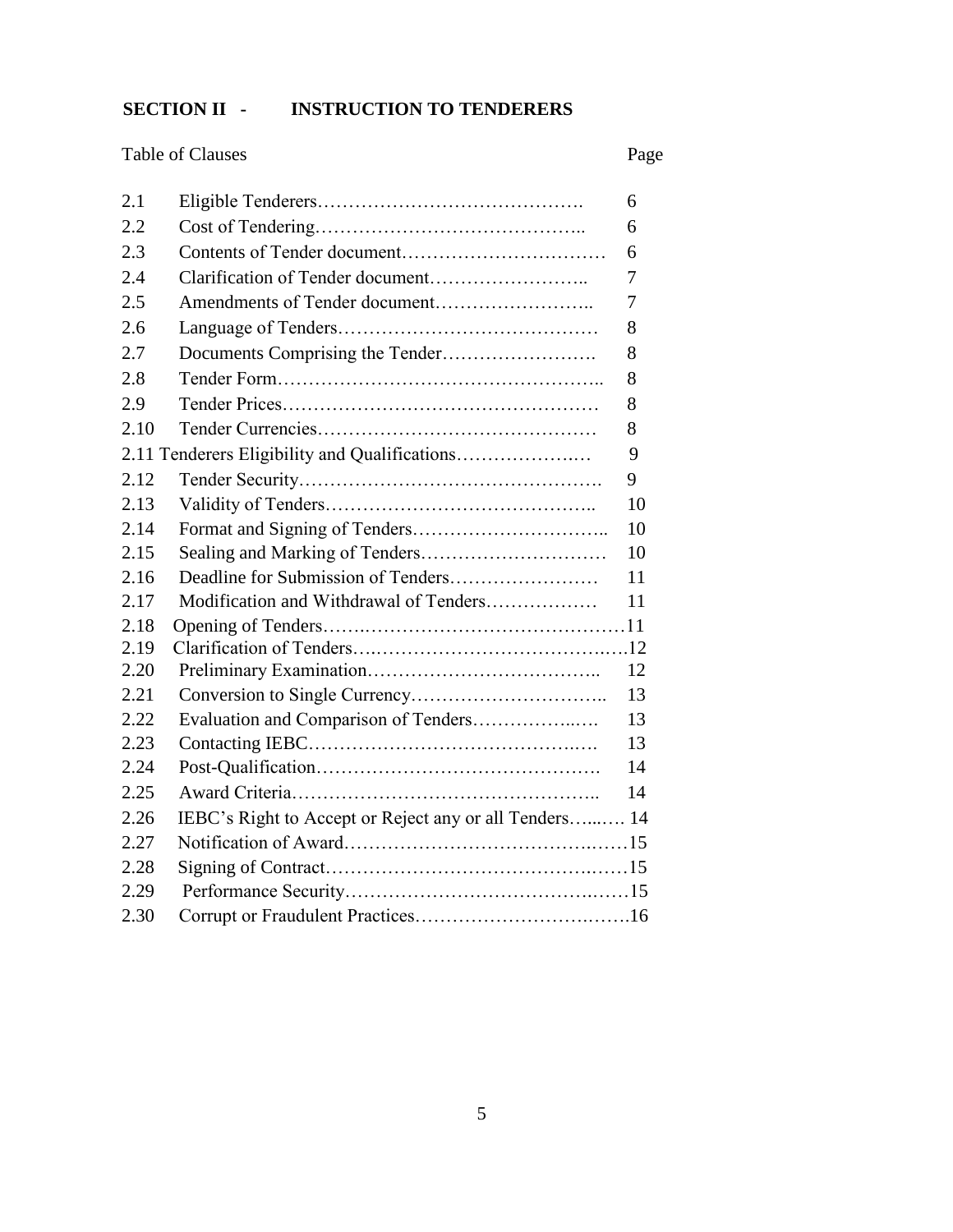# <span id="page-5-0"></span>**2 SECTION II - INSTRUCTIONS TO TENDERERS**

#### **2.1 Eligible Tenderers**

- 2.1.1 This Invitation for Tenders is open to all tenderers eligible as described in the Appendix to Instructions to Tenderers. Successful tenderers shall provide the services for the stipulated duration from the date of commencement (hereinafter referred to as the term) specified in the tender documents.
- 2.1.2 IEBC's employees, committee members, board members and their relatives (spouse and children) are not eligible to participate in the tender unless where specially allowed under section 131 of the Act.
- 2.1.3 Tenderers shall provide the qualification information statement that the tenderer (including all members of a joint venture and subcontractors) is not associated, or have been associated in the past, directly or indirectly, with a firm or any of its affiliates which have been engaged by IEBC to provide consulting services for the preparation of the design, specifications, and other documents to be used for the procurement of the services under this Invitation for tenders.
- 2.1.4 Tenderers involved in the corrupt or fraudulent practices or debarred from participating in public procurement shall not be eligible.

#### **2.2 Cost of Tendering**

- 2.2.1 The Tenderer shall bear all costs associated with the preparation and submission of its tender, and IEBC, will in no case be responsible or liable for those costs. Regardless of the conduct or outcome of the tendering process
- 2.2.2 The price to be charged for the tender document shall not exceed Ksh. 1,000/=
- 2.2.3 IEBC shall allow the tenderer to review the tender document free of charge before purchase.

#### **2.3 Contents of Tender Document**

- 2.3.1 The tender documents comprise the documents listed below and addenda issued in accordance with clause 2.5 of these instructions to tenderers.
	- (i) Instructions to Tenderers
	- (ii) General Conditions of Contract
	- (iii)Special Conditions of Contract
	- (iv)Schedule of Requirements
	- (v) Details of Insurance Cover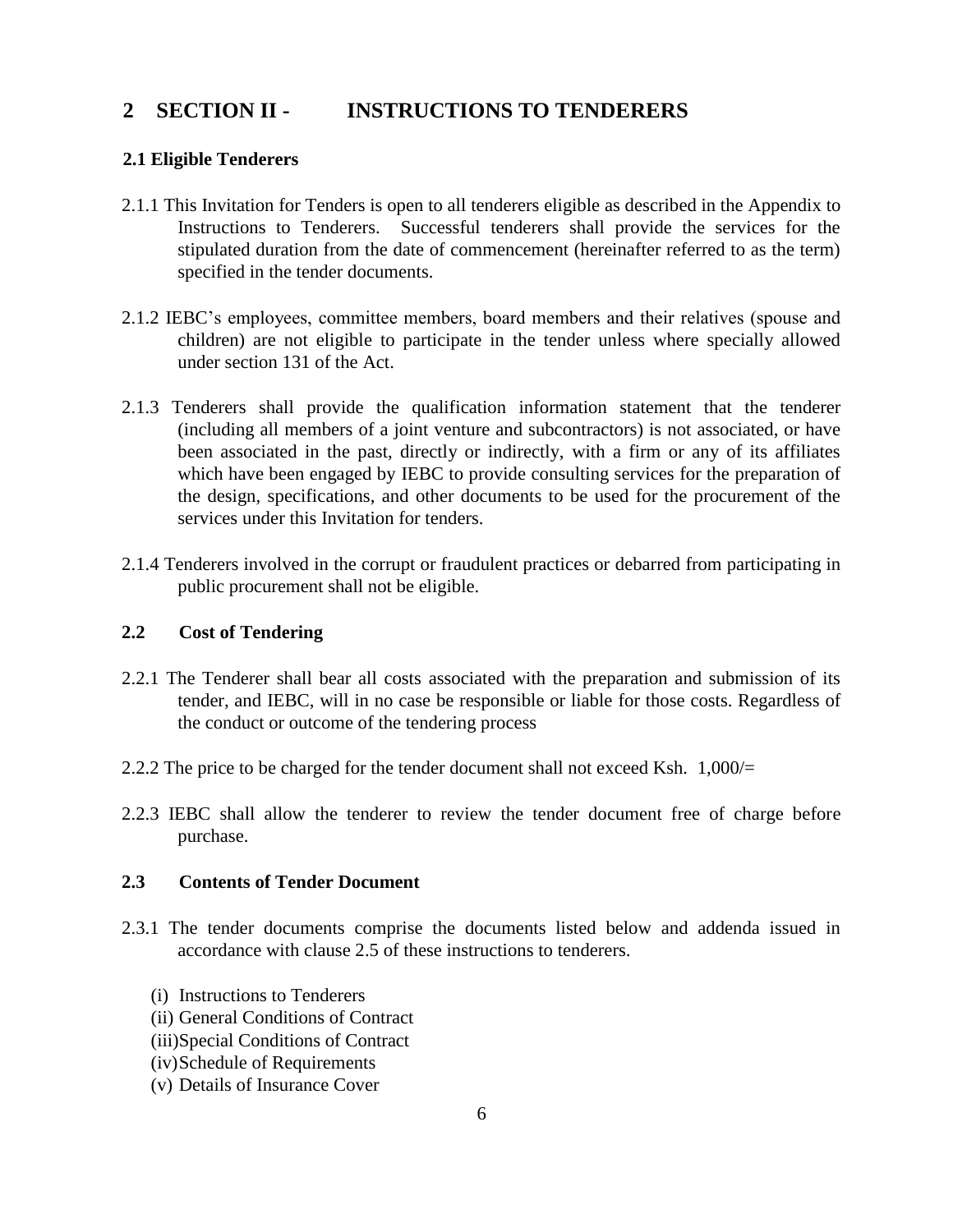- (vi) Form of Tender
- (vii) Price Schedules
- (viii) Contract Form
- (ix) Confidential Business Questionnaire Form
- (x) Tender security Form
- (xi) Performance security Form
- (xii) Insurance Company's Authorization Form
- (xiii) Declaration Form
- (xiv) Request for Review Form
- 2.3.2 The Tenderer is expected to examine all instructions, forms, terms and specification in the tender documents. Failure to furnish all information required by the tender documents or to submit a tender not substantially responsive to the tender documents in every respect will be at the tenderers risk and may result in the rejection of its tender.

#### **2.4 Clarification of Tender Documents**

- 2.4.1 A Candidate making inquiries of the tender documents may notify IEBC by post, fax or by email at IEBC's address indicated in the Invitation for tenders. IEBC will respond in writing to any request for clarification of the tender documents, which it receives not later than seven (7) days prior to the deadline for the submission of the tenders, prescribed by IEBC. Written copies of the Procuring entities response (including an explanation of the query but without identifying the source of inquiry) will be sent to all candidates who have received the tender documents.
- 2.4.2 IEBC shall reply to any clarifications sought by the tenderer within 3 days of receiving the request to enable the tenderer to make timely submission of its tender.
- 2.4.3 Preference where allowed in the evaluation of tenders shall not exceed 15%

#### **2.5 Amendment of Tender Documents**

- 2.5.1 At any time prior to the deadline for submission of tenders, IEBC, for any reason, whether at its own initiative or in response to a clarification requested by a prospective tenderer, may modify the tender documents by issuing and addendum.
- 2.5.2 All prospective tenderers who have obtained the tender documents will be notified of the amendment by post, fax or email and such amendment will be binding on them.
- 2.5.3 In order to allow prospective tenderers reasonable time in which to take the amendment into account in preparing their tenders, IEBC, at its discretion, may extend the deadline for the submission of tenders.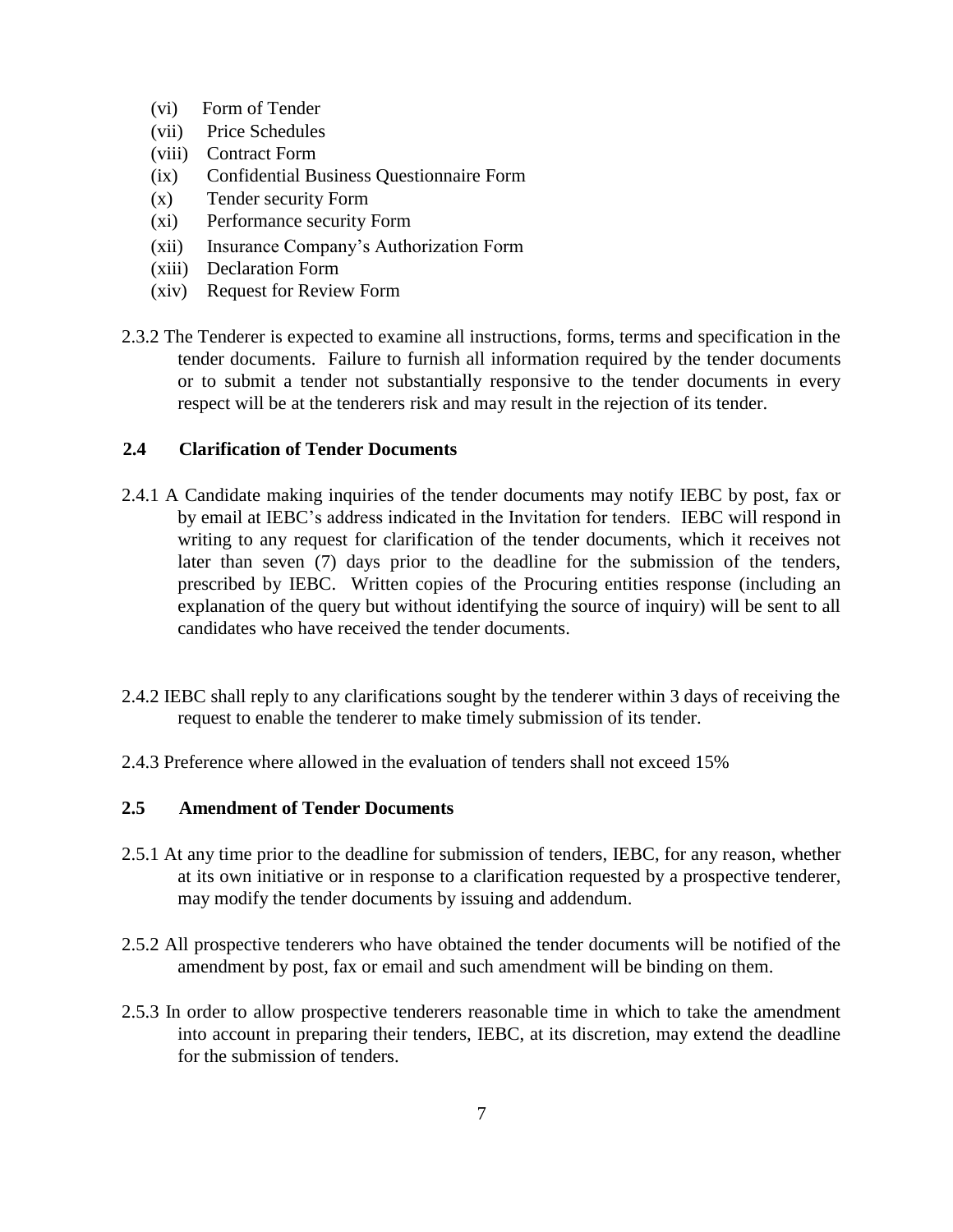#### **2.6 Language of Tenders**

2.6.1 The tender prepared by the tenderer, as well as all correspondence and documents relating to the tender exchanged by the tenderer and IEBC, shall be written in English language. Any printed literature furnished by the tenderer may be written in another language provided they are accompanied by an accurate English translation of the relevant passages in which case, for purposes of interpretation of the tender, the English translation shall govern.

#### **2.7. Documents Comprising the Tender**

- 2.7.1 The tender prepared by the tenderer shall comprise the following components:
	- (a) A Tender Form and a Price Schedule completed in accordance with paragraph 2.8, 2.9 and 2.10 below
	- (b) Documentary evidence established in accordance with paragraph 2.1.2 that the tenderer is eligible to tender and is qualified to perform the contract if its tender is accepted;
	- (c) Tender security furnished in accordance with paragraph 2.12 (if applicable) (d) Declaration Form.

#### **2.8. Form of Tender**

2.8.1 The tenderer shall complete the Tender Form and the Price Schedule furnished in the tender documents, indicating the services to be provided.

#### **2.9. Tender Prices**

- 2.9.1 The tenderer shall indicate on the form of tender and the appropriate Price Schedule the unit prices and total tender price of the services it proposes to provide under the contract.
- 2.9.2 Prices indicated on the Price Schedule shall be the cost of the services quoted including all customs duties and VAT and other taxes payable.
- 2.9.3 Prices quoted by the tenderer shall remain fixed during the Term of the contract unless otherwise agreed by the parties. A tender submitted with an adjustable price quotation will be treated as non-responsive and will be rejected, pursuant to paragraph 2.20.5

#### **2.10. Tender Currencies**

2.10.1 Prices shall be quoted in Kenya Shillings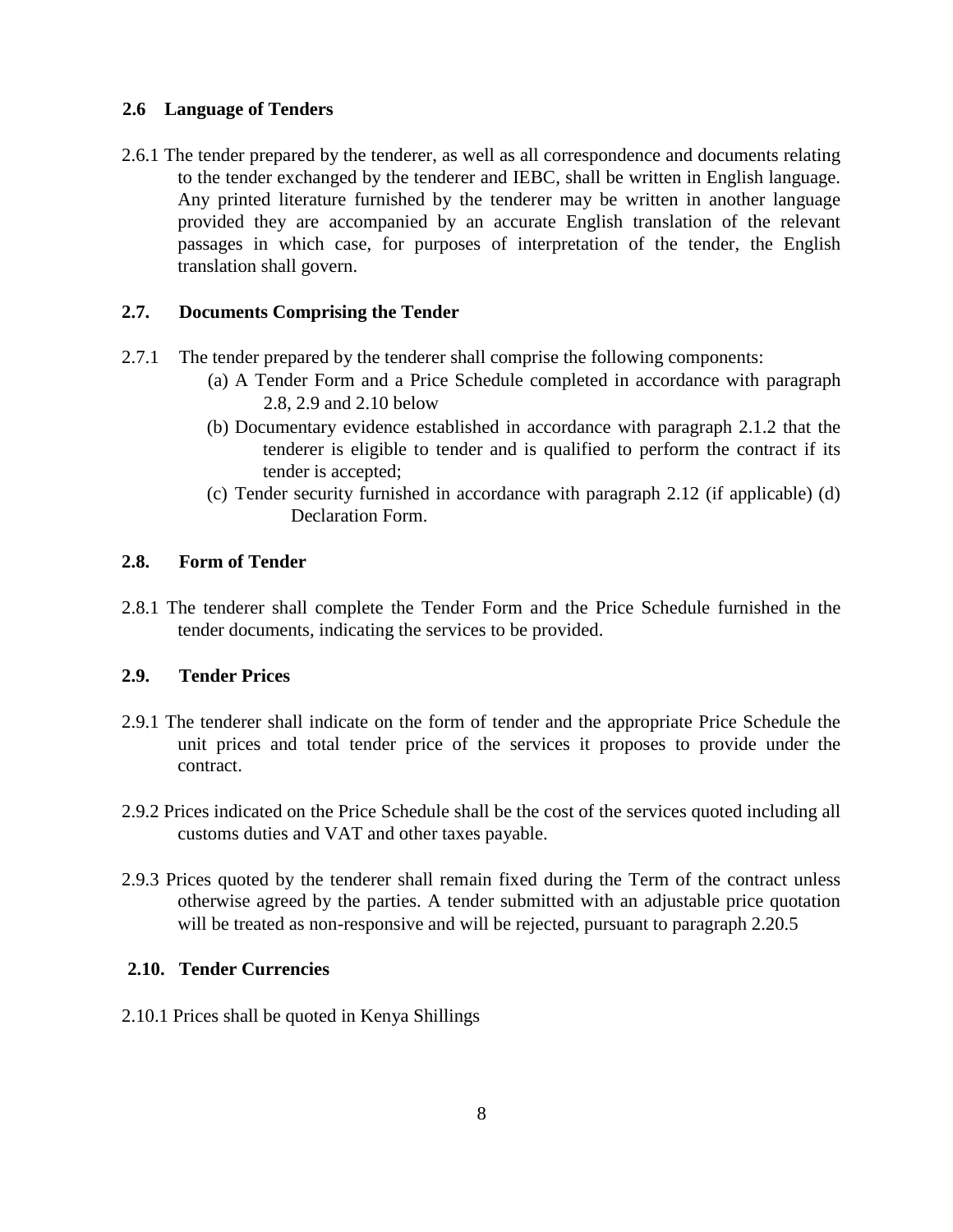#### **2.11. Tenderers Eligibility and Qualifications**

- 2.11.1 Pursuant to paragraph 2.1 the tenderer shall furnish, as part of its tender, documents establishing the tenderers eligibility to tender and its qualifications to perform the contract if it's tender is accepted.
- 2.11.2 The documentary evidence of the tenderer's qualifications to perform the contract if its tender is accepted shall establish to IEBC's satisfaction that the tenderer has the financial and technical capability necessary to perform the contract.

#### **2.12. Tender Security**

- 2.12.1 The tenderer shall furnish, as part of its tender, a tender security for the amount and form specified in the Appendix to Instructions to Tenderers.
- 2.12.2 The tender security shall not exceed 2 per cent of the tender price.
- 2.12.3 The tender security is required to protect IEBC against the risk of Tenderer's conduct which would warrant the security's forfeiture, pursuant to paragraph 2.12.7
- 2.12.4 The tender security shall be denominated in Kenya Shillings or in another freely convertible currency, and shall be in the form of:
	- (a) Cash;
	- (b) A bank guarantee;
	- (c) A guarantee by an insurance company registered and licensed by the Insurance Regulatory Authority listed by the Authority; or
	- (d) A guarantee issued by a financial institution approved and licensed by the Central Bank of Kenya.
- 2.12.5 Any tender not secured in accordance with paragraph 2.12.1. and 2.12.3 shall be rejected by IEBC as non-responsive, pursuant to paragraph 2.20.5
- 2.12.6 Unsuccessful Tenderer's tender security will be discharged or returned as promptly as possible but not later than thirty (30) days after the expiration of the period of tender validity
- 2.12.7 The successful Tenderer's tender security will be discharged upon the tenderer signing the contract, pursuant to paragraph 2.29, and furnishing the performance security, pursuant to paragraph 2.30
- 2.12.8 The tender security may be forfeited: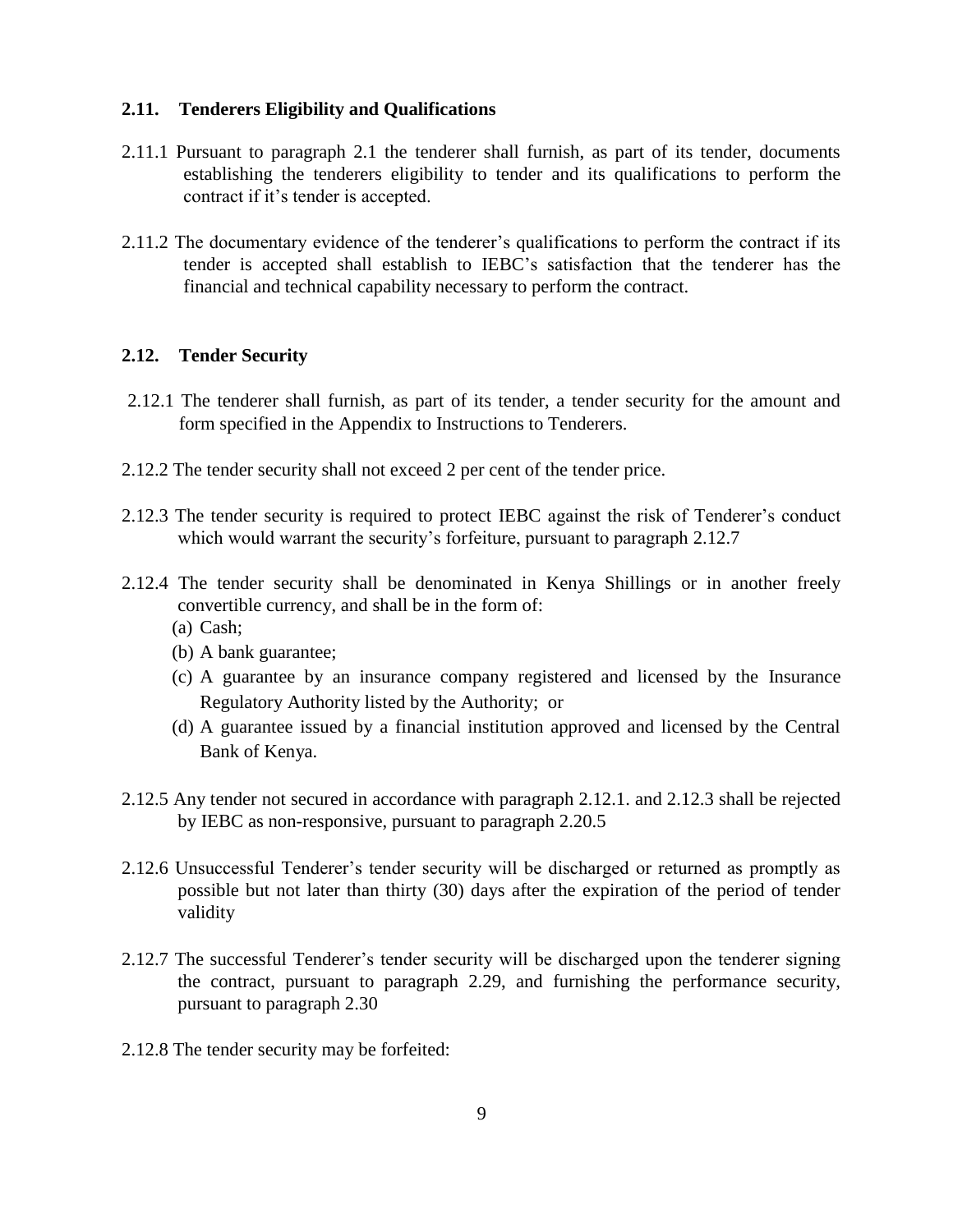- (a) If a tenderer withdraws its tender during the period of tender validity.
- (b) in the case of a successful tenderer, if the tenderer fails:
	- (i) to sign the contract in accordance with paragraph 2.29 or
	- (ii) to furnish performance security in accordance with paragraph 2.30.
- (c) If the tenderer reject correction of an arithmetic error in the tender.

#### **2.13. Validity of Tenders**

- 2.13.1 Tenders shall remain valid for 120 days after date of tender opening pursuant to paragraph 2.18. A tender valid for a shorter period shall be rejected by IEBC as nonresponsive.
- 2.13.2 In exceptional circumstances, IEBC may solicit the Tenderer's consent to an extension of the period of validity. The request and the responses thereto shall be made in writing. The tender security provided under paragraph 2.12 shall also be suitably extended. A tenderer granting the request will not be required nor permitted to modify its tender.

#### **2.14. Format and Signing of Tenders**

- 2.14.1 The tenderer shall prepare an original and a copy of the tender, clearly marking each "ORIGINAL TENDER" and "COPY OF TENDER," as appropriate. In the event of any discrepancy between them, the original shall govern.
- 2.14.2 The original and all copies of the tender shall be typed or written in indelible ink and shall be signed by the tenderer or a person or persons duly authorized to bind the tenderer to the contract. All pages of the tender, except for un-amended printed literature, shall be initialed by the person or persons signing the tender.
- 2.14.3 The tender shall have no interlineations, erasures, or overwriting except as necessary to correct errors made by the tenderer, in which case such corrections shall be initialed by the person or persons signing the tender.

#### **2.15 Sealing and Marking of Tenders**

- 2.15.1 The tenderer shall seal the original and the copy of the tender in separate envelopes, duly marking the envelopes as "ORIGINAL TENDER" and "COPY OF TENDER". The envelopes shall then be sealed in an outer envelope.
- 2.15.2 The inner and outer envelopes shall:
	- (a) Be addressed to IEBC at the address given in the Invitation to Tender.
	- (b) Bear tender number and name in the invitation to tender and the words, "DO NOT OPEN BEFORE **Tuesday, 30th March, 2021 at 11:00am local time.**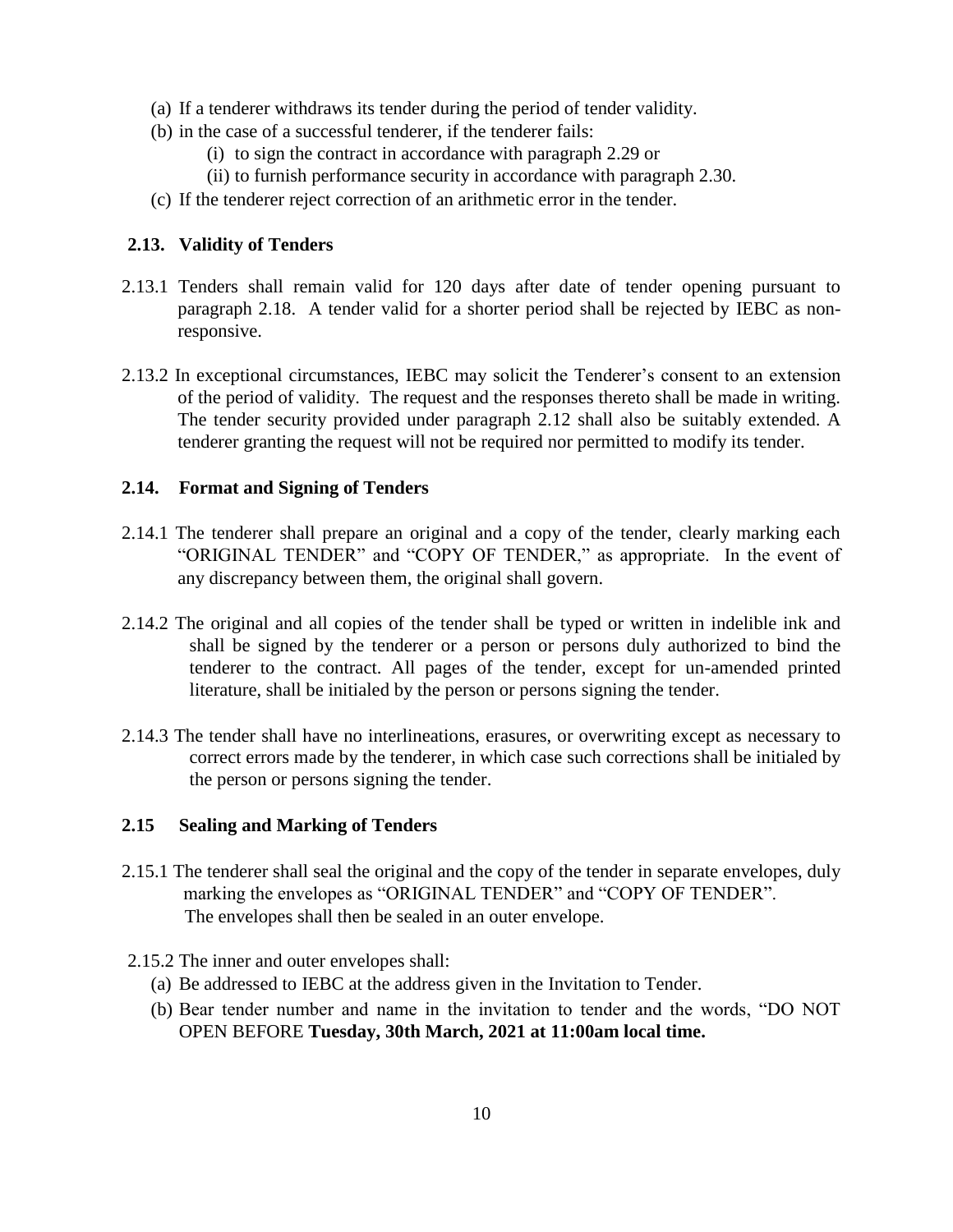- 2.15.3 The inner envelopes shall also indicate the name and address of the tenderer to enable the tender to be returned unopened in case it is declared "late".
- 2.15.4 If the outer envelope is not sealed and marked as required by paragraph 2.15.2, IEBC will assume no responsibility for the tender's misplacement or premature opening.

#### **2.16. Deadline for Submission of Tenders**

- 2.16.1 Tenders must be received by IEBC at the address specified under paragraph 2.15.2 not later than **Tuesday, 30th March, 2021 at 11:00am local time.**
- 2.16.2 IEBC may, at its discretion, extend this deadline for the submission of tenders by amending the tender documents in accordance with paragraph 2.5.3 in which case all rights and obligations of IEBC and candidates previously subject to the deadline will thereafter be subject to the deadline as extended.
- 2.16.3 Bulky tenders which will not fit the tender box shall be received by IEBC as provided for in the appendix.

#### **2.17. Modification and Withdrawal of Tenders**

- 2.17.1 The tenderer may modify or withdraw its tender after the tender's submission, provided that written notice of the modification, including substitution or withdrawal of the tenders, is received by IEBC prior to the deadline prescribed for submission of tenders.
- 2.17.2 The tenderer's modification or withdrawal notice shall be prepared, sealed, marked and dispatched in accordance with the provisions of paragraph 2.15. a withdrawal notice may also be sent by fax or email but followed by a signed confirmation copy, postmarked not later than the deadline for submission of tenders.
- 2.17.3 No tender may be modified after the deadline for submission of tenders.
- 2.17.4 No tender may be withdrawn in the interval between the deadline for submission of tenders and the expiration of the period of tender validity. Withdrawal of a tender during this interval may result in the Tenderer's forfeiture of its tender security, pursuant to paragraph 2.12.7.

#### **2.18. Opening of Tenders**

2.18.1 IEBC will open all tenders in the presence of tenderers' representatives who choose to attend on **Tuesday, 30th March, 2021 at 11:00am local time** and in the location specified in the invitation for tenders. The tenderers' representatives who are present shall sign a register evidencing their attendance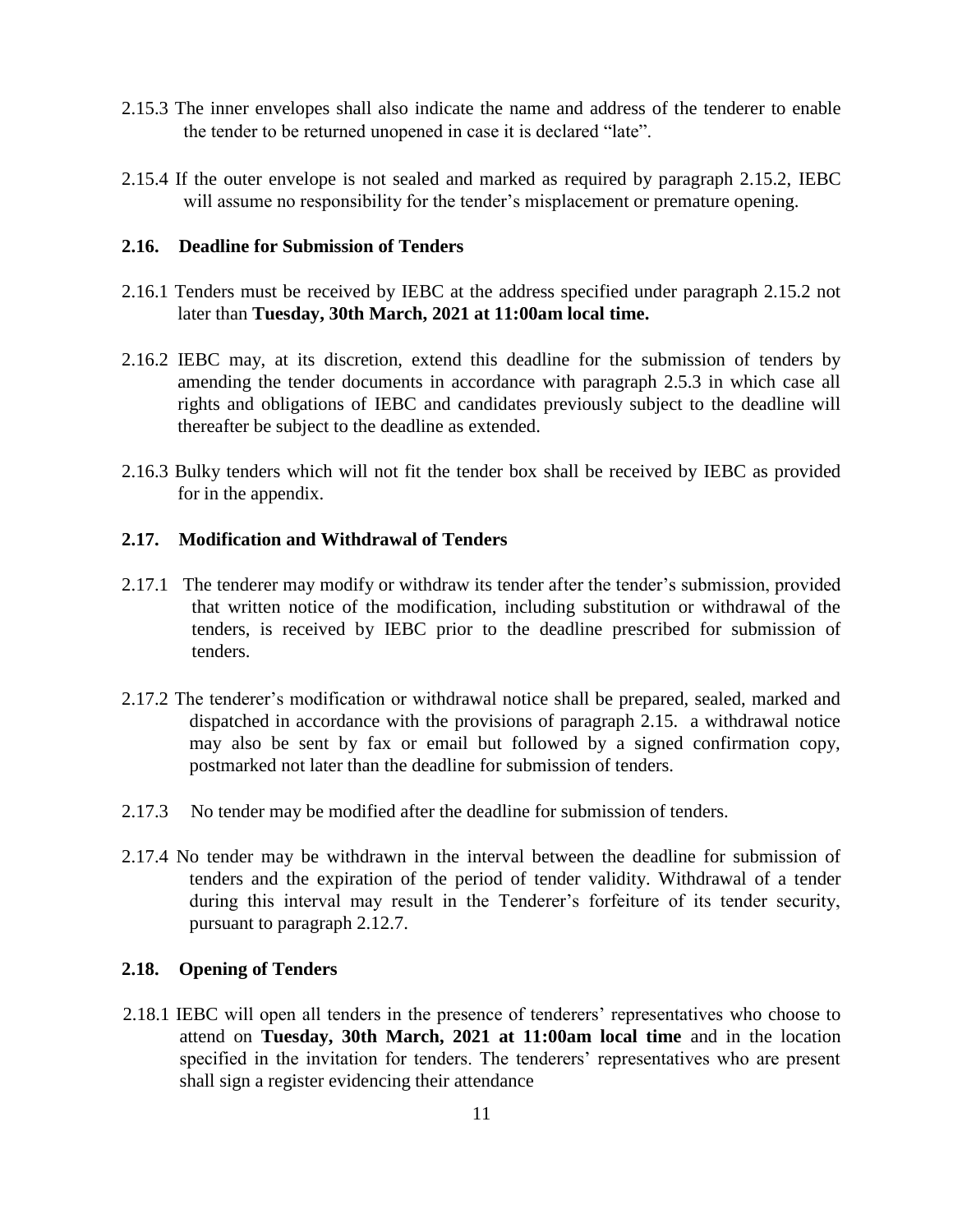- 2.18.2 The tenderers' names, tender modifications or withdrawals, tender prices, discounts, and the presence or absence of requisite tender security and such other details as IEBC, at its discretion, may consider appropriate, will be announced at the opening.
- 2.18.3 IEBC will prepare minutes of the tender opening, which will be submitted to tenderers that signed the tender opening register and will have made the request.

#### **2.19 Clarification of Tenders**

- 2.19.1 To assist in the examination, evaluation and comparison of tenders IEBC may, at its discretion, ask the tenderer for a clarification of its tender. The request for clarification and the response shall be in writing, and no change in the prices or substance of the tender shall be sought, offered, or permitted.
- 2.19.2 Any effort by the tenderer to influence IEBC in IEBC's tender evaluation, tender comparison or contract award decisions may result in the rejection of the tenderers' tender.

#### **2.20 Preliminary Examination and Responsiveness**

- 2.20.1 IEBC will examine the tenders to determine whether they are complete, whether any computational errors have been made, whether required sureties have been furnished, whether the documents have been properly signed, and whether the tenders are generally in order.
- 2.20.2 Arithmetical errors will be rectified on the following basis. If there is a discrepancy between the unit price and the total price that is obtained by multiplying the unit price and quantity, the unit price shall prevail, and the total price shall be corrected. If the candidate does not accept the correction of the errors, its tender will be rejected, and its tender security forfeited. If there is a discrepancy between words and figures, the amount in words will prevail
- 2.20.3 IEBC may waive any minor informality or non-conformity or irregularity in a tender which does not constitute a material deviation provided such waiver does not prejudice or affect the relative ranking of any tenderer.
- 2.20.4 Prior to the detailed evaluation, pursuant to paragraph 2.20, IEBC will determine the substantial responsiveness of each tender to the tender documents. For purposes of these paragraphs, a substantially responsive tender is one which conforms to all the terms and conditions of the tender documents without material deviations. IEBC's determination of a tender's responsiveness is to be based on the contents of the tender itself without recourse to extrinsic evidence.
- 2.20.5 If a tender is not substantially responsive, it will be rejected by IEBC and may not subsequently be made responsive by the tenderer by correction of the nonconformity.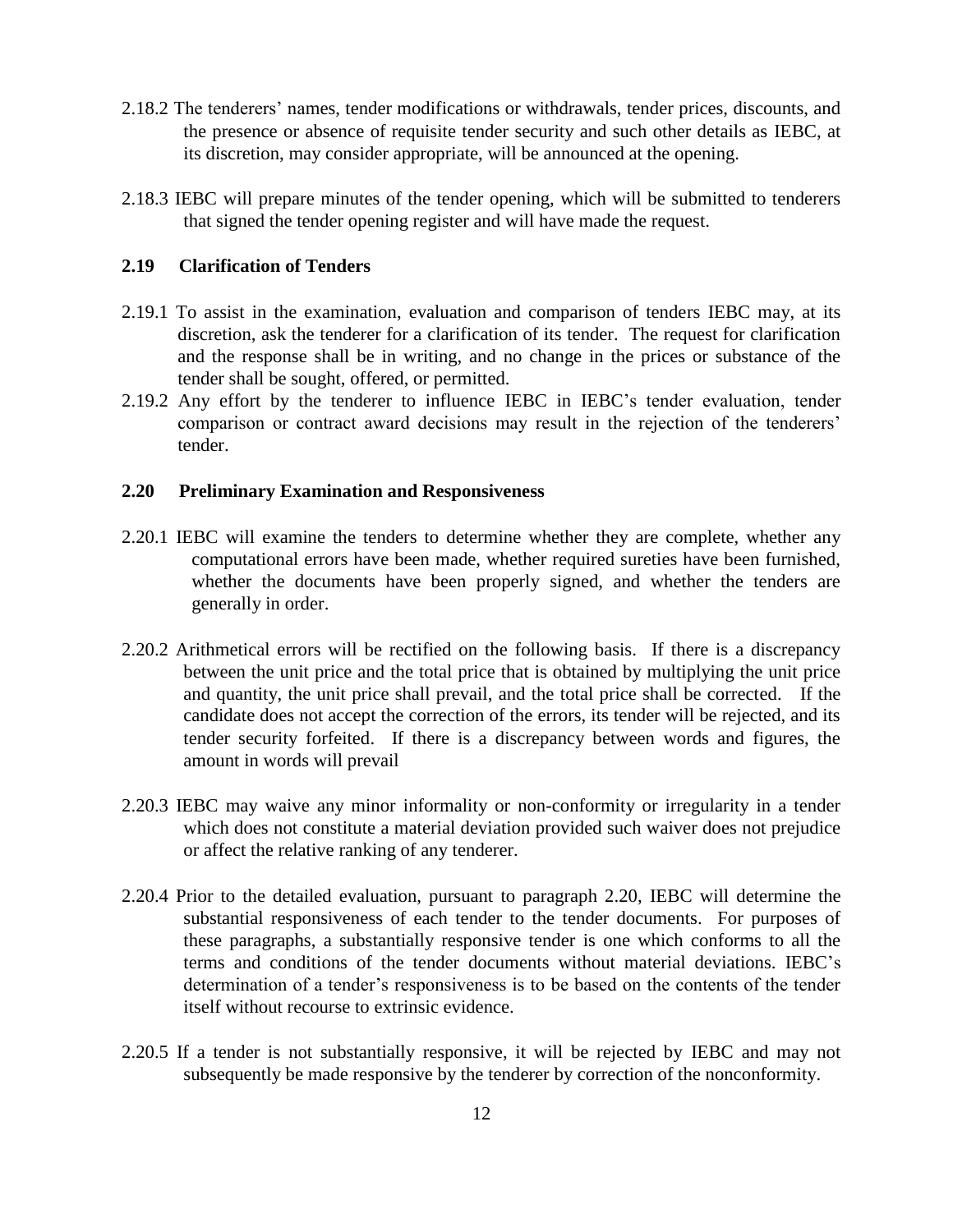#### **2.21. Conversion to single currency**

2.21.1 Where other currencies are used, IEBC will convert those currencies to Kenya Shillings using the selling exchange rate on the date of tender closing provided by the Central Bank of Kenya.

#### **2.22. Evaluation and Comparison of Tenders**

- 2.22.1 IEBC will evaluate and compare the tenders which have been determined to be substantially responsive, pursuant to paragraph 2.20
- 2.22.2 IEBC's evaluation of a tender will take into account, in addition to the tender price, the following factors, in the manner and to the extent indicated in paragraph 2.22.3.
	- (a) Operational plan proposed in the tender;
	- (b) Deviations in payment schedule from that specified in the Special Conditions of **Contract**
- 2.22.3 Pursuant to paragraph 2.22.2 the following evaluation methods will be applied.

#### (a) **Operational Plan**

IEBC requires that the services under the Invitation for Tenders shall be performed at the time specified in the Schedule of Requirements. Tenders offering to perform longer than IEBC's required delivery time will be treated as non-responsive and rejected.

#### (b) **Deviation in payment schedule**

Tenderers shall state their tender price for the payment on schedule outlined in the special conditions of contract. Tenders will be evaluated on the basis of this base price. Tenderers are, however, permitted to state an alternative Payment schedule and indicate the reduction in tender Price they wish to offer for such alternative payment Schedule. IEBC may consider the alternative payment schedule offered by the selected tenderer.

2.22.4 The tender evaluation committee shall evaluate the tender within 30 days from the date of opening the tender.

#### **2.23. Contacting IEBC**

- 2.23.1 Subject to paragraph 2.19 no tenderer shall contact IEBC on any matter relating to its tender, from the time of the tender opening to the time the contract is awarded.
- 2.23.2 Any effort by a tenderer to influence IEBC in its decisions on tender evaluation, tender comparison, or contract award may result in the rejection of the Tenderers' tender.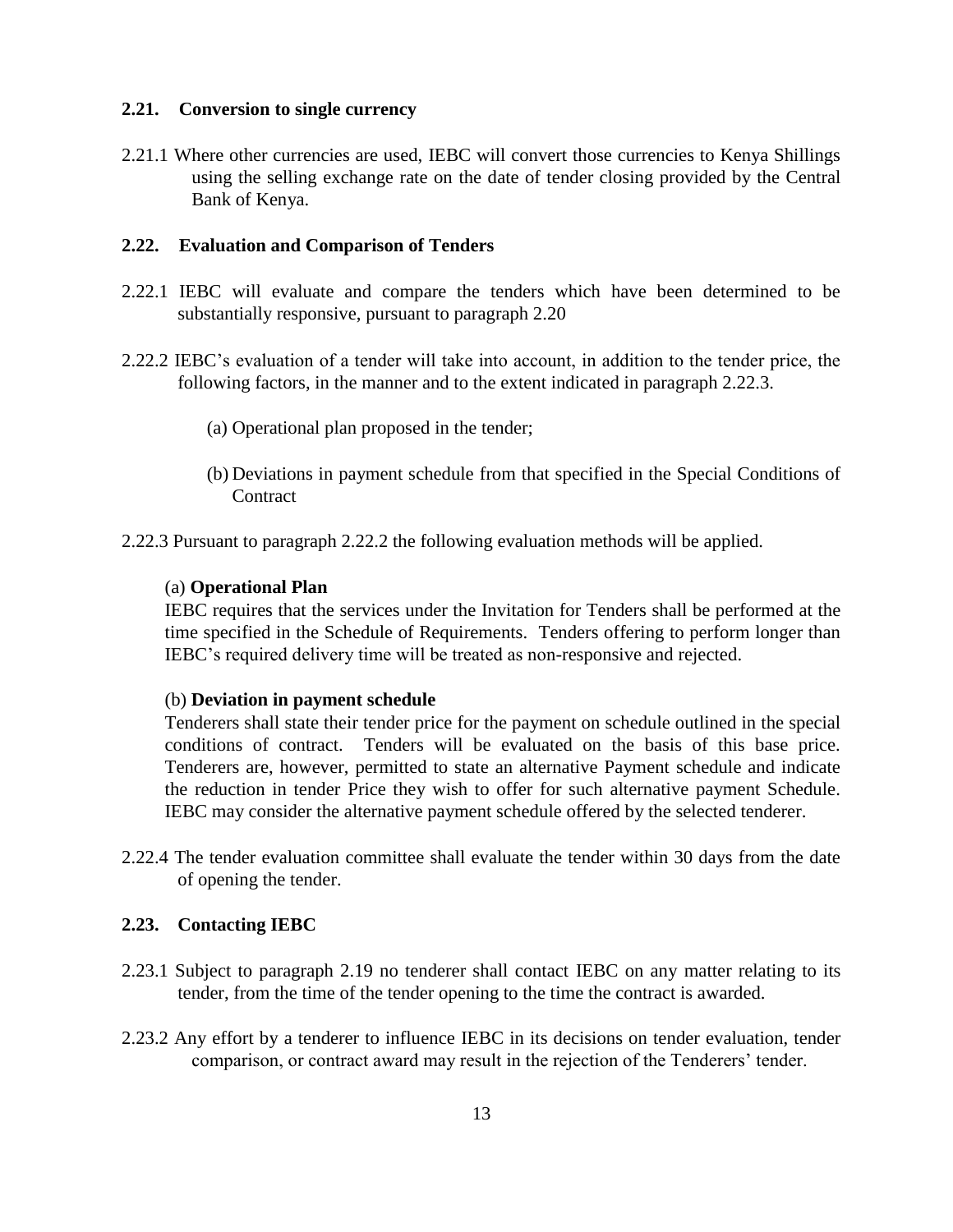#### **2.24 Post-qualification**

- 2.24.1 IEBC will verify and determine to its satisfaction whether the tenderer that is selected as having submitted the lowest evaluated responsive tender is qualified to perform the contract satisfactorily.
- 2.24.2 The determination will take into account the tenderer financial and technical capabilities. It will be based upon an examination of the documentary evidence of the tenderers qualifications submitted by the tenderer, pursuant to paragraph 2.11.2, as well as such other information as IEBC deems necessary and appropriate
- 2.24.3 An affirmative determination will be a prerequisite for award of the contract to the tenderer. A negative determination will result in rejection of the Tenderer's tender, in which event IEBC will proceed to the next lowest evaluated tender to make a similar determination of that Tenderer's capabilities to perform satisfactorily.

#### **2.25 Award Criteria**

- 2.25.1 Subject to paragraph 2.29 IEBC will award the contract to the successful tenderer whose tender has been determined to be substantially responsive and has been determined to be the lowest evaluated tender, provided further that the tenderer is determined to be qualified to perform the contract satisfactorily.
- 2.25.2 To qualify for contract awards, the tenderer shall have the following:
	- (a) Necessary qualifications, capability experience, services, equipment and facilities to provide what is being procured.
	- (b) Legal capacity to enter into a contract for procurement
	- (c) Shall not be insolvent, in receivership, bankrupt or in the process of being wound up and is not the subject of legal proceedings relating to the foregoing.
	- (d) Shall not be debarred from participating in public procurement.

#### **2.26. IEBC's Right to accept or Reject any or all Tenders**

- 2.26.1 IEBC reserves the right to accept or reject any tender, and to annul the tendering process and reject all tenders at any time prior to contract award, without thereby incurring any liability to the affected tenderer or tenderers or any obligation to inform the affected tenderer or tenderers of the grounds for IEBC's action. If IEBC determines that none of the tenders is responsive, IEBC shall notify each tenderer who submitted a tender.
- 2.26.2 IEBC shall give prompt notice of the termination to the tenderers and on request give its reasons for termination within 14 days of receiving the request from any tenderer.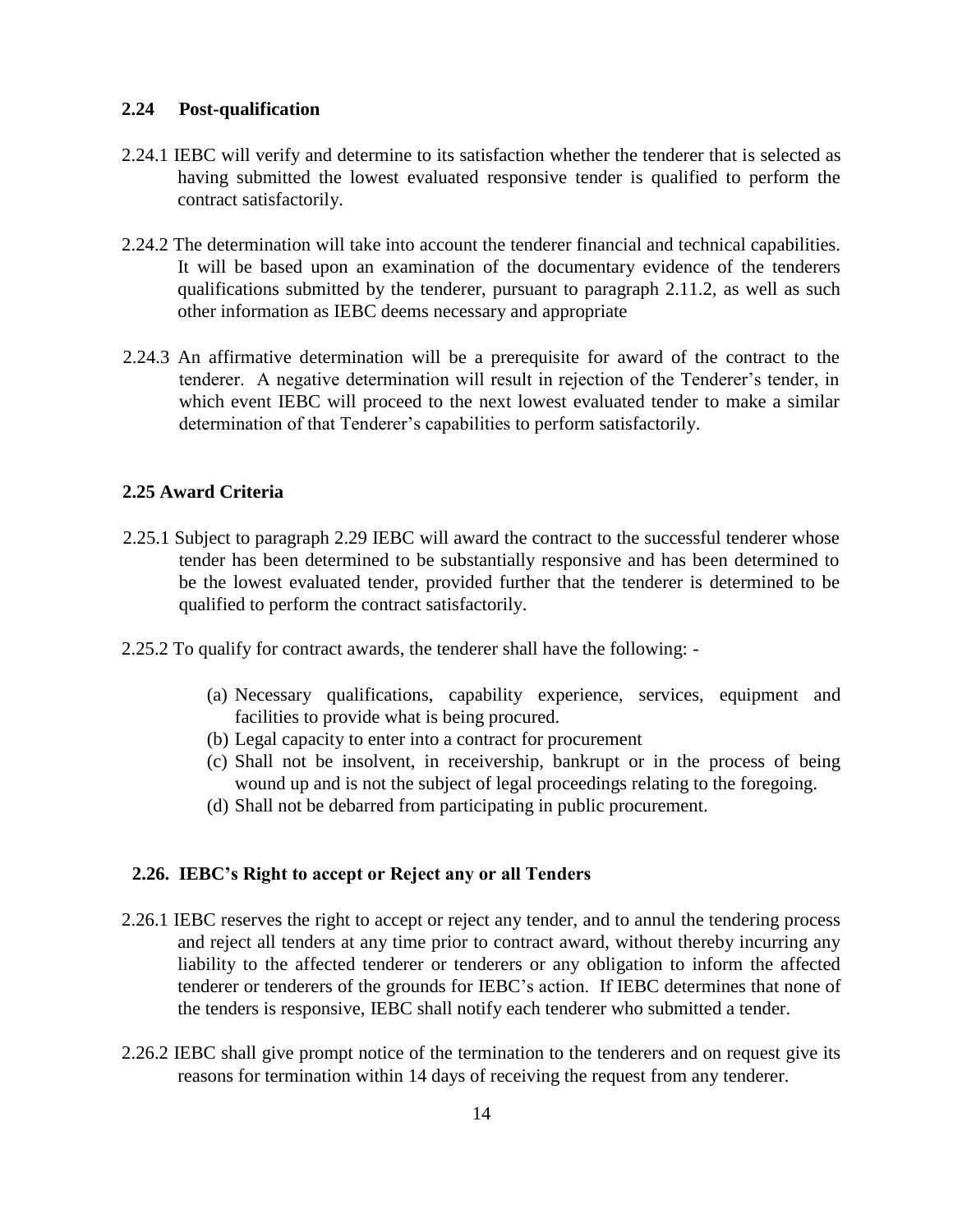2.26.3 A tenderer who gives false information in the tender document about is qualification or who refuses to enter into a contract after notification of contract award shall be considered for debarment from participating in future public procurement.

#### **2.27 Notification of Award**

- 2.27.1 Prior to the expiration of the period of tender validity, IEBC will notify the successful tenderer in writing that its tender has been accepted.
- 2.27.2 The notification of award will signify the formation of the contract subject to the signing of the contract between the tenderer and IEBC pursuant to clause 2.9. Simultaneously the other tenderers shall be notified that their tenders were not successful.
- 2.27.3 Upon the successful Tenderer's furnishing of the performance security pursuant to paragraph 2.29 IEBC will promptly notify each unsuccessful Tenderer and will discharge its tender security, pursuant to paragraph 2.12

#### **2.28 Signing of Contract**

- 2.28.1 At the same time as IEBC notifies the successful tenderer that its tender has been accepted, IEBC will simultaneously inform the other tenderers that their tenders have not been successful.
- 2.28.2 Within fourteen (14) days of receipt of the Contract Form, the successful tenderer shall sign and date the contract and return it to IEBC.
- 2.28.3 The contract will be definitive upon its signature by the two parties.
- 2.28.4 The parties to the contract shall have it signed within 30 days from the date of notification of contract award unless there is an administrative review request.

#### **2.29 Performance Security**

- 2.29.1 The successful tenderer shall furnish 10% of the contract price performance security in accordance with the Conditions of Contract, in a form acceptable to IEBC.
- 2.29.2 Failure by the successful tenderer to comply with the requirement of paragraph 2.29 or paragraph 2.30.1 shall constitute sufficient grounds for the annulment of the award and forfeiture of the tender security, in which event IEBC may make the award to the next lowest evaluated tender or call for new tenders.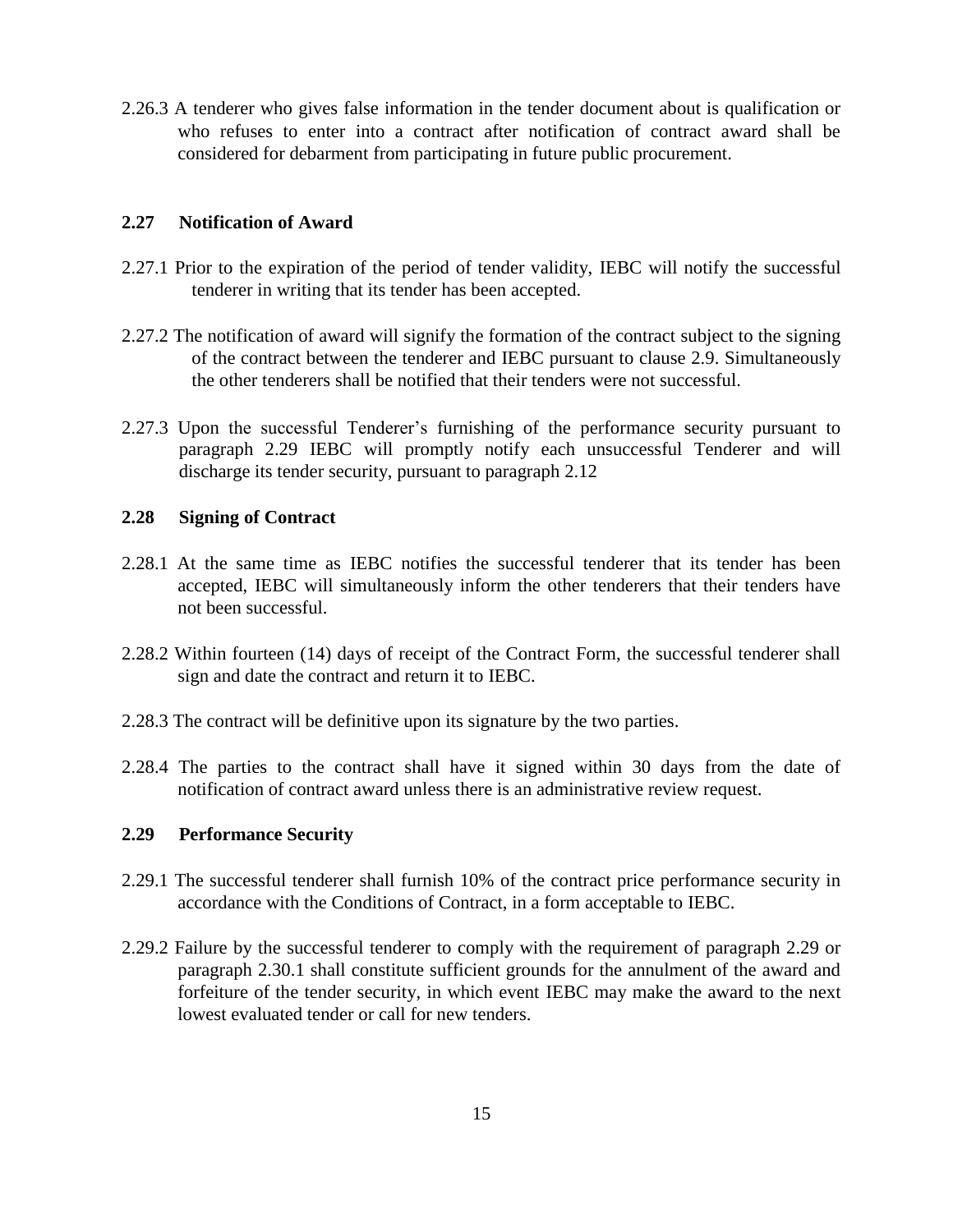#### **2.30 Corrupt or Fraudulent Practices**

- 2.30.1 IEBC requires that tenderers observe the highest standard of ethics during the procurement process and execution of contracts. A tenderer shall sign a declaration that he has not and will not be involved in corrupt or fraudulent practices.
- 2.30.2 IEBC will reject a proposal for award if it determines that the tenderer recommended for award has engaged in corrupt or fraudulent practices in competing for the contract in question
- 2.30.3 Further a tenderer who is found to have indulged in corrupt or fraudulent practices risks being debarred from participating in public Procurement in Kenya.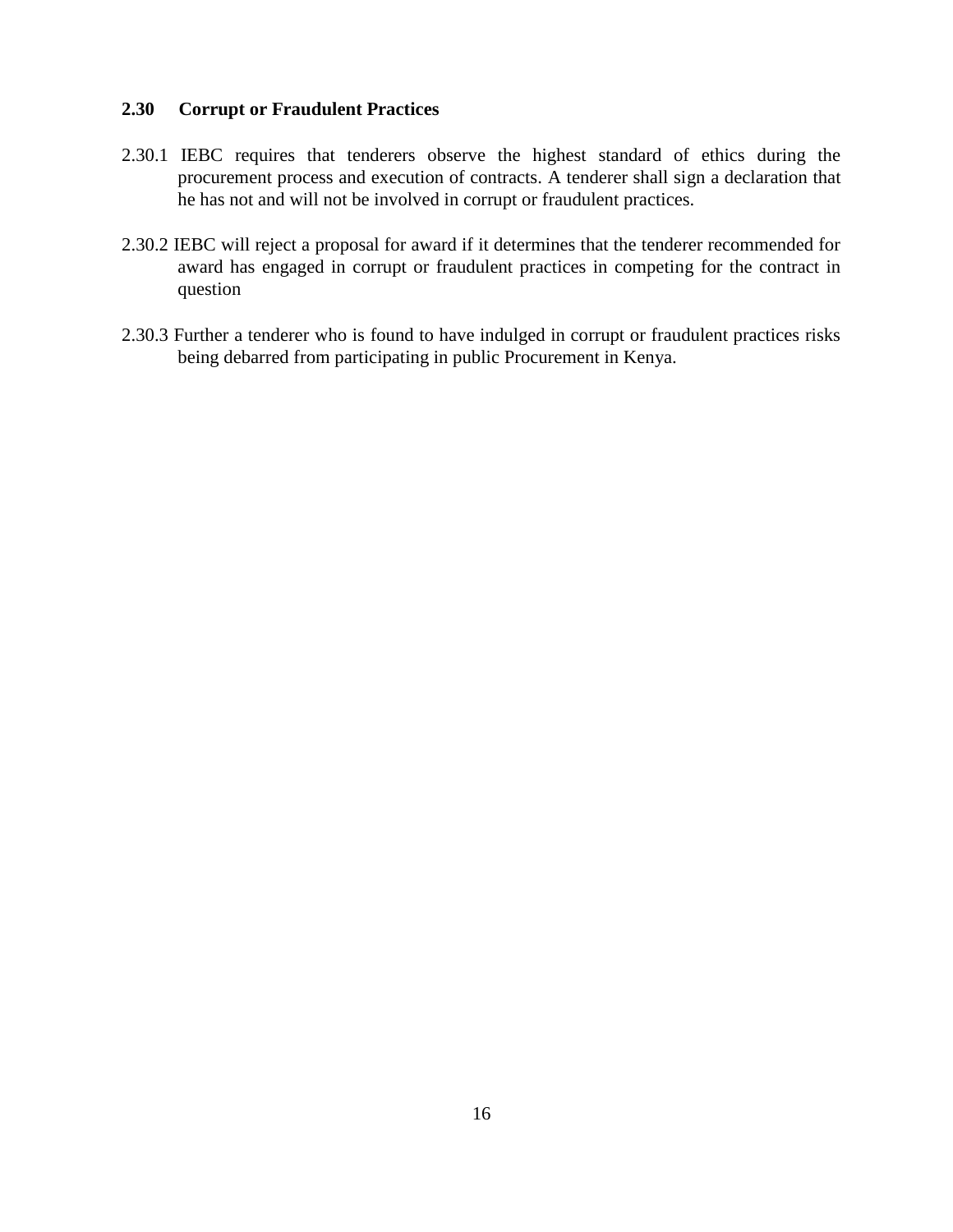#### **Appendix to instructions to Tenderers**

The following information for the procurement of insurance services shall complement, supplement, or amend, the provisions on the instructions to tenderers. Wherever there is a conflict between the provisions of the instructions to tenderers and the provisions of the appendix, the provisions of the appendix herein shall prevail over those of the instructions to tenderers.

| <b>Instruction</b> | Particulars of Appendix to instructions to tenderers                                                                                                                                                                                                                              |  |  |
|--------------------|-----------------------------------------------------------------------------------------------------------------------------------------------------------------------------------------------------------------------------------------------------------------------------------|--|--|
| to tender          |                                                                                                                                                                                                                                                                                   |  |  |
| reference          |                                                                                                                                                                                                                                                                                   |  |  |
| 2.1                | Eligible tenderers shall be Kenyan registered service providers facilitating<br>Medical Insurance, Group Life Assurance and Group Personal Accident<br>covers with valid operating license issued by Insurance Regulatory Authority<br>$(IRA) - Kenya$                            |  |  |
| 2.1.3              | The statement is not required                                                                                                                                                                                                                                                     |  |  |
| 2.1.4              | Tenderer Must submit a Duly filled, signed and stamped Anti-Corruption<br>Declaration Form.                                                                                                                                                                                       |  |  |
| 2.3.2              | A complete set of tender documents may be downloaded by interested<br>tenderers free of charge at IEBC website at <b>www.iebc.or.ke</b> and also<br>www.tenders.go.ke.                                                                                                            |  |  |
| 2.4.3              | Preference not applicable under this tender                                                                                                                                                                                                                                       |  |  |
| 2.5.1              | The Commission will respond with any clarification and addendum arising<br>from this tender to ALL prospective bidders who will have send their email<br>addresses through procurement@iebc.or.ke after downloading the tender<br>documents.                                      |  |  |
| 2.12.1             | The tender security to be provided will Ksh. 1,000,000 for Lot 1; and Ksh.<br>50,000 for each of Lot 2 and Lot 3 respectively; valid for 150 days from the<br>date of opening the tender and shall be in form of:                                                                 |  |  |
|                    | Cash;<br>(e)<br>(f)<br>A bank guarantee;<br>A guarantee by an insurance company<br>(g)<br>registered and licensed by the Insurance<br>Regulatory Authority listed by the<br>Authority; or<br>(h)<br>A guarantee issued by a financial<br>institution approved and licensed by the |  |  |
|                    | Central Bank of Kenya.                                                                                                                                                                                                                                                            |  |  |
| 2.13.1             | The validity period of the tender shall be 120 days from the date of opening<br>of the tender.                                                                                                                                                                                    |  |  |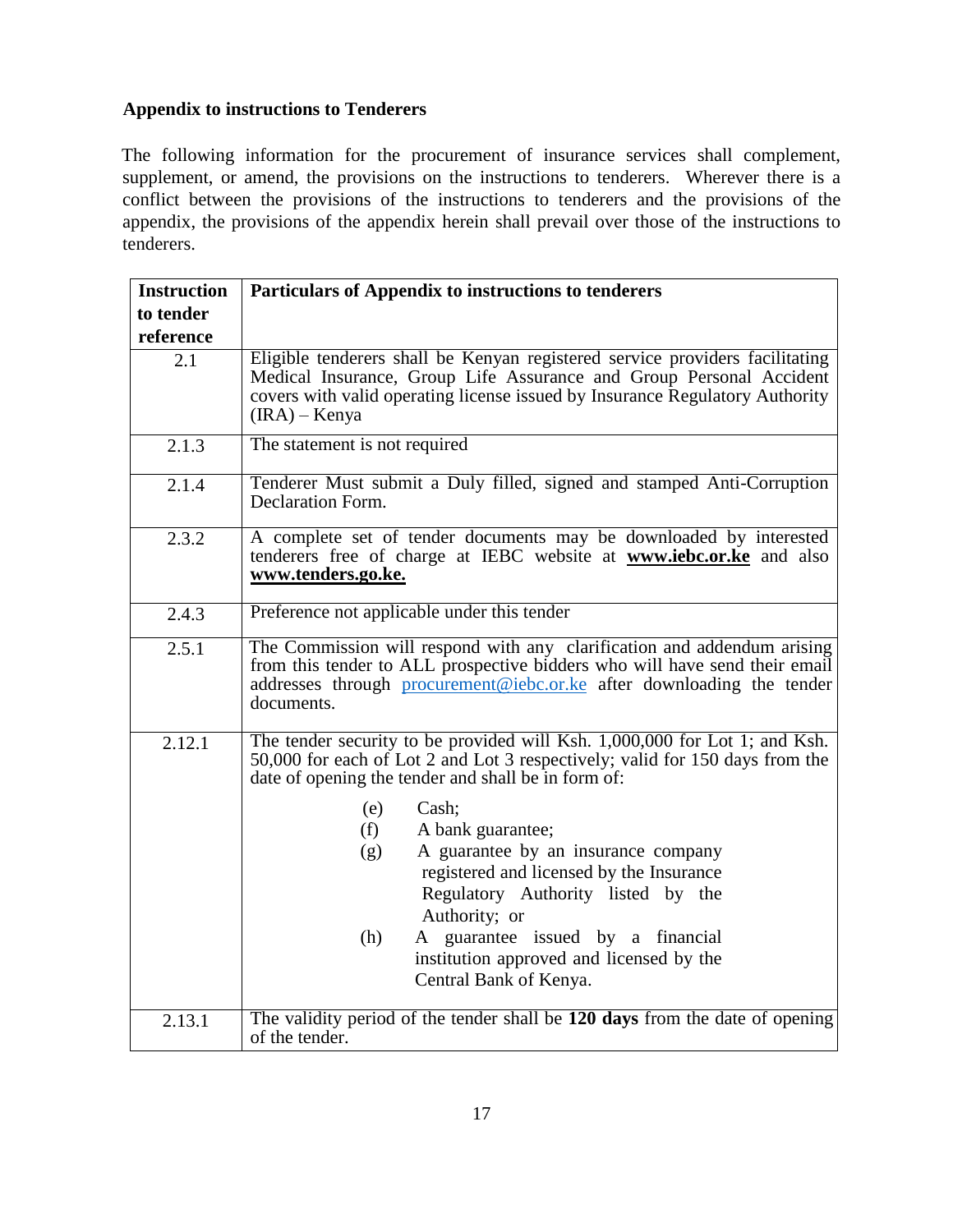| 2.14.2       | The original and all copies of the tender shall be typed or written in indelible<br>ink and shall be signed by the tenderer. All printed pages of the tender shall<br>be initialed and serialized by the person or persons signing the tender.                                                                                                                              |
|--------------|-----------------------------------------------------------------------------------------------------------------------------------------------------------------------------------------------------------------------------------------------------------------------------------------------------------------------------------------------------------------------------|
| $2.15.2$ (b) | The day, date and time of closing the tender will be Tuesday, 30th March,<br>2021 at 11:00am local time                                                                                                                                                                                                                                                                     |
| 2.16.1       | Tenders must be received by Tuesday, 30th March, 2021 at 11:00am local<br>time                                                                                                                                                                                                                                                                                              |
| 2.18.1       | Tenders will be opened on Tuesday, 30th March, 2021 at 11:00am local<br>time at Anniversary Towers, immediately after the closing time. Tenders<br>opening proceedings will be done through electronic media. Tenderers are<br>send their<br>encouraged<br>email<br>therefore<br>address<br>to<br>through<br>procurement@iebc.or.ke after downloading the tender documents. |
| 2.20.2       | Any errors in the submitted tender arising from a miscalculation of unit price,<br>quantity, subtotal and total bid price shall be considered as a major deviation<br>that affects the substance of the tender and shall lead to disqualification of the<br>tender as non-responsive.                                                                                       |

#### **EVALUATION CRITERIA**

Tenders will be evaluated using the criteria set out in this tender document. There are Four stages set out for the evaluation and comparison of tenders:

- **a) Preliminary Evaluation** Tenders will be evaluated on a Pass/Fail basis. Bidders MUST conform to ALL mandatory requirements set out failure to which they will not be considered further in the evaluation process
- **b) Vendor Evaluation** Tenders will be evaluated to determine vendor responsiveness to the necessary capacity to offer the services. Bidders MUST pass this stage before proceeding to technical evaluation.
- **c) Technical Evaluation –** Tenders will be evaluated based criteria set on the tender document. This stage will evaluate responsiveness and conformity to the specific requirements on services to be provided. Bidders MUST pass this stage before proceeding to Financial Evaluation.
- **d) Financial Evaluation –** The lowest evaluated responsive tenderer(s) will be awarded the contract for each lot.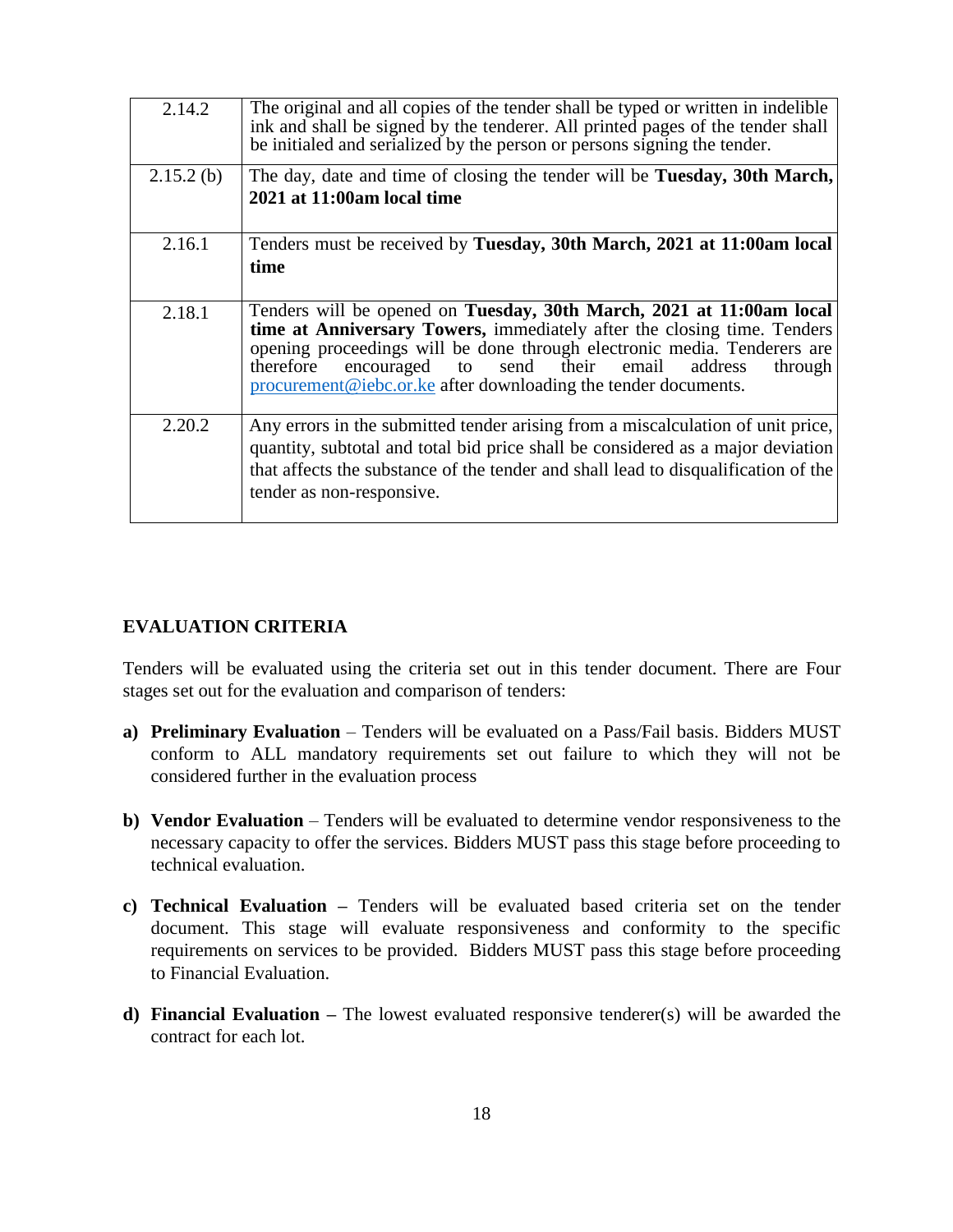# **EVALUATION AND COMPARISON OF TENDERS**

### **A. PRELIMINARY EVALUATION**

### **For Lot – 1; Lot – 2; and Lot -3**

| No.              | <b>Subject</b>                  | <b>Criteria</b>                                                                                                       | <b>Mandatory Requirements</b>                                                                                                                     | Pass<br><b>or</b><br>Fail. |
|------------------|---------------------------------|-----------------------------------------------------------------------------------------------------------------------|---------------------------------------------------------------------------------------------------------------------------------------------------|----------------------------|
| 1.               | Legal Capacity                  | To determine capacity<br>to enter into contract.                                                                      | Must submit a Copy of<br>Certificate of incorporation/<br>Registration                                                                            |                            |
| 2.               | Ownership<br>Structure          | Confirmation<br>of<br>details of directors<br>and shareholders.                                                       | submit<br>Must<br>of<br>copy<br>a<br>Company's<br>CR <sub>12</sub><br>accompanied with copies of<br>directors' identification cards.              |                            |
|                  |                                 |                                                                                                                       | MUST expressly give Power<br>of Attorney who shall be the<br>signatory of all documents<br>and the contract                                       |                            |
|                  |                                 |                                                                                                                       | If Certificate of Registration,<br>summit copies of director's<br>ID(s)                                                                           |                            |
| 3.               | <b>Tax Compliance</b>           | Proof of the bidder<br>fulfilled<br>has<br>tax<br>obligations.                                                        | Must submit a Copy of a<br>valid<br>compliance<br>tax<br>certificate                                                                              |                            |
| $\overline{4}$ . | Price validity                  | The Form of Tender<br>with the quoted prices<br>confirming validity of                                                | Must submit a Duly filled,<br>signed and stamped Form of<br>Tender.                                                                               |                            |
|                  |                                 | 150 days from the<br>tender closing date                                                                              | Attach<br>separate Form<br>of<br>Tender for each Lot tendered<br>for                                                                              |                            |
| 5.               | Ethical<br>and<br>legal history | Proof that the bidder<br>been<br>has<br>not<br>convicted<br>of<br>corruption<br><sub>or</sub><br>fraudulent practices | Must submit a Duly filled,<br>signed and stamped Anti-<br>Corruption Declaration Form.                                                            |                            |
| 6.               | Tender format                   | The<br>whole<br>tender<br>document<br>to<br>be<br>downloaded and then<br>filled in the format<br>provided.            | Must submit an original of<br>the tender document and a<br>copy as part of the bid<br>document with<br>all forms<br>filled in the format provided |                            |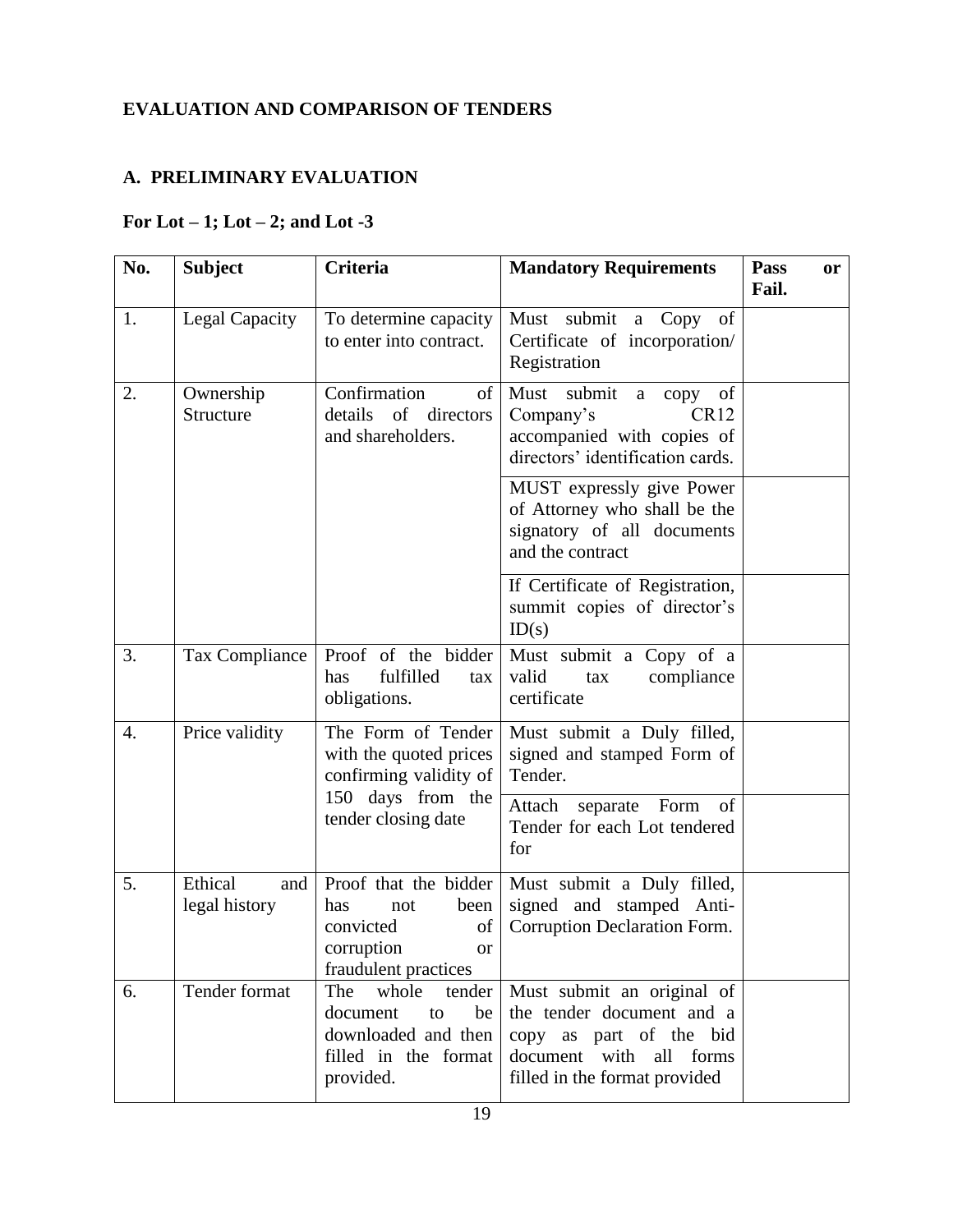| 7.  | Pagination/<br>serialization                     | To safeguard tender<br>documents<br>from<br>mutilation<br>and<br>manipulation                                                     | Tender document MUST be<br>sequentially<br>Paginated/<br>serialized on<br>each<br>page<br>including all the attachments                                                                                                                                                                                                                                                                                                                                                                                                                                                     |  |
|-----|--------------------------------------------------|-----------------------------------------------------------------------------------------------------------------------------------|-----------------------------------------------------------------------------------------------------------------------------------------------------------------------------------------------------------------------------------------------------------------------------------------------------------------------------------------------------------------------------------------------------------------------------------------------------------------------------------------------------------------------------------------------------------------------------|--|
| 8.  | Confidential<br><b>Business</b><br>Questionnaire | To provide details of<br>business<br>ownership<br>structure                                                                       | Must submit a Dully filled,<br>signed<br>and<br>stamped<br>Confidential<br><b>Business</b><br>Questionnaire                                                                                                                                                                                                                                                                                                                                                                                                                                                                 |  |
| 9.  | Price Quotation                                  | To<br>provide<br>Pricing<br>contractual<br>offer for the services<br>to be rendered.                                              | Must submit a Dully Filled,<br>signed and stamped the Price<br>Schedule<br>the<br>format<br>in<br>provided.<br>Where bidder is<br>not the<br><b>MUST</b><br>underwriter,<br>they<br>attach the original quotation<br>from the underwriter.                                                                                                                                                                                                                                                                                                                                  |  |
| 10. | <b>Tender Security</b>                           | cushion<br>To<br>against<br>procurement<br>proceedings risks.                                                                     | Must submit Tender security<br>of Ksh. 1,000,000 for Lot 1;<br>and Ksh. 50,000 for each of<br>Lot 2 and Lot 3 respectively;<br>valid for 150 days from the<br>date of opening the tender<br>and shall be in form of: -<br>$(a)$ Cash;<br>(b) A bank guarantee;<br>(c)<br>A guarantee<br>by<br>an<br>insurance<br>company<br>registered and licensed<br>the<br>by<br>Insurance<br>Regulatory<br>Authority<br>listed by the Authority;<br><b>or</b><br>A guarantee issued by a<br>(d)<br>financial<br>institution<br>approved and licensed by<br>the Central Bank of<br>Kenya |  |
| 11. | Registration with<br>the Regulator               | Evidence<br>that<br>the<br>tenderer meets statutory<br>requirements<br>by<br>set<br>Insurance<br>Regulatory<br>Authority<br>(IRA) | Certified copy of current<br>Registration Certificate from<br>IRA.<br>For underwriters, the certificate<br>must be issued not earlier than<br>2017                                                                                                                                                                                                                                                                                                                                                                                                                          |  |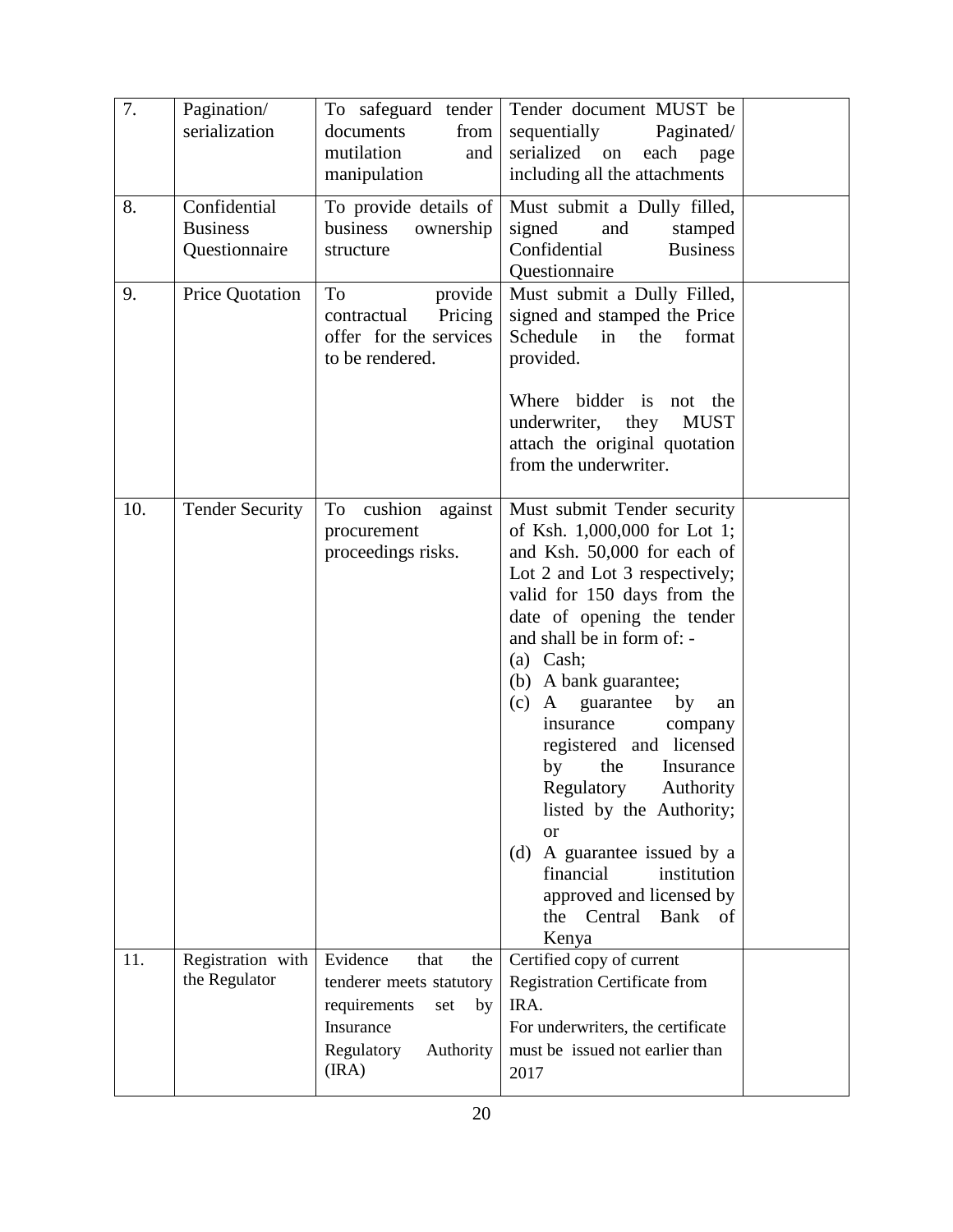| 12. | relevant body or $\vert$ active member | Membership with Evidence of being an | Must be a member of<br>Association of<br>Kenya   |
|-----|----------------------------------------|--------------------------------------|--------------------------------------------------|
|     | Association                            |                                      | Insurers (AKI) (attach valid<br>certificate); or |
|     |                                        |                                      | The Association of Insurance                     |
|     |                                        |                                      | Brokers of Kenya (AIBK)                          |
|     |                                        |                                      | for Insurance Brokers                            |

NB: At this stage, the tenderer's submission will either be Compliant or non-Compliant. The non-compliant submission in any of the above Preliminary mandatory requirements will be eliminated and will not be considered for further evaluation

#### **B. VENDOR EVALUATION**

The tenderers shall be evaluated based on the criteria indicated below:

| <b>Instructions</b><br>to tenderers                                                                                                                                                                                                                                                                                   | <b>Evaluation and Comparison of Tenders</b>                                                                                                                                                                                                                                        |  |
|-----------------------------------------------------------------------------------------------------------------------------------------------------------------------------------------------------------------------------------------------------------------------------------------------------------------------|------------------------------------------------------------------------------------------------------------------------------------------------------------------------------------------------------------------------------------------------------------------------------------|--|
| Firm's experience                                                                                                                                                                                                                                                                                                     | Provide evidence that company has been in existence and in<br>operation as a medical insurance provider for 5 years                                                                                                                                                                |  |
| Provide copies of contracts/purchase orders<br><b>Business</b><br>for<br>underwriter/broker/medical insurance provider with Five (5)<br><b>Operational</b><br>corporate clients; One (1) client MUST have above 1,000<br>Capacity<br>employees with medical insurance each year, for the last 2<br>consecutive years. |                                                                                                                                                                                                                                                                                    |  |
|                                                                                                                                                                                                                                                                                                                       | Provide evidence of presence of medical service providers<br>currently engaged with the underwriter in all Counties in<br>Kenya – MUST provide contracts with medical providers<br>showing coverage of the 47 Counties.<br>Provide evidence of underwriter using Medical Insurance |  |
|                                                                                                                                                                                                                                                                                                                       |                                                                                                                                                                                                                                                                                    |  |
|                                                                                                                                                                                                                                                                                                                       | Provide copy of ISO Certification                                                                                                                                                                                                                                                  |  |
|                                                                                                                                                                                                                                                                                                                       | Provide Certified Copy of Audited Accounts for the years<br>$2017$ , $2018$ , $2019$ – Certified by an Auditor.                                                                                                                                                                    |  |
| <b>Financial Capacity</b>                                                                                                                                                                                                                                                                                             | The Audited Accounts MUST prove a Liquidity ratio of<br>minimum 1:1 for each of the last 3 years                                                                                                                                                                                   |  |
| <b>Professional</b><br><b>Indemnity</b>                                                                                                                                                                                                                                                                               | Provide a valid Professional Indemnity Insurance Policy<br>with a minimum limit of KES. 10 million.                                                                                                                                                                                |  |
| <b>Insurance Policy</b>                                                                                                                                                                                                                                                                                               |                                                                                                                                                                                                                                                                                    |  |

**Lot – 1 Medical Insurance Cover**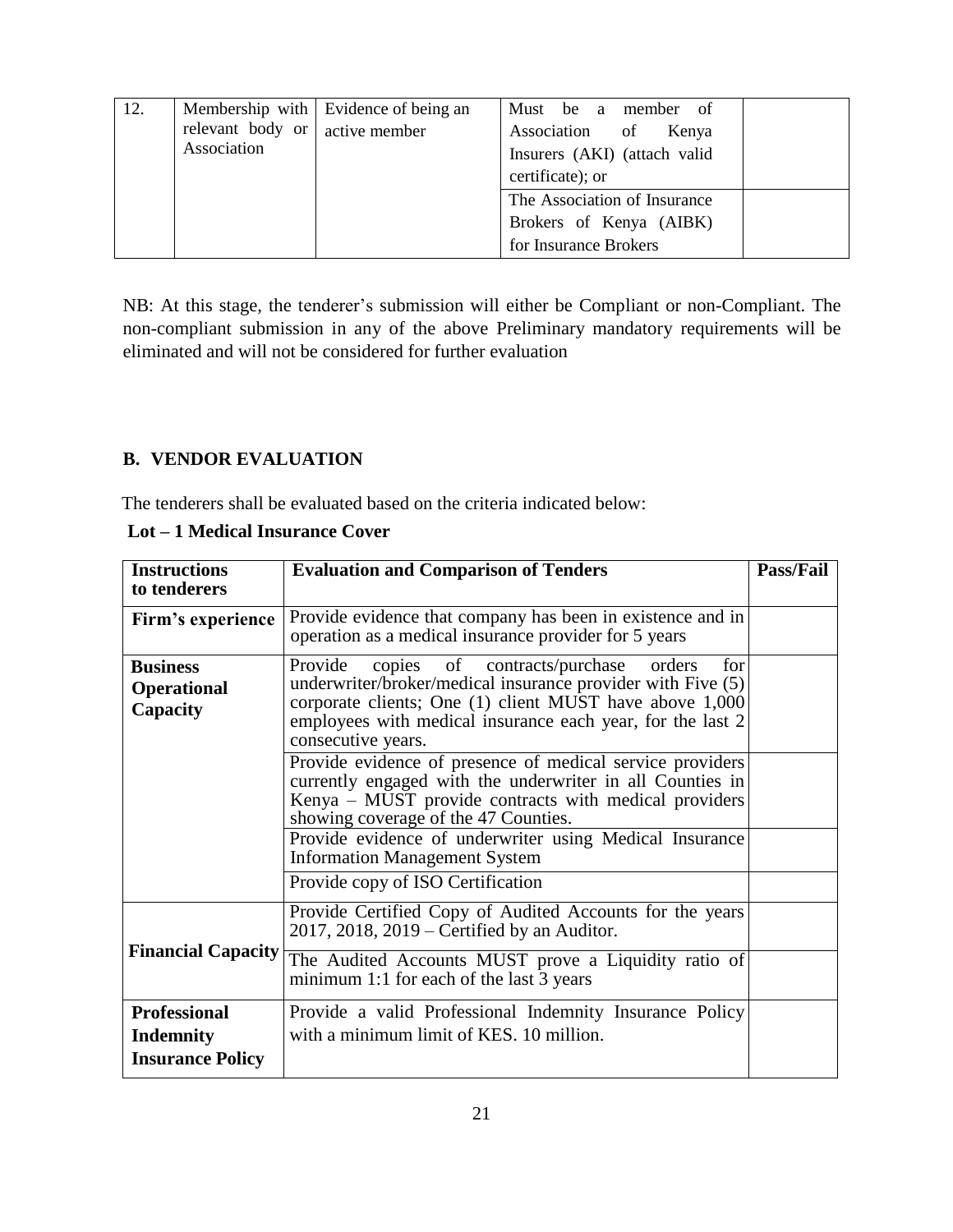| <b>Instructions</b><br>to tenderers  | <b>Evaluation and Comparison of Tenders</b>                                                                                                           | Pass/Fail |
|--------------------------------------|-------------------------------------------------------------------------------------------------------------------------------------------------------|-----------|
| <b>Human Capital</b><br>and Capacity | The Principal Officer must have relevant degree and a<br>minimum of ACII/AIIK certification - Provide certified<br>copies from Commissioners of Oath. |           |
|                                      | The Principal Officer MUST have Five (5) years of working<br>experience in the insurance industry – provide a $CV$ as<br>evidence.                    |           |
|                                      | A Technical Officer must have relevant degree and a<br>minimum of ACII/AIIK certification - Provide certified<br>copies from Commissioners of Oath.   |           |
|                                      | The Technical Officer MUST have Three (3) years of<br>working experience in the insurance industry $-$ provide a<br>CV as evidence.                   |           |

# **Lot - 2 Group Life Assurance (GLA)**

| <b>Instructions</b>       | <b>Evaluation and Comparison of Tenders</b>                                                                                                          | <b>Pass/Fail</b> |
|---------------------------|------------------------------------------------------------------------------------------------------------------------------------------------------|------------------|
| to tenderers              |                                                                                                                                                      |                  |
| Firm's experience         | Provide evidence that company has been providing GLA                                                                                                 |                  |
|                           | Policies for the last five (5) years                                                                                                                 |                  |
| <b>Business</b>           | Provide copies of contracts/purchase orders from Five (5)                                                                                            |                  |
| <b>Operational</b>        | corporate clients whom the underwriter/broker/medical                                                                                                |                  |
| Capacity                  | insurance provider has been providing GLA policies for the<br>last three $(3)$ years.                                                                |                  |
|                           | Provide evidence of Reinsurance arrangement by the<br>underwriter for Group Life assurance                                                           |                  |
|                           | Provide recommendation letters from at least five (5)<br>corporate clients as evidence of good claim settlement<br>record by the underwriter for GLA |                  |
|                           | Provide copy of ISO Certification                                                                                                                    |                  |
| <b>Financial Capacity</b> | Provide Certified Copy of Audited Accounts for the years<br>2017, 2018, 2019 – Certified by an Auditor.                                              |                  |
|                           | The Audited Accounts MUST prove a Liquidity ratio of<br>minimum 1:1 for each of the last 3 years                                                     |                  |
| <b>Professional</b>       | Provide a valid Professional Indemnity Insurance Policy                                                                                              |                  |
| <b>Indemnity</b>          | with a minimum limit of KES, 10 million.                                                                                                             |                  |
| <b>Insurance Policy</b>   |                                                                                                                                                      |                  |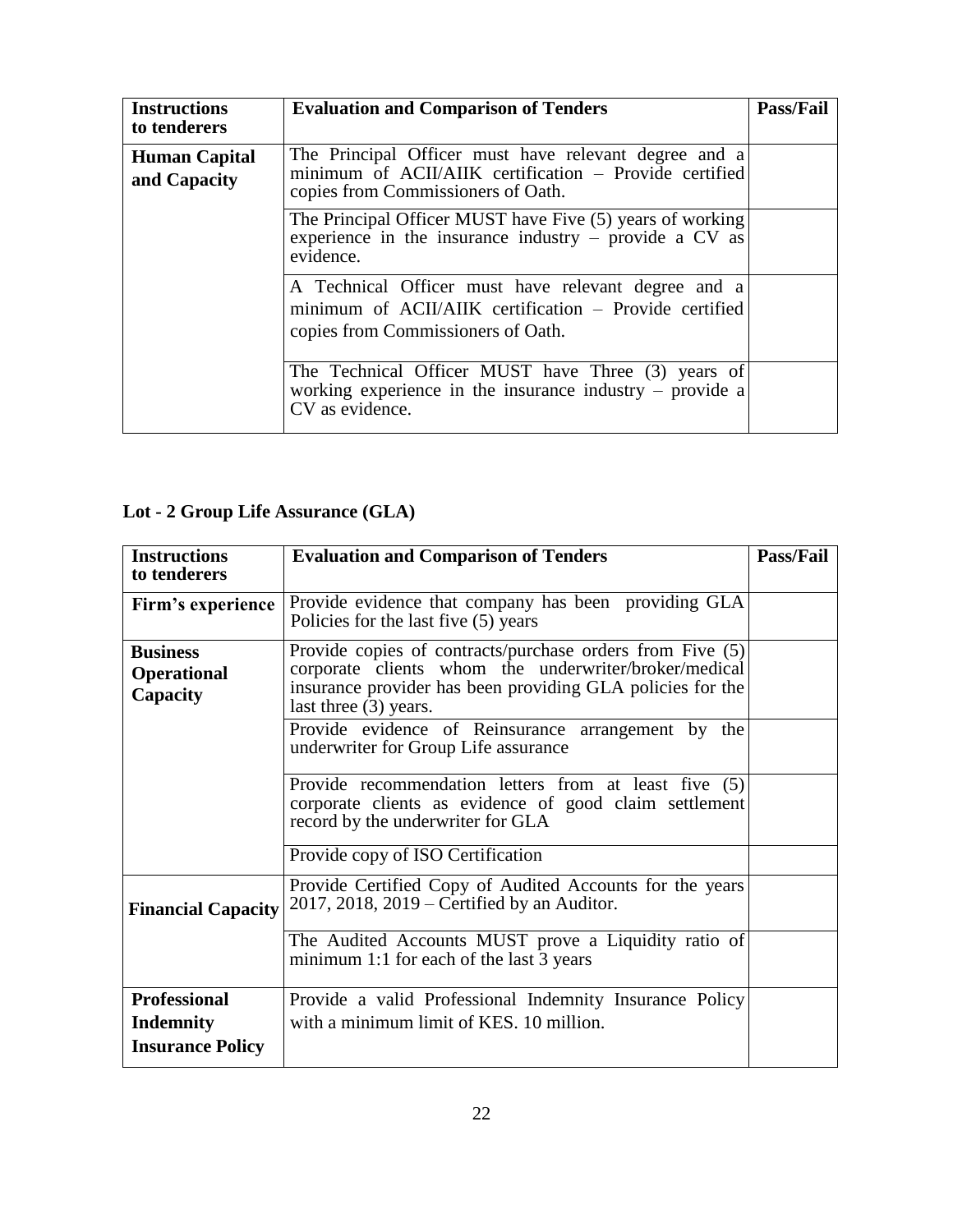| <b>Instructions</b><br>to tenderers  | <b>Evaluation and Comparison of Tenders</b>                                                                                                           | Pass/Fail |
|--------------------------------------|-------------------------------------------------------------------------------------------------------------------------------------------------------|-----------|
| <b>Human Capital</b><br>and Capacity | The Principal Officer must have relevant degree and a<br>minimum of ACII/AIIK certification - Provide certified<br>copies from Commissioners of Oath. |           |
|                                      | The Principal Officer MUST have Five (5) years of working<br>experience in the insurance industry – provide a $CV$ as<br>evidence.                    |           |
|                                      | A Technical Officer must have relevant degree and a<br>minimum of ACII/AIIK certification – Provide certified<br>copies from Commissioners of Oath.   |           |
|                                      | The Technical Officer MUST have Three (3) years of<br>working experience in the insurance industry $-$ provide a<br>CV as evidence.                   |           |

# **LOT-3 Group Personal Accident (GPA)**

| <b>Instructions</b>                               | <b>Evaluation and Comparison of Tenders</b>                                                                                                                                                                 | Pass/Fail |
|---------------------------------------------------|-------------------------------------------------------------------------------------------------------------------------------------------------------------------------------------------------------------|-----------|
| to tenderers                                      |                                                                                                                                                                                                             |           |
| Firm's experience                                 | Provide evidence that company has been providing GPA<br>Policies for the last five (5) years                                                                                                                |           |
| <b>Business</b><br><b>Operational</b><br>Capacity | Provide copies of contracts/purchase orders from Five (5)<br>corporate clients whom the underwriter/broker/medical<br>insurance provider has been providing GPA policies for the<br>last three $(3)$ years. |           |
|                                                   | Provide evidence of Reinsurance arrangement by the<br>underwriter for Group Life assurance                                                                                                                  |           |
|                                                   | Provide recommendation letters from at least five (5)<br>corporate clients as evidence of good claim settlement<br>record by underwriter for GPA                                                            |           |
|                                                   | Provide copy of ISO Certification                                                                                                                                                                           |           |
|                                                   | Provide Certified Copy of Audited Accounts for the years<br>$2017$ , $2018$ , $2019$ – Certified by an Auditor.                                                                                             |           |
| <b>Financial Capacity</b>                         | The Audited Accounts MUST prove a Liquidity ratio of<br>minimum 1:1 for each of the last 3 years                                                                                                            |           |
| <b>Professional</b>                               | Provide a valid Professional Indemnity Insurance Policy                                                                                                                                                     |           |
| <b>Indemnity</b>                                  | with a minimum limit of KES. 10 million.                                                                                                                                                                    |           |
| <b>Insurance Policy</b>                           |                                                                                                                                                                                                             |           |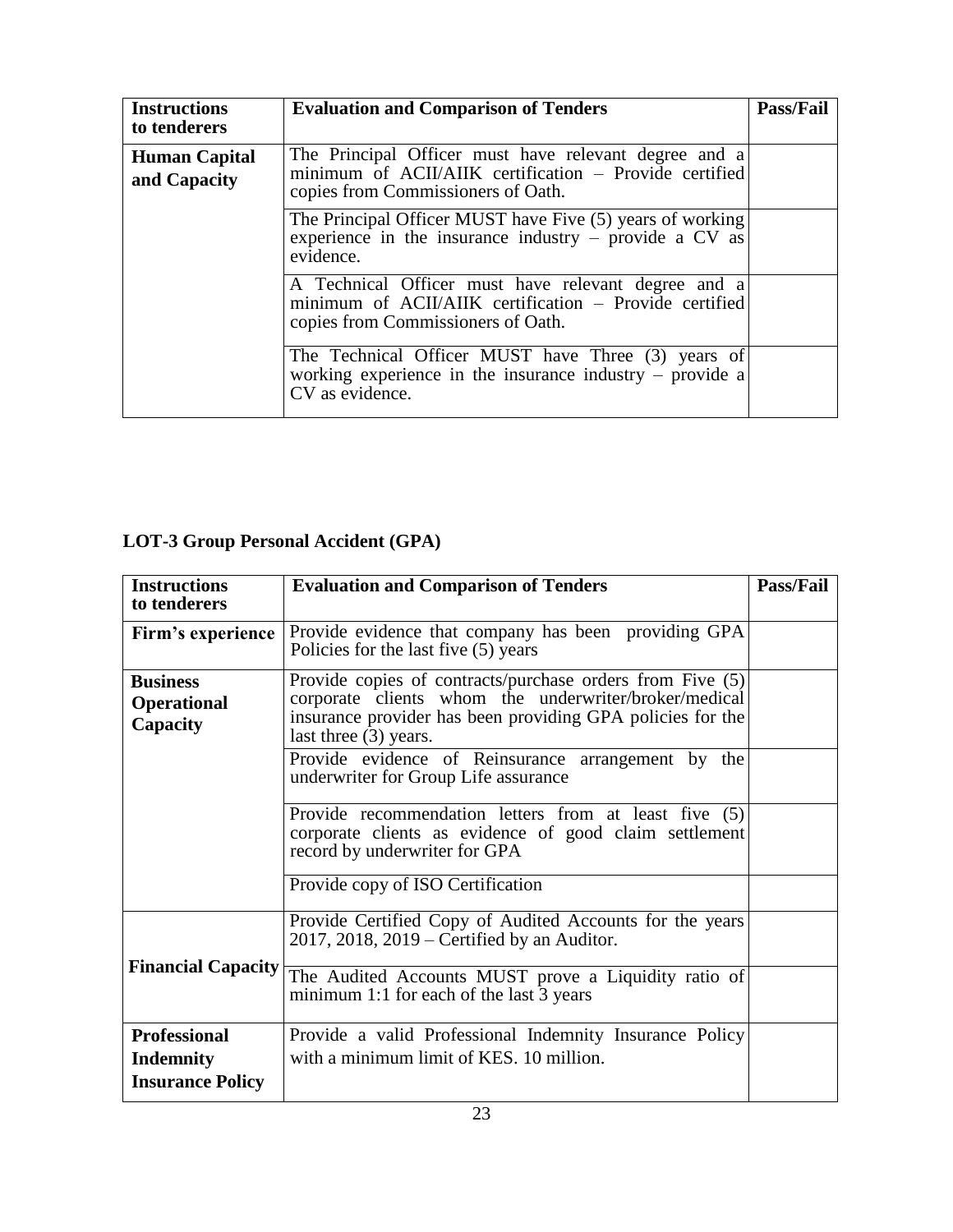| <b>Instructions</b><br>to tenderers  | <b>Evaluation and Comparison of Tenders</b>                                                                                                           | Pass/Fail |
|--------------------------------------|-------------------------------------------------------------------------------------------------------------------------------------------------------|-----------|
| <b>Human Capital</b><br>and Capacity | The Principal Officer must have relevant degree and a<br>minimum of ACII/AIIK certification – Provide certified<br>copies from Commissioners of Oath. |           |
|                                      | The Principal Officer MUST have Five (5) years of working<br>experience in the insurance industry – provide a $CV$ as<br>evidence.                    |           |
|                                      | A Technical Officer must have relevant degree and a<br>minimum of ACII/AIIK certification – Provide certified<br>copies from Commissioners of Oath.   |           |
|                                      | The Technical Officer MUST have Three (3) years of<br>working experience in the insurance industry $-$ provide a<br>CV as evidence.                   |           |

# **C. TECHNICAL EVALUATION**

On each of the following areas, bidders MUST provide written information with methodology and confirmation of capacity to deliver the services as required:

| ×<br>۰. |  |
|---------|--|
|---------|--|

| <b>Specifications</b>                                                                                                     | <b>Bidder Response</b> | <b>Pass/Fail</b> |
|---------------------------------------------------------------------------------------------------------------------------|------------------------|------------------|
| Must indicate bed limits and<br>ward type for each category.                                                              |                        |                  |
| Must indicate the limits for<br>congenital (birth<br>defects)<br>conditions.                                              |                        |                  |
| Must show the limits for<br>psycho-effective conditions                                                                   |                        |                  |
| Must indicate cover limits and<br>geographical limit for Air<br>evacuation,<br>road<br>rescue/ambulance and <b>Travel</b> |                        |                  |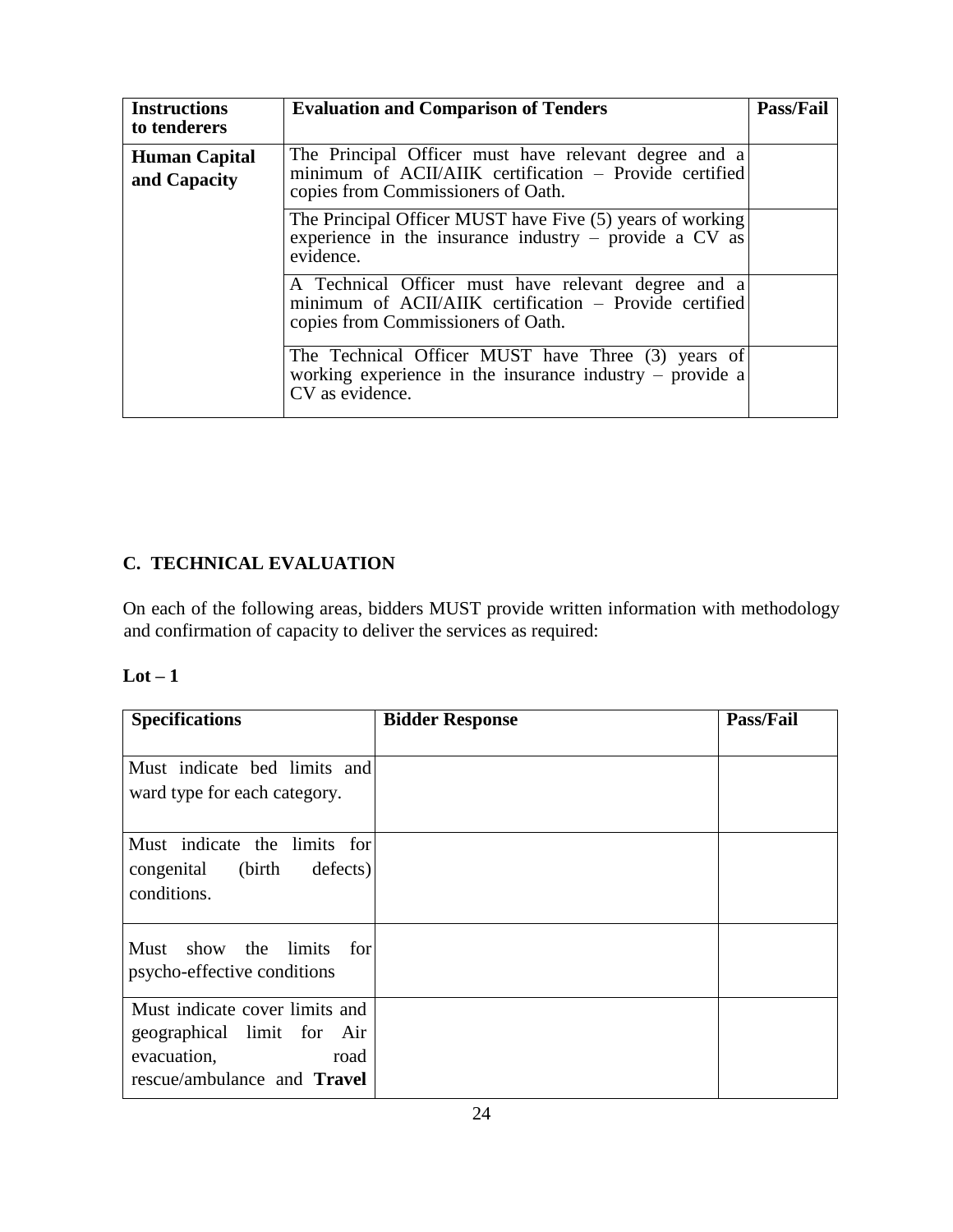| <b>Specifications</b>                                                                                        | <b>Bidder Response</b> | Pass/Fail |
|--------------------------------------------------------------------------------------------------------------|------------------------|-----------|
| insurance                                                                                                    |                        |           |
| Must clearly outline the OUT-<br>PATIENT scope of cover                                                      |                        |           |
| Must clearly outline the IN-<br>PATIENT scope of cover                                                       |                        |           |
| clearly<br>Must<br>describe<br>the<br>claims procedures                                                      |                        |           |
| Must clearly<br>indicate<br>the<br>general policy exclusions                                                 |                        |           |
| Must clearly<br>the<br>describe<br>optical services offered<br>and<br>maximum limit for frames per<br>person |                        |           |
| Must clearly describe the dental<br>services offered and applicable<br>capping                               |                        |           |

# $Lot - 2$

| <b>Specifications</b>              | <b>Bidder Response</b> | Pass/Fail |
|------------------------------------|------------------------|-----------|
|                                    |                        |           |
| Must clearly confirm 3 years       |                        |           |
| basic salary level of cover in the |                        |           |
| event of death.                    |                        |           |
|                                    |                        |           |
| Must indicate the group life       |                        |           |
| cover to cater for Accidental,     |                        |           |
| Illness and Natural Risks          |                        |           |
|                                    |                        |           |
| Must<br>show<br>Inbuilt<br>funeral |                        |           |
| expense with a benefit<br>of       |                        |           |
| 150,000                            |                        |           |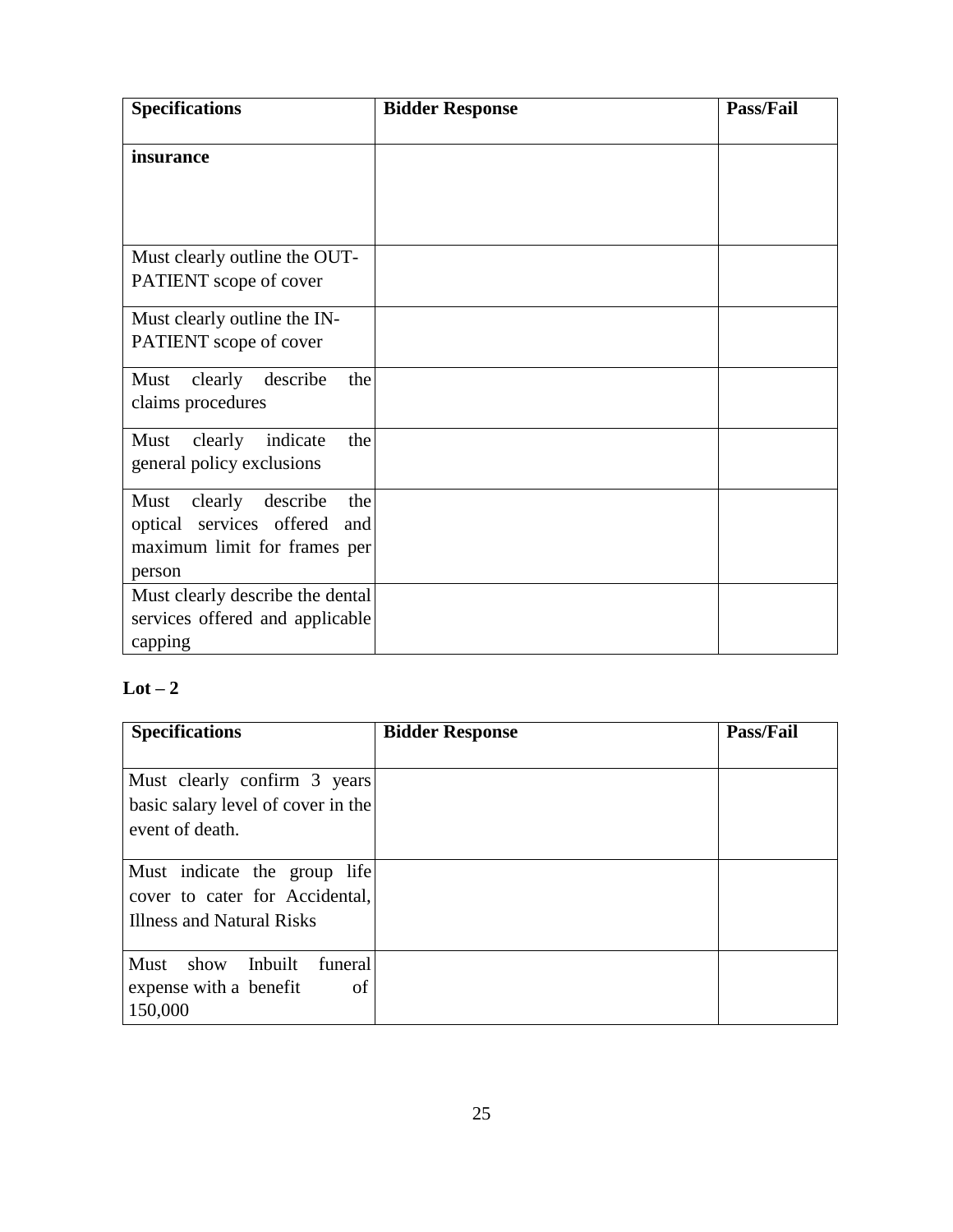$Lot - 3$ 

| <b>Specifications</b>              | <b>Bidder Response</b> | <b>Pass/Fail</b> |
|------------------------------------|------------------------|------------------|
|                                    |                        |                  |
| Must clearly confirm 5 years       |                        |                  |
| basic salary level of cover in the |                        |                  |
| event of accidental death          |                        |                  |
| including (Inbuilt funeral         |                        |                  |
| expense benefit Ksh.150,000)       |                        |                  |
|                                    |                        |                  |
| Must clearly confirm 5 years       |                        |                  |
| basic salary level of cover in the |                        |                  |
| event of Permanent total           |                        |                  |
| disability.                        |                        |                  |
|                                    |                        |                  |
| Must clearly confirm weekly        |                        |                  |
| earnings up to 104 weeks in the    |                        |                  |
| event of Temporary<br>total        |                        |                  |
| permanent disability.              |                        |                  |
|                                    |                        |                  |

### **C. FINANCIAL EVALUATION**

- 1. The lowest evaluated responsive tenderer will be awarded the contract for each lot. The lowest evaluated responsive tenderer shall be the lowest in the grand total of the two years combined.
- 2. Any errors in the submitted tender arising from a miscalculation of unit price, quantity, subtotal and total bid price shall be considered as a major deviation that affects the substance of the tender and shall lead to disqualification of the tender as non-responsive.

#### 3. **Post-qualification**

The Commission will verify and determine to its satisfaction whether the tenderer that is selected as having submitted the lowest evaluated responsive tender is qualified to perform the contract satisfactorily.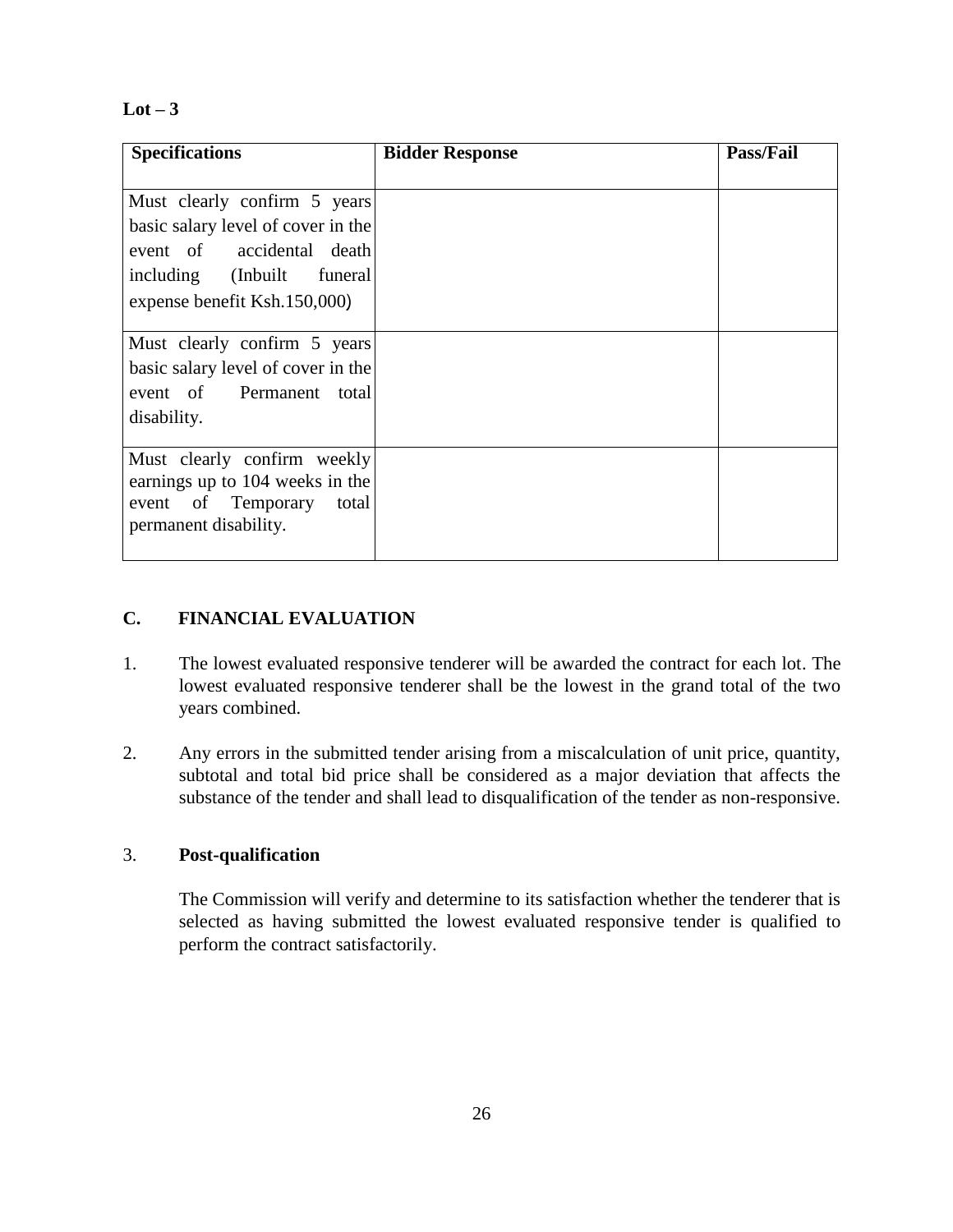# <span id="page-26-0"></span>**3 SECTION III - GENERAL CONDITIONS OF CONTRACT**

Table of Clauses

|      |                                           | Page |
|------|-------------------------------------------|------|
| 3.1  |                                           | 28   |
| 3.2  |                                           | 28   |
| 3.3  |                                           | 28   |
| 3.4  | Use of Contract Documents and Information | 29   |
| 3.5  |                                           | 29   |
| 3.6  |                                           | 29   |
| 3.7  |                                           | 30   |
| 3.8  |                                           | 30   |
| 3.9  |                                           | 30   |
| 3.10 |                                           | 30   |
| 3.11 |                                           | 31   |
| 3.12 |                                           | 31   |
| 3.13 | Termination for Convenience               | 31   |
| 3.14 |                                           | 32   |
| 3.15 |                                           | 32   |
| 3.16 |                                           | 32   |
| 3.17 |                                           | 32   |
| 3.18 |                                           | 32   |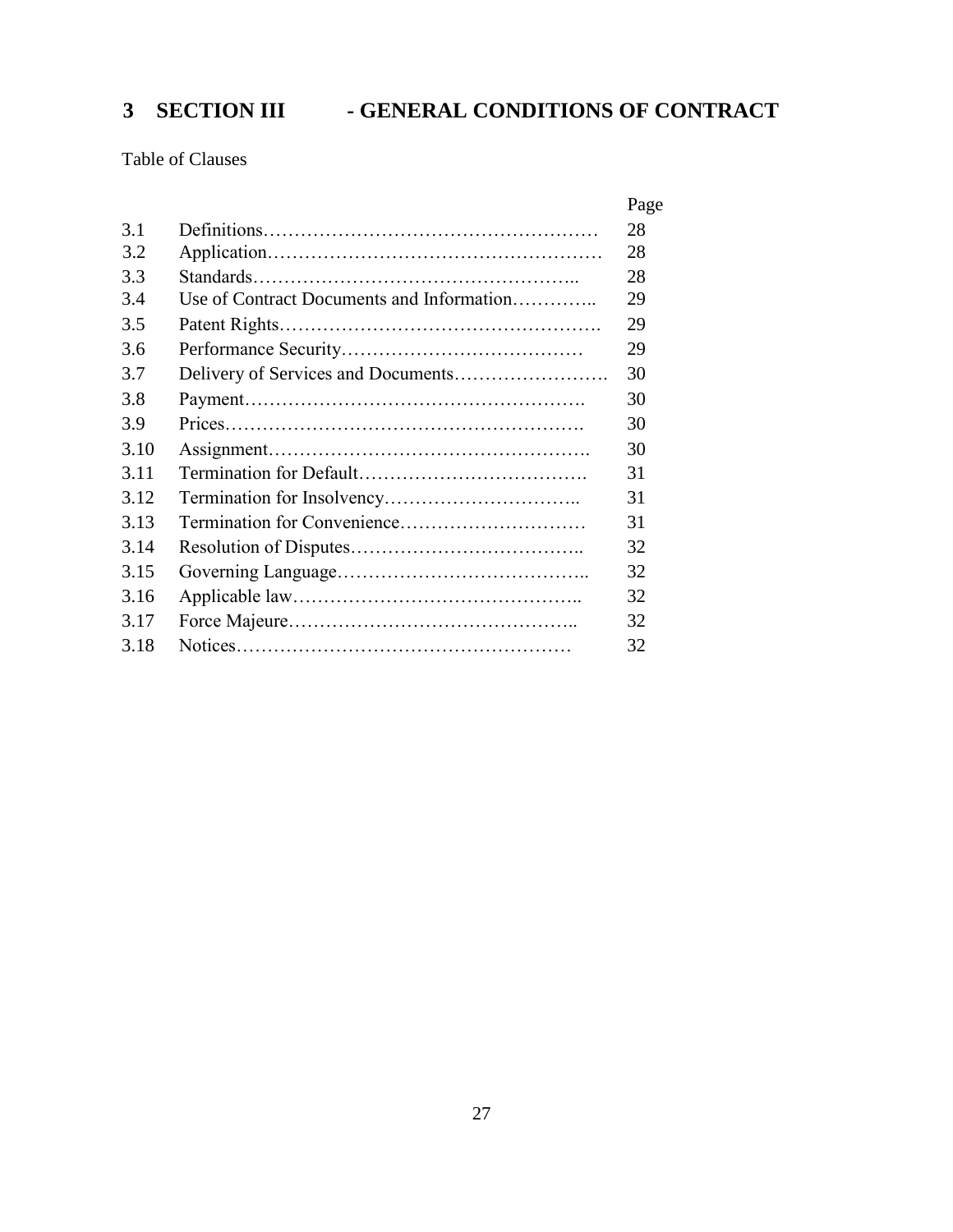#### **SECTION III - GENERAL CONDITIONS OF CONTRACT**

#### 3.1 **Definitions**

3.1.1 In this Contract, the following terms shall be interpreted as indicated:

- (a) "The Contract" means the agreement entered into between IEBC and the tenderer, as recorded in the Contract Form signed by the parties, including all attachments and appendices thereto and all documents incorporated by reference therein.
- (b) "The Contract Price" means the price payable to the tenderer under the Contract for the full and proper performance of its contractual obligations
- (c) "The Services" means services to be provided by the tenderer including any documents, which the tenderer is required to provide to IEBC under the Contract.
- (d) "IEBC" means the organization procuring the services under this Contract
- (e) "The Contractor" means the organization or firm providing the services under this Contract.
- (f) "GCC" means the General Conditions of Contract contained in this section.
- (g) "SCC" means the Special Conditions of Contract
- (h) "Day" means calendar day

#### 3.2 **Application**

3.2.1 These General Conditions shall apply to the extent that they are not superseded by provisions of other part of the contract

#### 3.3 **Standards**

3.3.1 The services provided under this Contract shall conform to the standards mentioned in the schedule of requirements.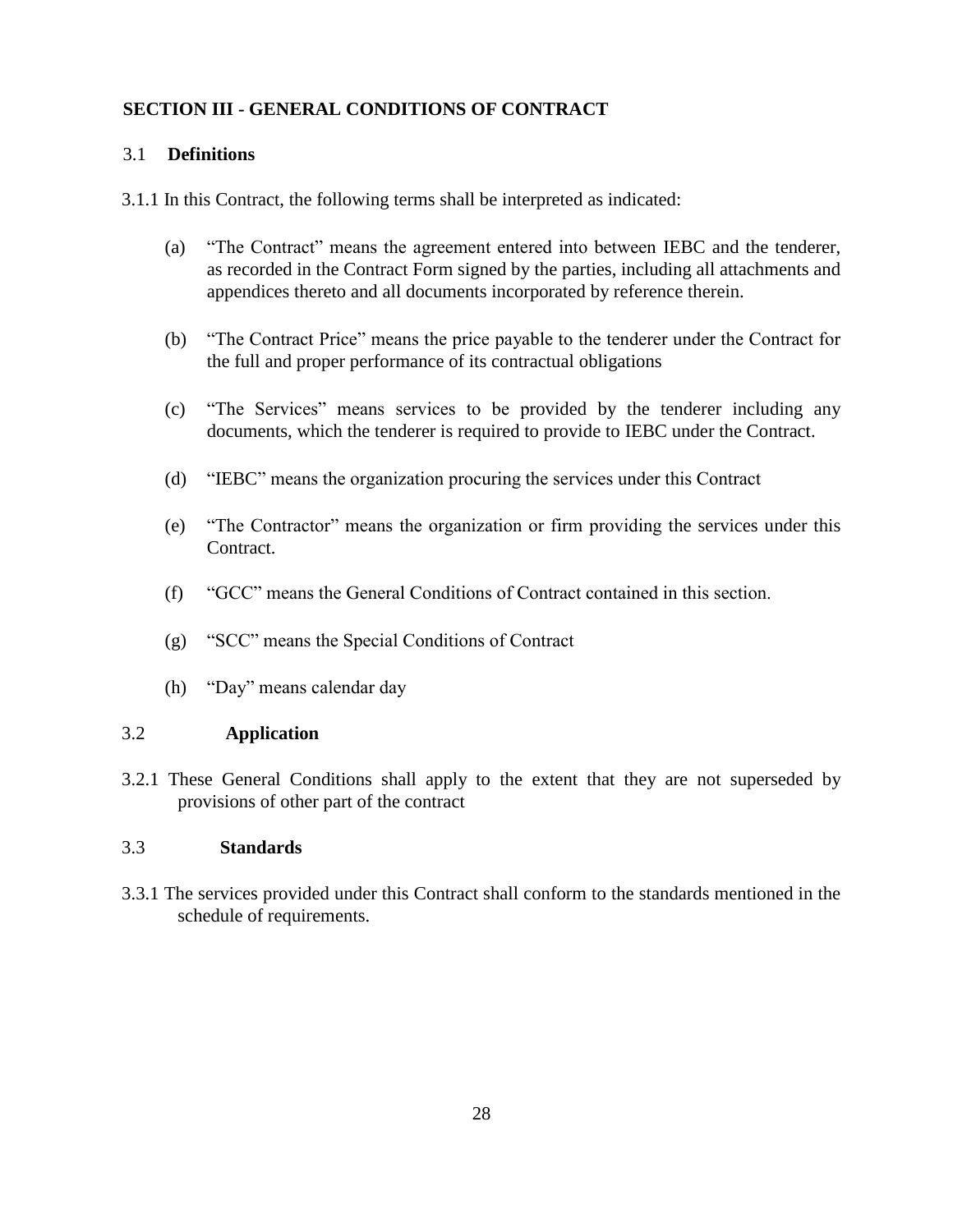#### **3.4. Use of Contract Documents and Information**

- 3.4.1 The Contractor shall not, without IEBC's prior written consent, disclose the Contract, or any provision thereof, or any specification, plan, drawing, pattern, sample, or information furnished by or on behalf of IEBC in connection therewith, to any person other than a person employed by the contractor in the performance of the Contract.
- 3.4.2 The Contractor shall not, without IEBC's prior written consent, make use of any document or information enumerated in paragraph 2.4.1 above.
- 3.4.3 Any document, other than the Contract itself, enumerated in paragraph 2.4.1 shall remain the property of IEBC and shall be returned (all copies) to IEBC on completion of the contract's or performance under the Contract if so required by IEBC.

#### **3.5 Patent Rights**

3.5.1 The Contractor shall indemnify IEBC against all third-party claims of infringement of patent, trademark, or industrial design rights arising from use of the services under the contract or any part thereof.

#### **3.6 Performance Security**

- 3.6.1 Within twenty-eight (28) days of receipt of the notification of award, the successful tenderer shall furnish to IEBC the performance security where applicable before signing the contract.
- 3.6.2 The proceeds of the performance security shall be payable to IEBC as compensation for any loss resulting from the Tenderer's failure to complete its obligations under the Contract.
- 3.6.3 The performance security shall be denominated in the currency of the Contract, or in a freely convertible currency acceptable to IEBC and shall be in the form of:
	- a) Bankers cheque or
	- b) A bank guarantee.
- 3.6.4 The performance security will be discharged by IEBC and returned to the Candidate not later than thirty (30) days following the date of completion of the Contractor's performance of obligations under the Contract, including any warranty obligations, under the Contract.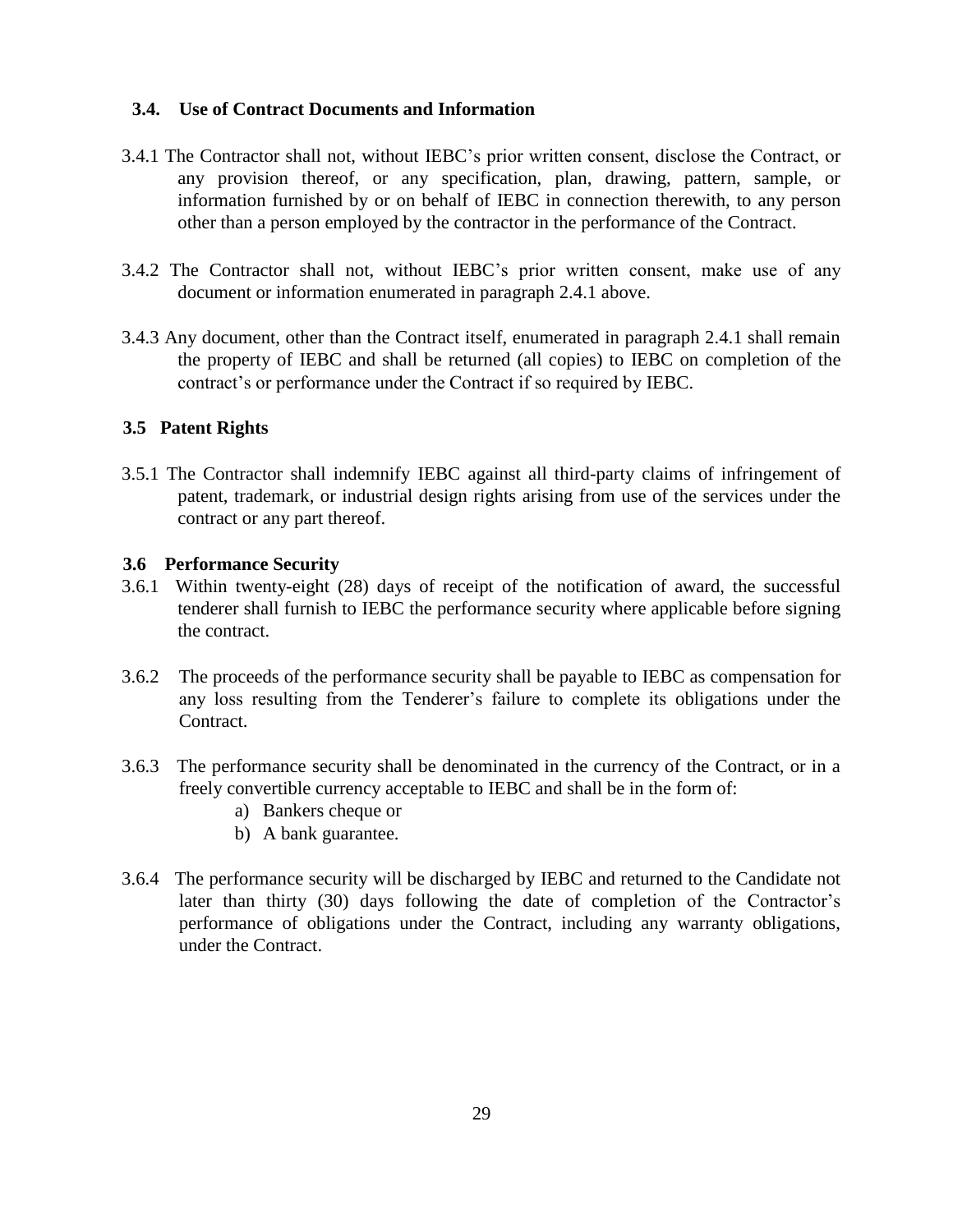#### **3.7. Delivery of services and Documents**

3.7.1 Delivery of the services shall be made by the Contractor in accordance with the terms specified by IEBC in the schedule of requirements and the special conditions of contract

#### **3.8. Payment**

- 3.81. The method and conditions of payment to be made to the contractor under this Contract shall be specified in SCC
- 3.82. Payment shall be made promptly by IEBC, but in no case later than sixty (60) days after submission of an invoice or claim by the contractor

#### **3.9. Prices**

- 3.9.1 Prices charges by the contractor for Services performed under the Contract shall not, with the exception of any price adjustments authorized in SCC vary from the prices quoted by the tenderer in its tender or in IEBC's request for tender validity extension the case may be. No variation in or modification to the terms of the contract shall be made except by written amendments signed by the parties.
- 3.9.2 Contract price variations shall not be allowed for contracts not exceeding one year (12 months)
- 3.9.3 Where contract price variation is allowed the variation shall not exceed 10% of the original contract price
- 3.9.4 Price variation requests shall be processed by IEBC within 30 days of receiving the request.

#### **3.10. Assignment**

3.10.1 The Contractor shall not assign, in whole or in part, its obligations to perform under this Contract, except with IEBC's prior written consent.

#### **3.11. Termination for Default**

- 3.11.1IEBC may, without prejudice to any other remedy for breach of Contract, by written notice of default sent to the Contractor terminate this Contract in whole or in part:
	- (a) If the Contractor fails to provide any or all of the services within the period(s) specified in the Contract, or within any extension thereof granted by IEBC.
	- (b) If the Contractor fails to perform any other obligation(s) under the Contract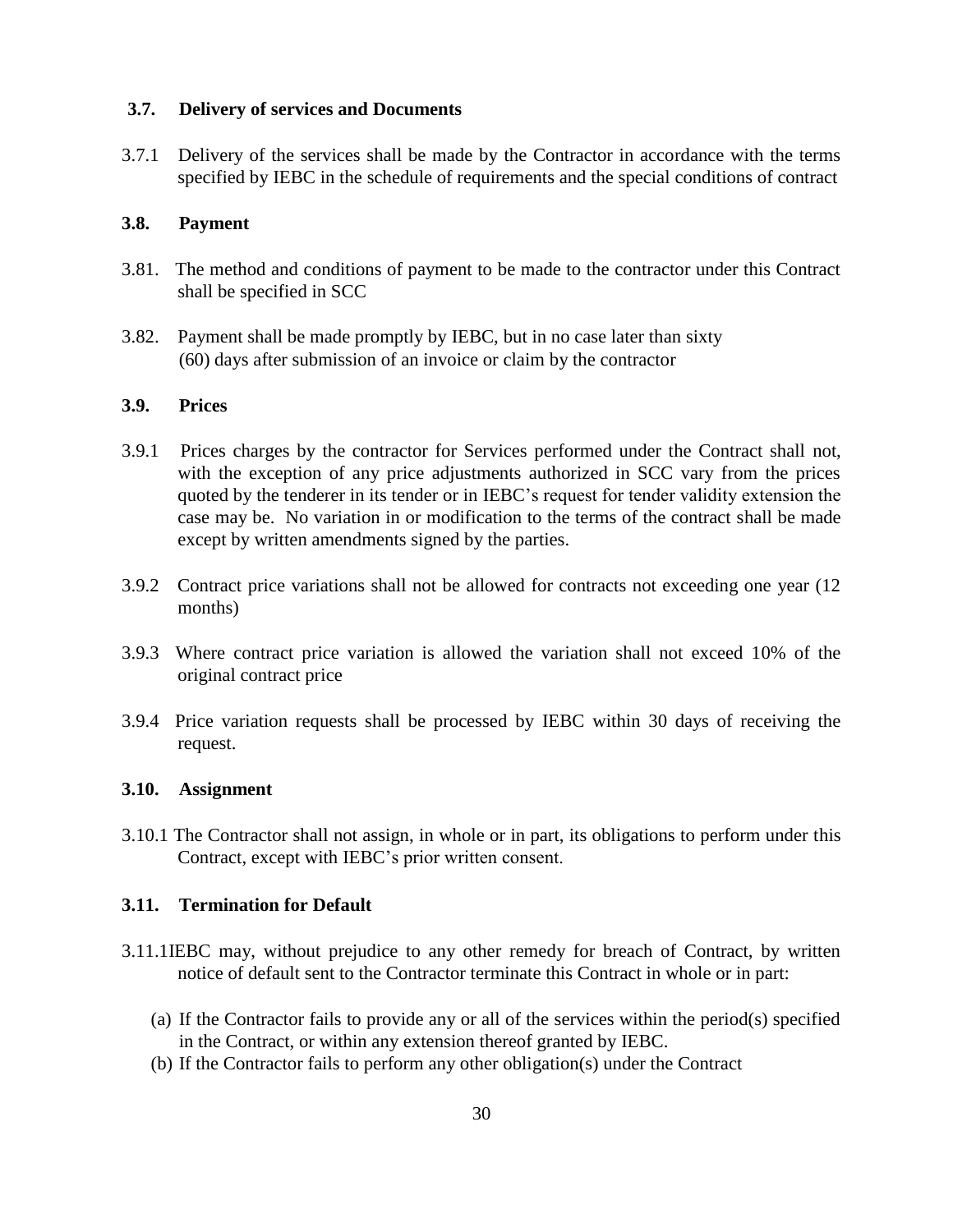- (c) If the Contract in the judgment of IEBC has engaged in corrupt or fraudulent practices in competing for or in executing the contract
- 3.11.2 In the event IEBC terminates the contract in whole or in part, it may procure, upon such terms and in such manner as it deems appropriate, services similar to those undelivered and the Contractor shall be liable to IEBC for any excess costs for such similar services. However, the contractor shall continue performance of the contract to extent not terminated.

#### **3.12. Termination for Insolvency**

3.12.1 IEBC may at any time terminate the contract by giving written notice to the Contractor if the contractor becomes bankrupt or otherwise insolvent. In this event, termination will be without compensation to the contractor, provided that such termination will not prejudice or affect any right of action or remedy, which has accrued or will accrue thereafter to IEBC.

#### **3.13. Termination for Convenience**

- 3.13.1 IEBC by written notice sent to the contractor may terminate the contract in whole or in part, at any time for its convenience. The notice of termination shall specify that the termination is for the procuring entities convenience, the extent to which performance of the contractor of the contract is terminated and the date on which such termination becomes effective.
- 3.13.2 For the remaining part of the contract after termination IEBC may elect to cancel the services and pay to the contractor an agreed amount for partially completed services.

#### **3.14 Resolution of Disputes**

- 3.14.1 IEBC and the contractor shall make every effort to resolve amicably by direct informal negotiations and disagreement or disputes arising between them under or in connection with the contract
- 3.14.2 If after thirty (30) days from the commencement of such informal negotiations both parties have been unable to resolve amicably a contract dispute either party may require that the dispute be referred for resolution to the formal mechanisms specified in the SCC.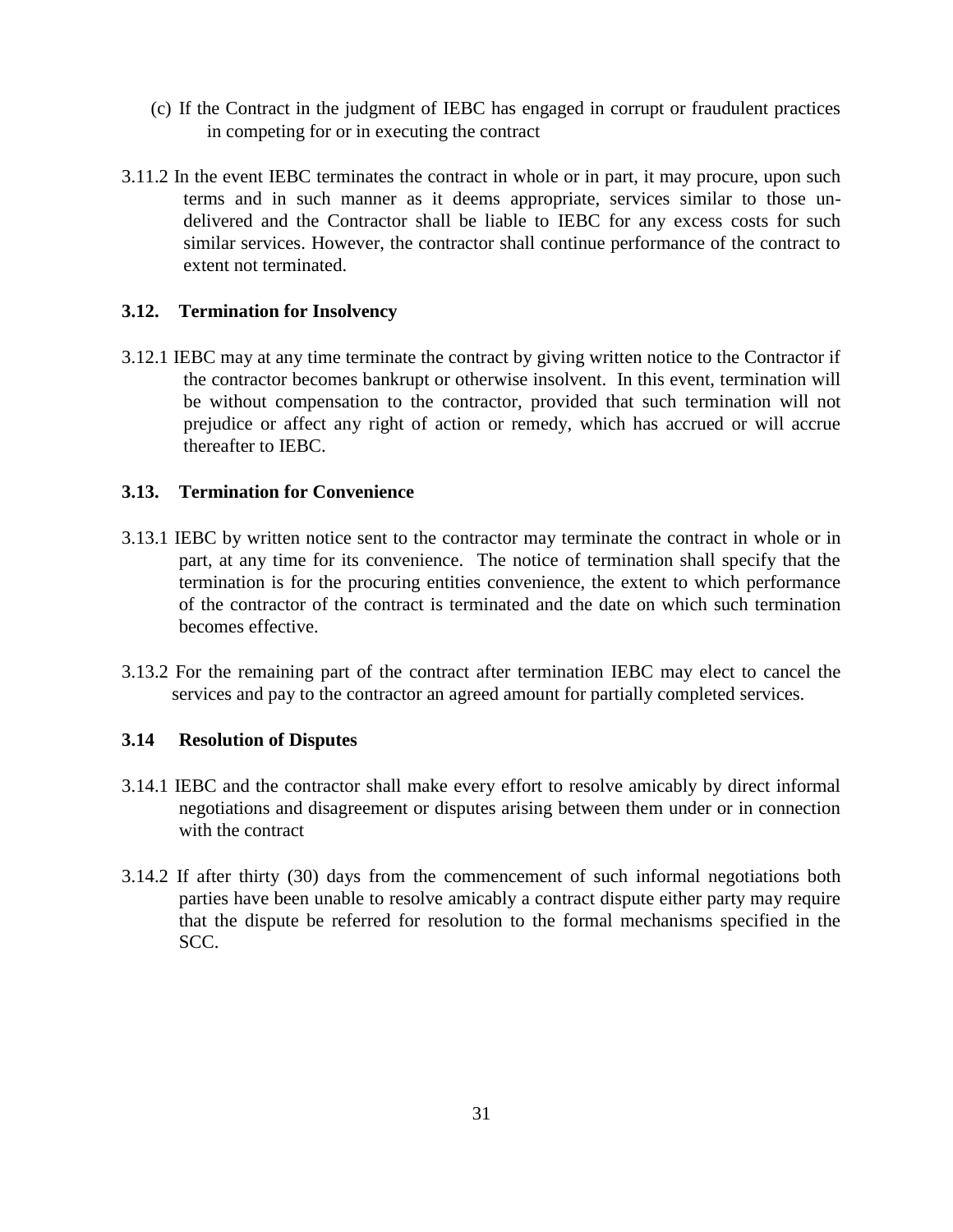#### **3.15. Governing Language**

3.15.1. The contract shall be written in the English language. All correspondence and other documents pertaining to the contract, which are exchanged by the parties, shall be written in the same language.

#### **3.16. Applicable Law**

3.16.1 The contract shall be interpreted in accordance with the laws of Kenya unless otherwise expressly specified in the SCC.

#### **3.17 Force Majeure**

3.17.1 The Contractor shall not be liable for forfeiture of its performance security, or termination for default if and to the extent that its delay in performance or other failure to perform its obligations under the Contract is the result of an event of Force Majeure.

#### **3.18 Notices**

- 3.18.1 Any notices given by one party to the other pursuant to this contract shall be sent to the other party by post or by Fax or Email and confirmed in writing to the other party's address specified in the SCC.
- 3.18.2 A notice shall be effective when delivered or on the notices effective date, whichever is later.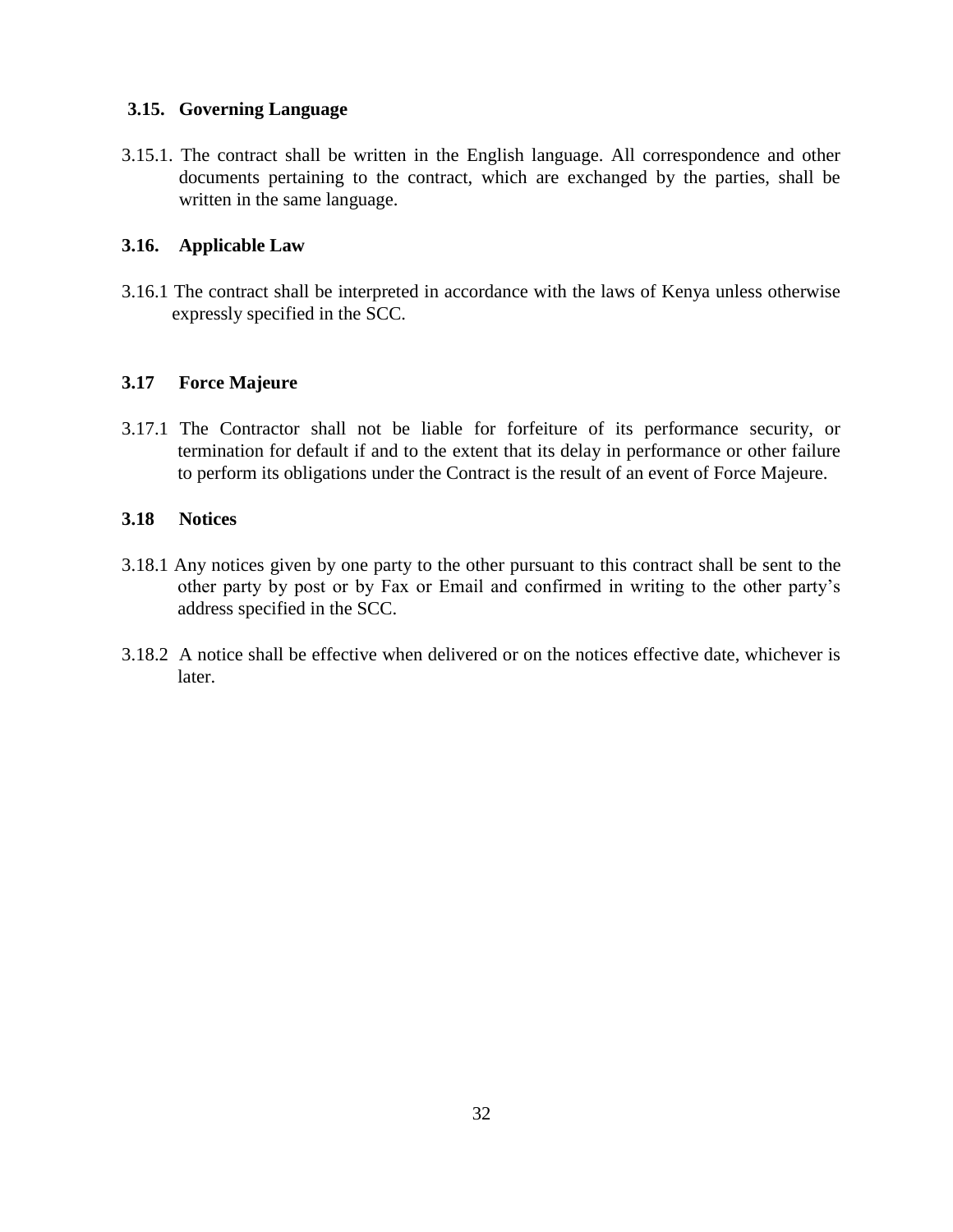# <span id="page-32-0"></span>**4 SECTION IV - SPECIAL CONDITIONS OF CONTRACT**

#### **Notes on Special Conditions of Contract**

- 1. The clauses in this section are intended to assist IEBC in providing contract-specific information in relation to corresponding clauses in the General Conditions of Contract
- 2. The Provisions of Section IV complement the General Conditions of Contract included in Section III, specifying contractual requirements linked to the special circumstances of IEBC and the insurance cover required. In preparing Section IV, the following aspects should be taken into consideration.
	- (a) Information that complement provisions of Section III must be incorporated; and
	- (b) Amendments and/or supplements to provisions of Section III, as necessitated by the circumstances of the specific insurance cover required must also be incorporated.
- 3. Where there is a conflict between the provisions of the special conditions of contract and the provisions of the general conditions of contract, the provisions of the special conditions of contract shall prevail over the provisions of the general conditions of contract.
- 4. Any clause to be included in this section must be consistent with the applicable public procurement law and regulations.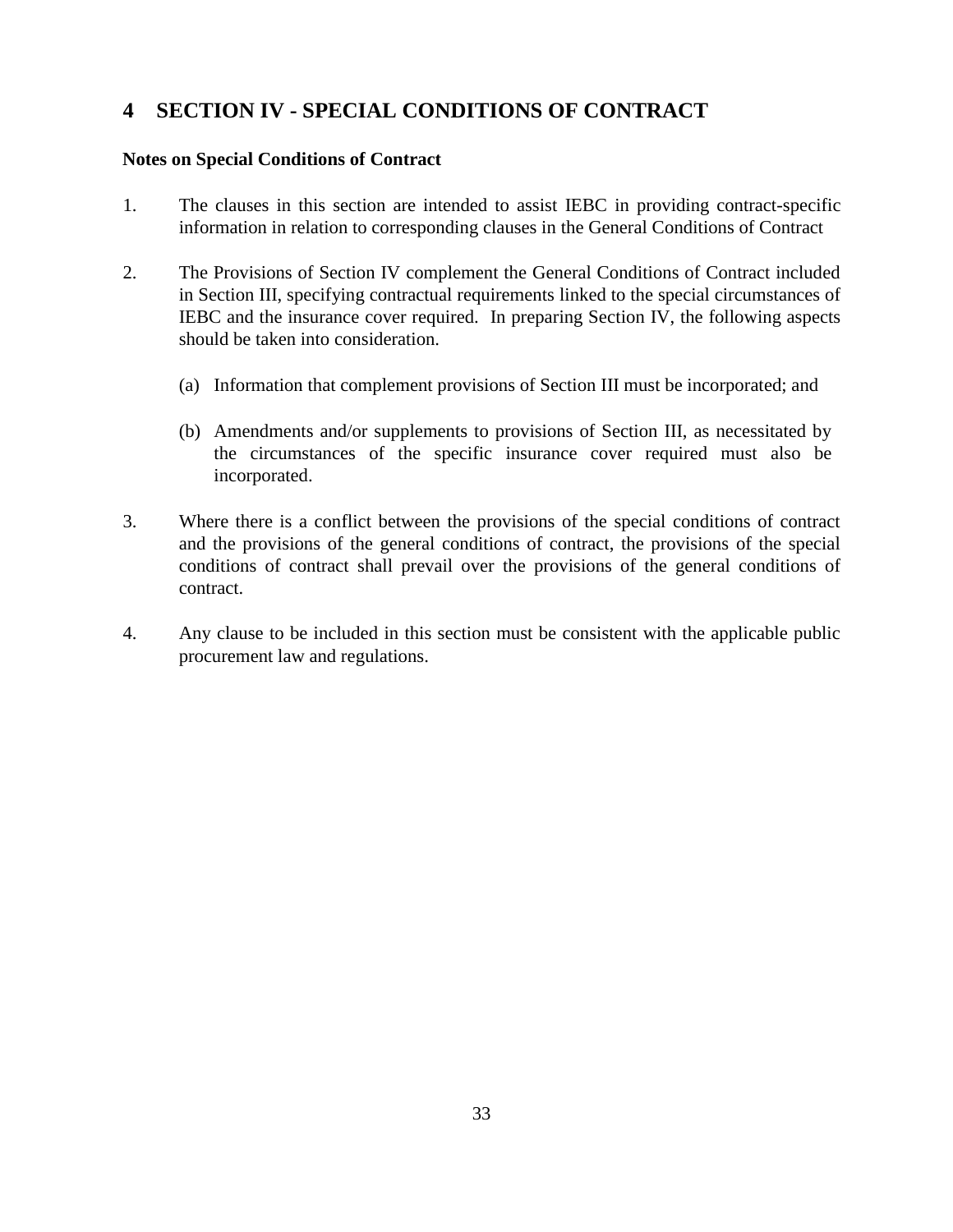### **SECTION IV - SPECIAL CONDITIONS OF CONTRACT**

- 4.1 Special conditions of contract shall supplement the general conditions of contract, wherever there is a conflict between the GCC and the SCC, the provisions of the SCC herein shall prevail over those in the GCC.
- 4.2 Special conditions of contract with reference to the general conditions of contract.

#### **Special Conditions of Contract as relates to the General Conditions of Contract**

|                          | Reference of General Special condition of contract                                                                                                                                                                                                                                                                                                           |
|--------------------------|--------------------------------------------------------------------------------------------------------------------------------------------------------------------------------------------------------------------------------------------------------------------------------------------------------------------------------------------------------------|
| conditions of Contract   |                                                                                                                                                                                                                                                                                                                                                              |
|                          | Performance security of 10% shall be provided before signing of the                                                                                                                                                                                                                                                                                          |
| 3.6 Performance security | contract                                                                                                                                                                                                                                                                                                                                                     |
| 3.7.1 Delivery of        | Delivery of the services shall be made by the Contractor in                                                                                                                                                                                                                                                                                                  |
| <b>Services</b>          | accordance with the terms specified by IEBC in the schedule of<br>requirements.<br>The<br>contractor<br>shall meet<br>all<br>the<br>insurance<br>requirements as scheduled. Certificate of Acceptance will be issued<br>by the Contract Administration Team to the Accounting Officer for<br>each year to signify satisfaction of performance by the vendor. |
|                          |                                                                                                                                                                                                                                                                                                                                                              |
| 3.8 Payment              | Payment shall be made within 30 days of invoice and shall be made<br>through electronic fund transfer. This will be upon satisfaction of the<br>payment requirements.                                                                                                                                                                                        |
| 3.9 Price adjustment     | As indicated in 3.9.3 below                                                                                                                                                                                                                                                                                                                                  |
| 3.9.3 Price variation    | Price variation where applicable shall not exceed 10% of the contract<br>price.                                                                                                                                                                                                                                                                              |
| 3.16 Applicable law      | The contract shall be interpreted in accordance with the laws of Kenya                                                                                                                                                                                                                                                                                       |
| 3.18.1 Notices           | All correspondences shall be addressed to:                                                                                                                                                                                                                                                                                                                   |
|                          | The Chief Executive Officer/Commission Secretary                                                                                                                                                                                                                                                                                                             |
|                          | <b>Independent Electoral and Boundaries Commission (IEBC),</b>                                                                                                                                                                                                                                                                                               |
|                          | <b>Anniversary Towers, University Way, Fifth Floor</b><br>PO Box 45371-00100, Nairobi                                                                                                                                                                                                                                                                        |
|                          |                                                                                                                                                                                                                                                                                                                                                              |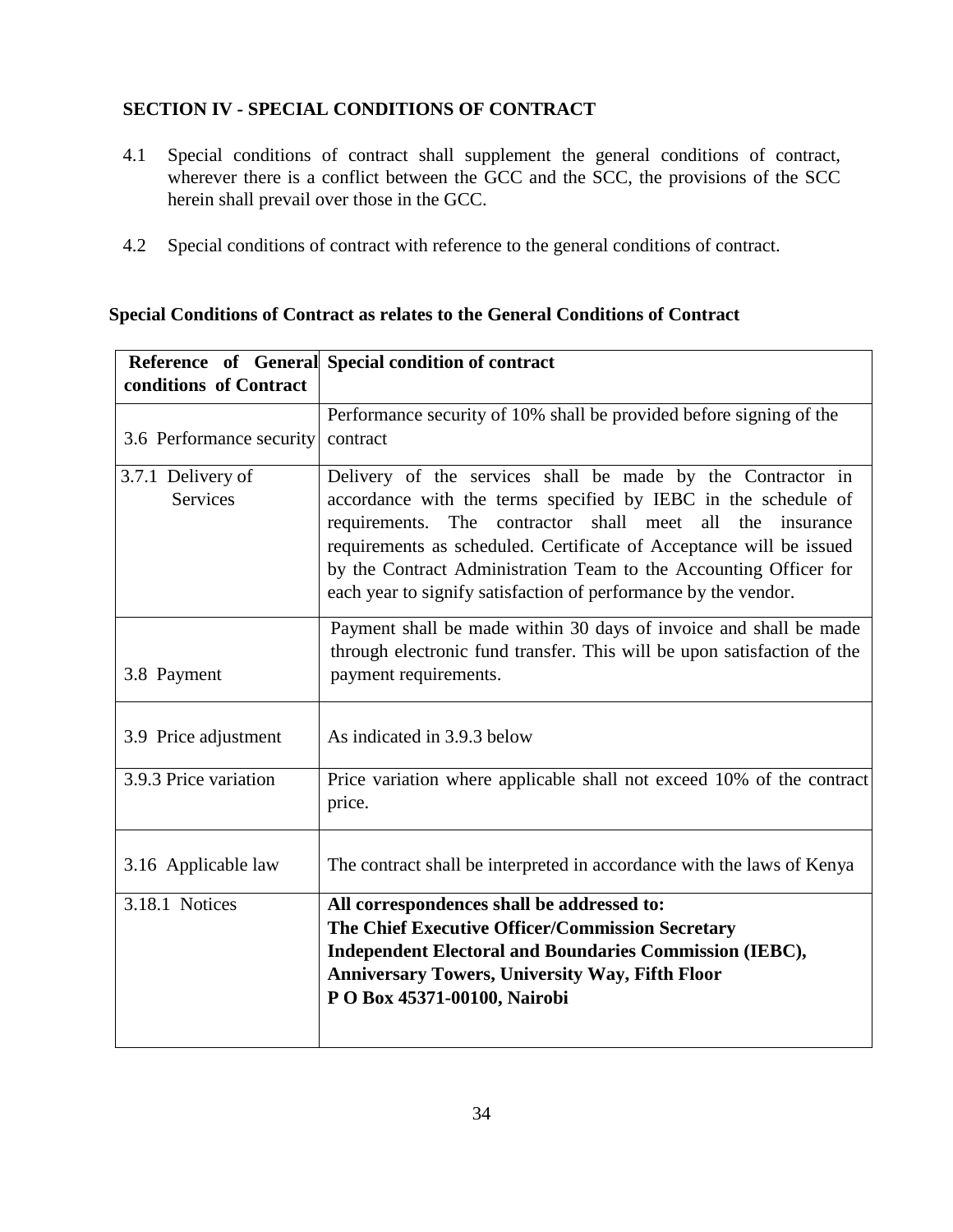# <span id="page-34-0"></span>**5 SECTION V - SCHEDULE OF REQUIREMENTS**

#### **Notes for preparing Schedule of Requirements.**

- 1. The schedule of Requirements shall be included in the tender documents by IEBC and shall cover, at the minimum, a description of the insurance cover to be provided and full particulars of the same.
- 2. The objectives of the schedule of requirements is to provide sufficient information to enable tenderers to prepare their tenders comprehensively, efficiently and accurately. In particular, the price schedule for which a form is provided in Section VI must be carefully completed.
- 3. In addition, the schedule of requirements together with the price schedule should serve as a basis in the event of services variation at the time of award of contract pursuant to instruction to tenderers paragraph 2.26

# **SPECIFICATIONS FOR TENDER NO: IEBC/OT/21/02/2020-2021 - PROVISION OF MEDICAL INSURANCE, GROUP LIFE ASSURANCE (GLA) AND GROUP PERSONAL ACCIDENT (GPA) COVERS FOR COMMISSIONERS AND STAFF**

#### **INTRODUCTION**

IEBC seeks the provision of staff insurance covers from the date to be agreed upon on the contract and shall run for 2 years. This includes Commissioners and staff medical insurance cover, group life insurance cover and group personal accident insurance cover, which should be quoted in lots.

The contract must satisfy yearly performance before proceeding to the next year. Failure to satisfy the requirements as set in the terms and condition shall lead to termination of the contract.

#### **LOT 1: PROVISION OF MEDICAL INSURANCE COVER**

#### **Scope of Cover**

- 1. Doctors (Physician, Surgeon and Anaesthetize) fees
- 2. ICU/HDU and Theatre, Day Care Surgery
- 3. Drugs, Nursing Care and dressing hospitalized
- 4. Laboratory Investigations, X-ray and ECG Day Care Surgery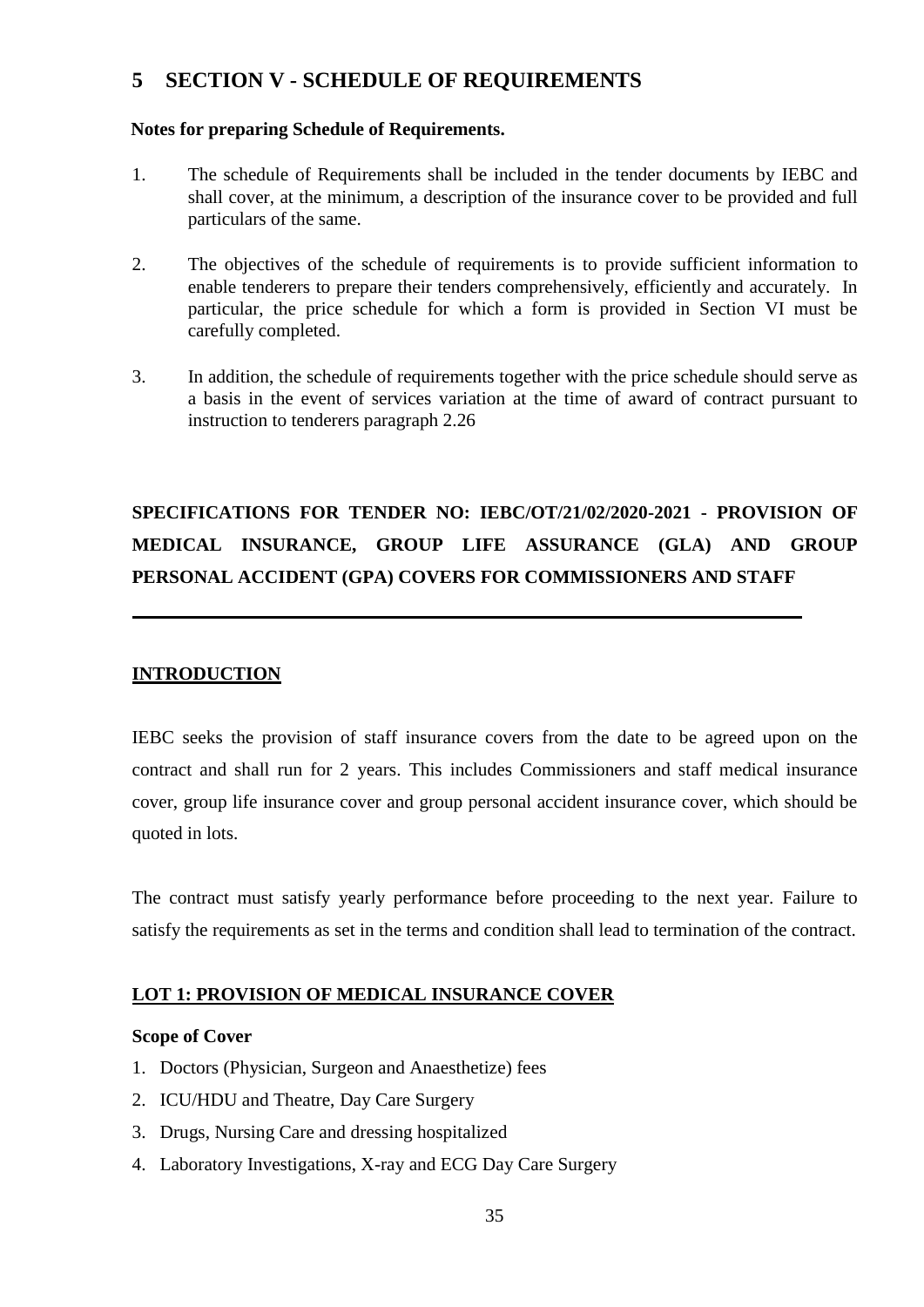- 5. Road & Air Evacuation at no extra cost
- 6. Lodger accommodation with children under 10 years
- 7. Overseas Treatment where not locally available on referral.
- 8. Guardian/Spouse accompanying member while on stay Overseas
- 9. Post Hospitalization/follow up within 21 days
- 10. Maternity up to Kshs.150,000 includes pre-natal, delivery and post- Natal Charges
- 11. Caesarian up to Kshs.250, 000 within the Inpatient Benefit.
- 12. Dental Covers filling, extraction, root canal up to the benefit per family
- 13. Optical Covers deterioration/correction, of sight and spectacles, anti-glare, lenses, frames, laser treatment up to the maximum of the entitled benefit per family
- 14. Inpatient Dental/Optical due to accidental injury
- 15. Smart card based system to access services.
- 16. Male circumcision up to 80,000 per Family
- 17. Counseling services for all dependents and members
- 18. Inpatient pandemic cover treatment [Ksh 1,000,000, 600,000 and 400,000 per family for categories A, B and C respectively}

#### *1. Outpatient Benefits*

The Outpatient Scheme should cater for routine outpatient services, which include but are not limited to:

- a) Routine outpatient consultations both GP and consultants/specialists
- b) Diagnostic laboratory and radiology services
- c) Prescribed physiotherapy
- d) Prescribed medication and dressings
- e) Dental services subject to a sub-limit of Kshs.75,000 per person per annum(stand-alone)
- f) Optical services subject to sub-limit of Kshs.75,000 per Person Per Annum (inclusive prescription contact lenses and only one frame per 2 years) (stand-alone)
- g) HIV/AIDS related conditions and prescribed ARV's to the full cover limit per family per annum.
- h) Male circumcision up to 80,000 per Family within inpatient
- i) Routine (both KEPI and "Baby Friendly") immunizations
- j) Routine antenatal care (maximum of one ultrasound examination).
- k) Chronic and recurring conditions within the cover limit
- l) Routine post-natal care up to six weeks.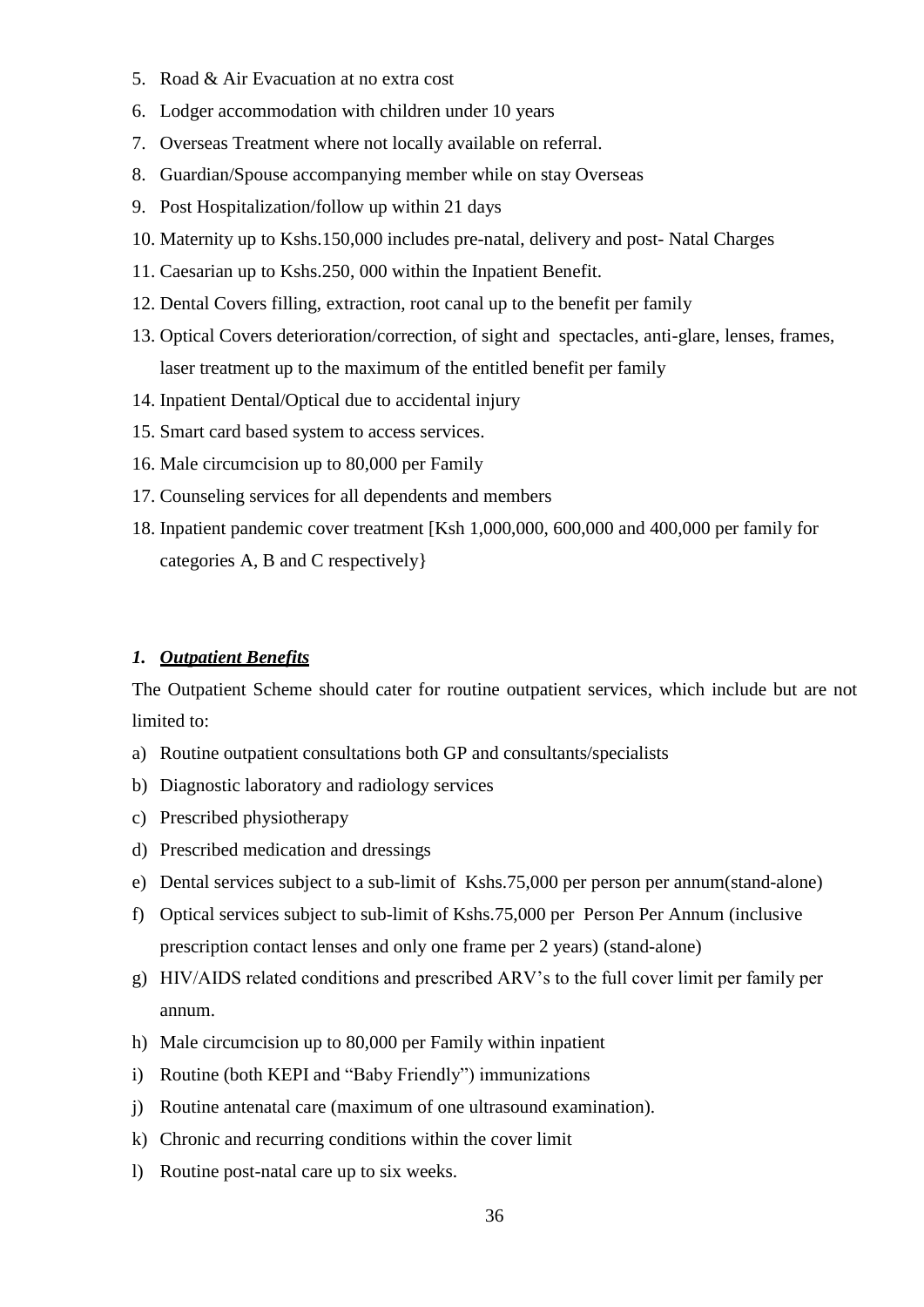#### *Dental Cover to Cater for:*

- a) Root Canal
- b) Routine Dentistry and Tooth Extraction
- c) Scaling necessitated by prevailing medical condition and prescribed by a Dentist
- d) Dentures, Braces, Crowns and Bridges prescribed by a dentist

#### *2. Inpatient Services (Insurance Scheme) Benefits*

The inpatient insurance cover should cater or but not limited to

- a) Hospital accommodation charges for Executive Rooms, Private and Semi Private Ward Rooms
- b) Doctors (Specialists, Consultants, Physician, Surgeon and Anesthetist etc) fees.
- c) Intensive Care Unit, Dressings and Internal Surgical Appliances
- d) Pathology, X-ray, Ultrasound, ECG and Computerized Tomography, MRI, laser etc.
- e) Radiotherapy and Chemotherapy
- f) In-patient Physiotherapy
- g) Emergency Road and Air Evacuation within East Africa
- h) Overseas Cover- Worldwide
- i) Day Care Surgery
- j) Hospital accommodation for accompanying parent and/or guardian for hospitalized children under ten years old
- k) Post hospitalization benefit after discharge
- l) Inpatient maternity related complications
- m) All Caesarians up to a limit of 250,000 within inpatient benefit subject a maximum of two caesarians for a family

#### *3. Other Benefits*

- a) Both inpatient and outpatient should cover Chronic, pre-existing conditions and HIV/AIDS related conditions without discrimination.
- b) Funeral expense covers to be provided as follows:
	- Category 1- Ksh.300,000.00
	- Category 2- Ksh. 200,000.00
	- Category 3- Ksh. 150,000.00
- c) Last expense for Dependents at Kshs.100,000.00.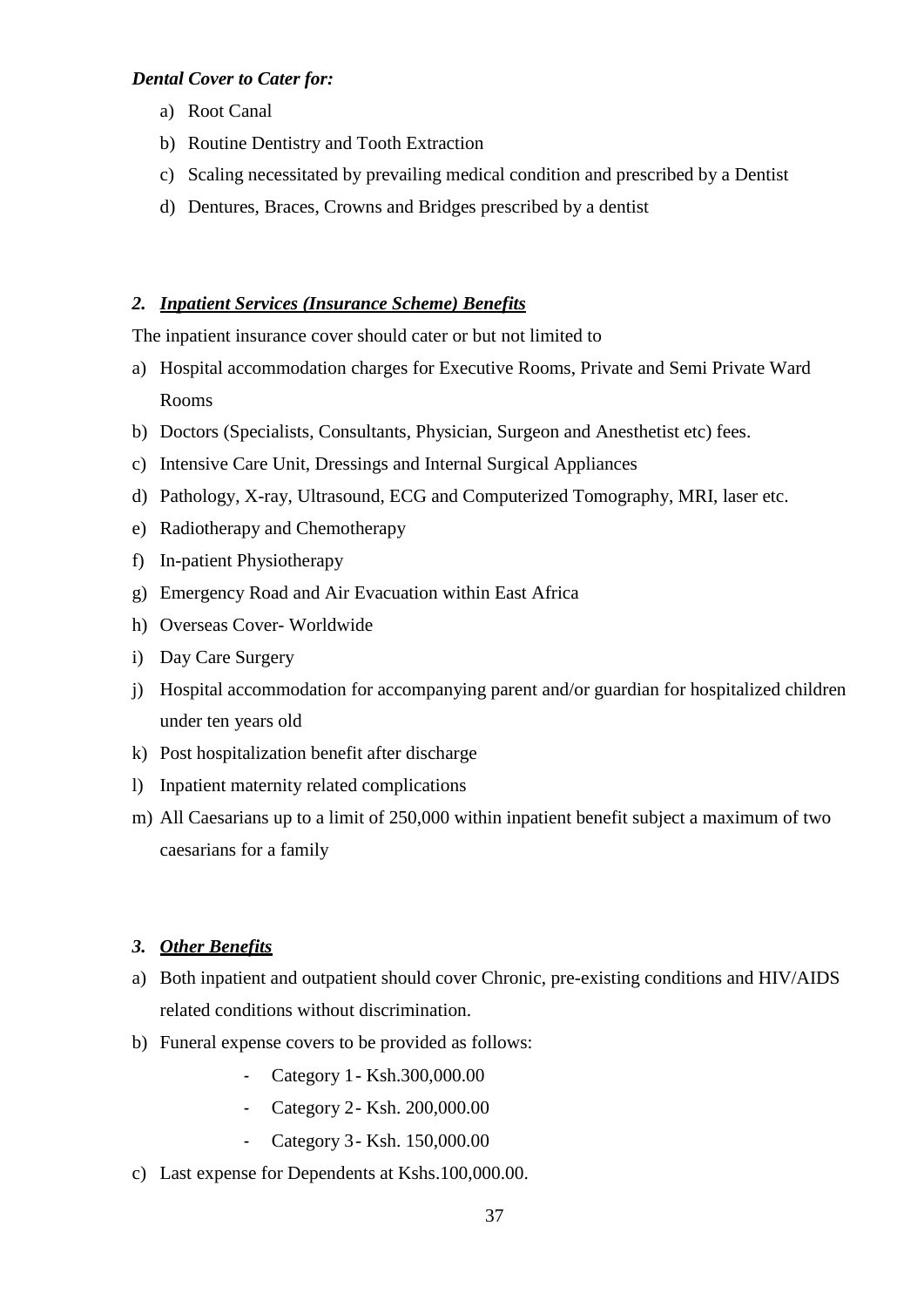# **Proof of Adherence to the given Terms of Reference (Pre-determined Cover Range)**

| <b>COVER CATEGORY</b>      | <b>CATEGORY A</b>     | <b>CATEGORY B</b> | <b>CATEGORY C</b> |
|----------------------------|-----------------------|-------------------|-------------------|
| <b>EMPLOYEES</b>           | <b>COMMISSIONERS/</b> | <b>MANAGERS/</b>  | <b>ALL OTHER</b>  |
| <b>COVERED</b>             | <b>DIRECTORS</b>      | <b>ASSISTANT</b>  | <b>MEMBERS OF</b> |
|                            |                       | <b>MANAGERS</b>   | <b>STAFF</b>      |
| <b>TOTAL STAFF</b>         | 13                    | 370               | 472               |
| POPULATION - 855           |                       |                   |                   |
| (Principal members) $+1$   |                       |                   |                   |
| <b>INPATIENT</b>           | Ksh.10,000,000.00     | Ksh.5,000,000.00  | Ksh.2,500,000.00  |
| (insured scheme)           |                       |                   |                   |
| <b>OUTPATIENT</b>          | Ksh.300,000.00        | Ksh.250,000.00    | Ksh.200,000.00    |
| (insured scheme)           |                       |                   |                   |
| <b>FUNERAL COVER</b>       | Ksh.300,000.00        | Ksh.200,000.00    | Ksh.150,000.00    |
| (Including dependents)     |                       |                   |                   |
| NORMAL MATERNITY           | Ksh.150,000.00        | Ksh.150,000.00    | Ksh.150,000.00    |
| ALL C-SECTION              | Ksh.250,000.00        | Ksh.250,000.00    | Ksh.250,000,00    |
| <b>OUTPATIENT OPTICAL</b>  | Ksh.75,000.00         | Ksh.75,000.00     | Ksh.75,000.00     |
| In patient optical will be |                       |                   |                   |
| covered within inpatient   |                       |                   |                   |
| cover                      |                       |                   |                   |
| <b>OUTPATIENT DENTAL</b>   | Ksh.75,000.00         | Ksh.75,000.00     | Ksh.75,000.00     |
| Inpatient dental will be   |                       |                   |                   |
| fully covered within cover |                       |                   |                   |
| for inpatient              |                       |                   |                   |
| <b>CONGENITAL</b>          | Ksh.2,000,000.00      | Ksh.2,000,000.00  | Ksh.2,000,000.00  |
| <b>CONDITION</b>           |                       |                   |                   |
| (BIRTH DEFECTS)            |                       |                   |                   |
| PSYCHO-EFFECTIVE           | Ksh.1,000,000.00      | Ksh.1,000,000.00  | Ksh.1,000,000.00  |
| <b>CONDITIONS/ILLNESS</b>  |                       |                   |                   |
| <b>ANNUAL CHECKUP</b>      | Max Ksh. 30,000.00    | Max               | Max Ksh.          |
| (Principal Members)        |                       | Ksh.20,000.00     | 20,000.00         |
| <b>ROOM ENTITLEMENT</b>    | Executive             | Private room      | General           |
| (All conditions and all    |                       |                   |                   |
| admissions)                |                       |                   |                   |
| <b>FAMILY SIZE</b>         | M+spouse+4 children   | $M+spouse+4$      | $M+spouse+4$      |
|                            |                       | children          | children          |
|                            |                       |                   |                   |

# **Detailed Explanation of Scope of Cover (Policy Terms and Conditions)**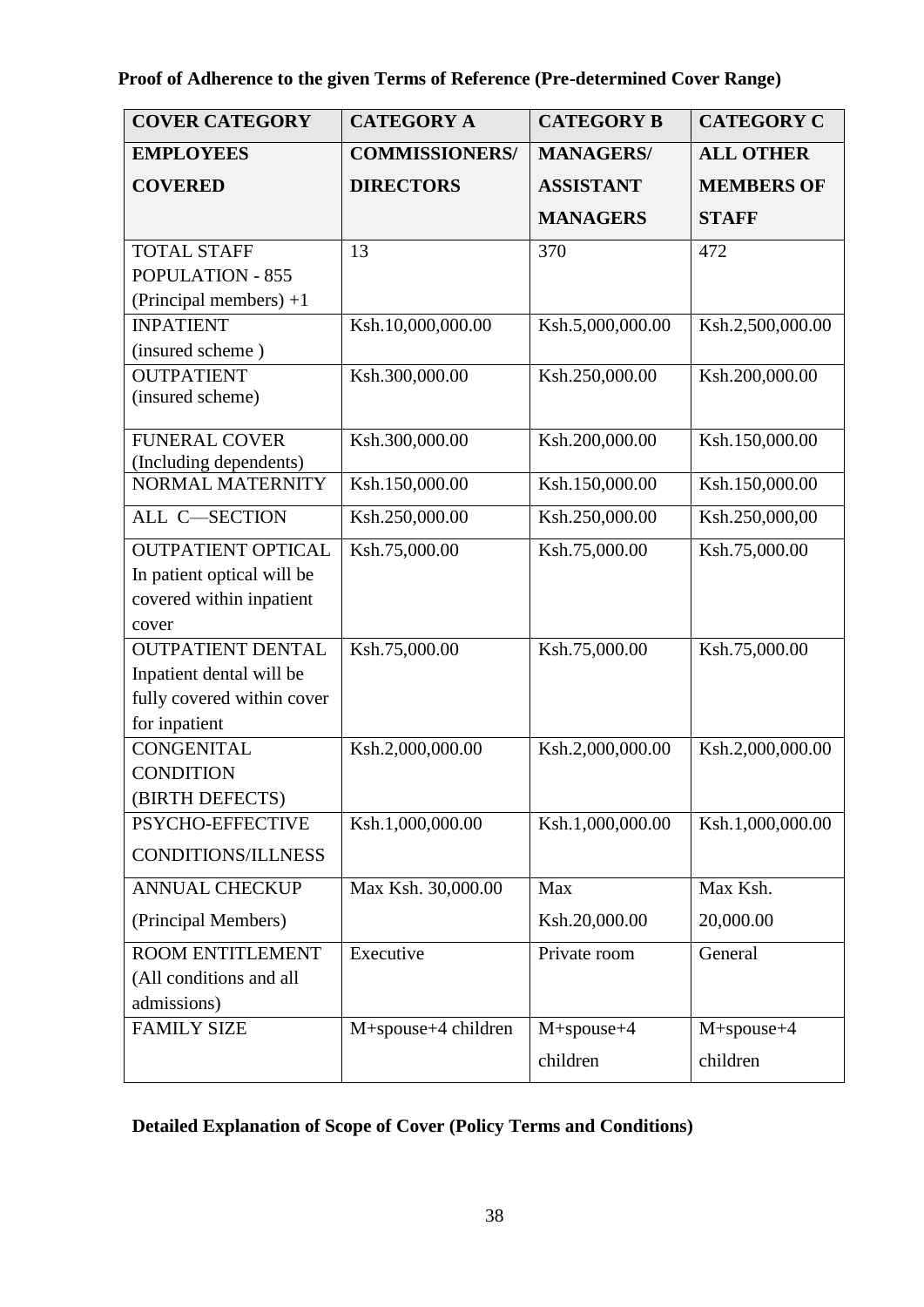# *NB.BIDDERS MUST CLEARLY STATE AND DESCRIBE THE SCOPE OF COVER TO BE PROVIDED IN LINE WITH THE ABOVEAND APPLICABLE COVER LIMITS FOR THE FOLLOWING AREAS:*

- a) Must indicate bed limits and ward type for each category.
- b) Must indicate the limits for congenital (birth defects) conditions.
- c) Must show the limits for psycho-effective conditions.
- d) Must indicate cover limits and geographical limit for Air evacuation, road rescue/ambulance and **Travel insurance.**
- e) Must clearly outline the OUT-PATIENT scope of cover.
- f) Must clearly outline the IN-PATIENT scope of cover.
- g) Must clearly describe the claims procedures e.g. Admission procedures, funeral expenses and out-patient claims procedure.
- h) Must clearly indicate the general policy exclusions.
- i) Must clearly describe the optical services offered and maximum limit for frames per person.
- j) Must clearly describe the dental services offered and applicable capping.

#### **LOT 2: PROVISION OF GROUP LIFE INSURANCE SCHEME**

- a) Total staff population **855 + 1 employees**
- b) Total monthly basic salary **Kshs.104,248,655.90**
- c) Cover to be based on three years basic salary
- d) Bidders must provide a detailed scope of cover

| <b>Group Life Assurance [Accidental, Illness and Natural Risks]</b> |                                      |                         |                |  |
|---------------------------------------------------------------------|--------------------------------------|-------------------------|----------------|--|
| Risk class                                                          | Benefit type                         | Level of cover          | Sum assured    |  |
| Life<br>Group                                                       | Death                                | 3 years basic salary    | basic<br>years |  |
| <b>Assurance</b>                                                    |                                      |                         | salary         |  |
|                                                                     | Accidental.<br><b>Illness</b><br>and | Inbuilt funeral expense | 150,000        |  |
|                                                                     | <b>Natural Risks</b>                 | benefit                 |                |  |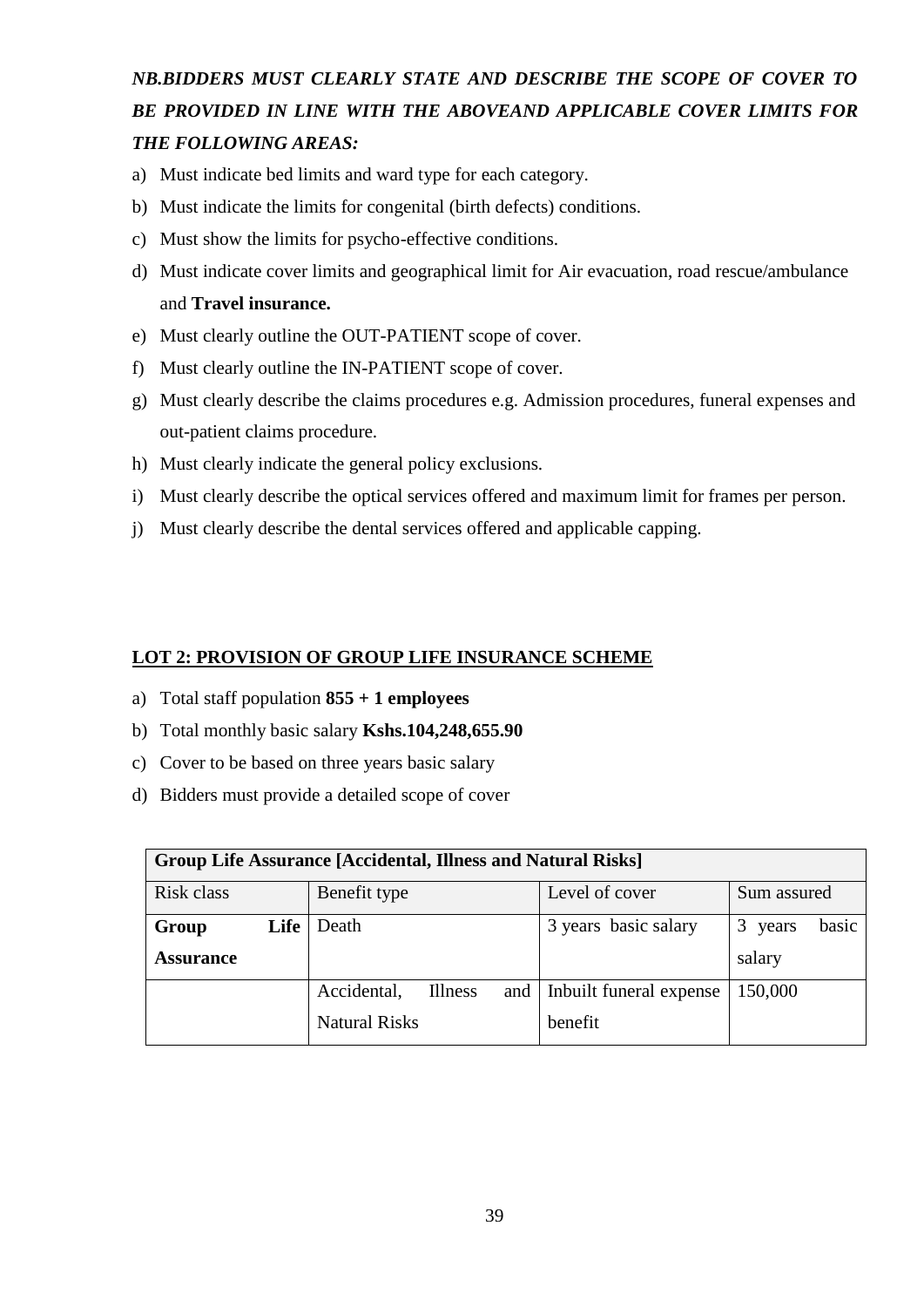### **LOT 3: PROVISION OF GROUP PERSONAL ACCIDENT COVER**

- a) Permanent total disability, 5 years basic salary
- b) Temporary total permanent disability, weekly earnings up to 104 weeks
- c) Total population **855+1**
- d) Total monthly basic salary **Ksh. 104,248,655.90**
- e) Accidental death 5 years basic salary
- f) Bidders must provide a detailed scope of cover

| <b>Risk class</b>     | <b>Benefit type</b>     | Level of cover                                        |
|-----------------------|-------------------------|-------------------------------------------------------|
| Group                 | <b>Accidental Death</b> | 5 years basic salary (Inbuilt funeral expense benefit |
| <b>Personal</b>       |                         | Ksh.150,000)                                          |
| <b>Accident Cover</b> |                         |                                                       |
|                       | Permanent total         | 5 years basic salary                                  |
|                       | disability              |                                                       |
|                       | Temporary total         | Weekly earnings up to 104 weeks                       |
|                       | permanent               |                                                       |
|                       | disability              |                                                       |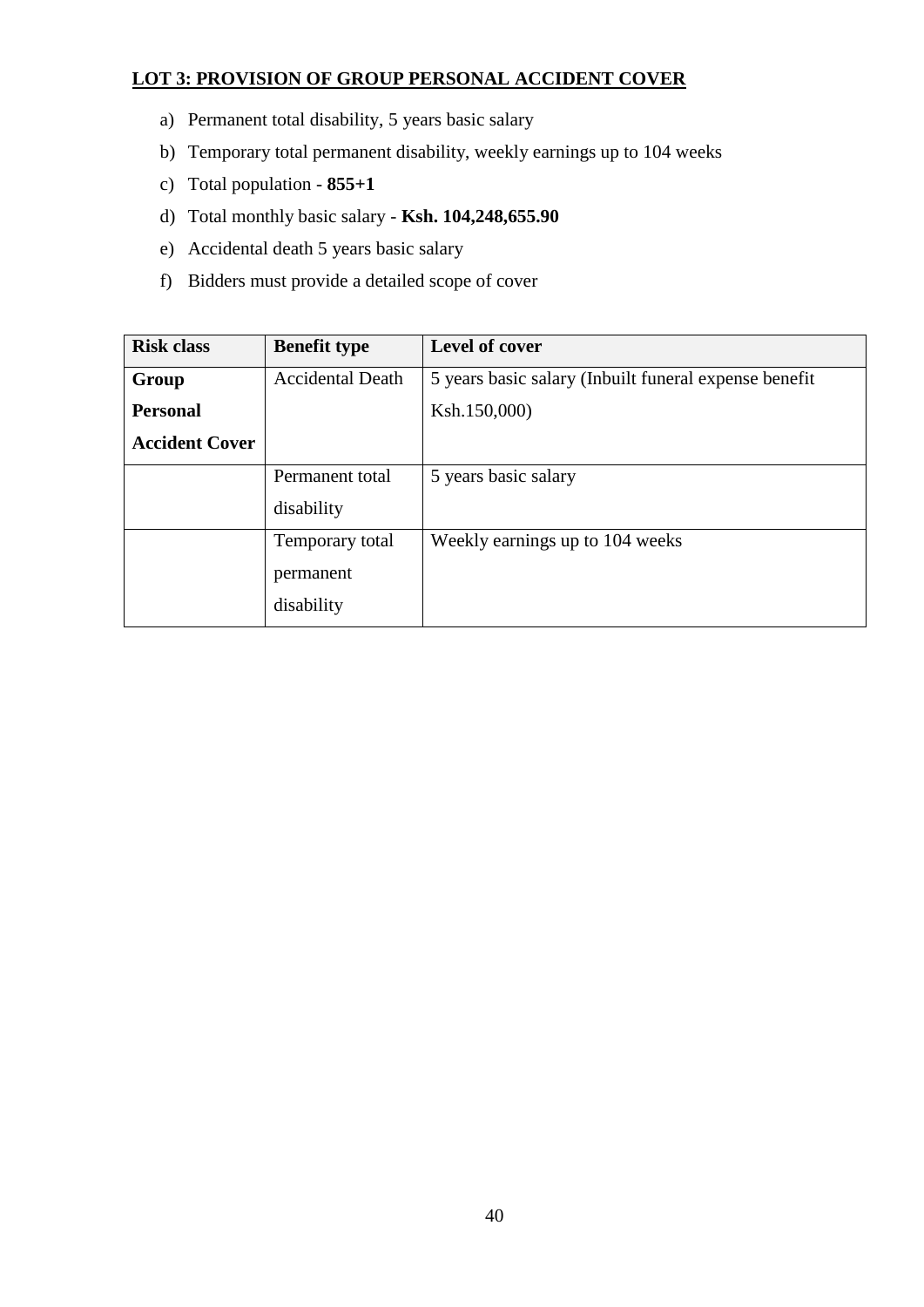### **PRICE SCHEDULE SUMMARY FORM**

#### **Lot 1: Staff Medical Insurance**

Please summarize the quoted Annual Premiums for Inpatient, Outpatient, in the table below:

| <b>Class</b><br>/Risk | <b>Description</b><br>of Insurance | <b>Total</b><br>Premium | <b>Proposed</b><br><b>Underwriter</b> | State the following if any |                     |                    |               |
|-----------------------|------------------------------------|-------------------------|---------------------------------------|----------------------------|---------------------|--------------------|---------------|
| No.                   | Cover                              | (Ksh.)                  | <b>Insurance</b><br>Co.               | <b>Excess</b>              | Free cover<br>limit | Liability<br>limit | <b>Others</b> |
| 1.                    |                                    |                         |                                       |                            |                     |                    |               |
| 2.                    |                                    |                         |                                       |                            |                     |                    |               |
| 3.                    |                                    |                         |                                       |                            |                     |                    |               |
| <b>Total Year 1</b>   |                                    |                         |                                       |                            |                     |                    |               |
| <b>Total Year 2</b>   |                                    |                         |                                       |                            |                     |                    |               |
| <b>Grand Total</b>    |                                    |                         |                                       |                            |                     |                    |               |

# **Lot 2: Group Life Assurance**

- Total staff population **855 + 1 employees**
- Total monthly basic salary **Kshs.104,248,655.90**
- Cover to be based on three years' basic salary
- Bidders must provide a detailed scope of cover

| Item No.                             | <b>Description of Insurance</b><br>Cover | <b>Proposed</b><br>Underwriter/ | <b>Total Premium</b><br>(Kshs.) |
|--------------------------------------|------------------------------------------|---------------------------------|---------------------------------|
|                                      |                                          | <b>Insurance Co.</b>            |                                 |
| 1.                                   | Death                                    |                                 |                                 |
| $\overline{2}$                       | Last Expenses cover                      |                                 |                                 |
| 3                                    | Free cover Limit                         |                                 |                                 |
| $\overline{4}$                       | Critical illness benefit                 |                                 |                                 |
| <b>Others</b><br>(please<br>specify) |                                          |                                 |                                 |
| <b>Total Year 1</b>                  |                                          |                                 |                                 |
| <b>Total Year 2</b>                  |                                          |                                 |                                 |
| <b>Grand Total</b>                   |                                          |                                 |                                 |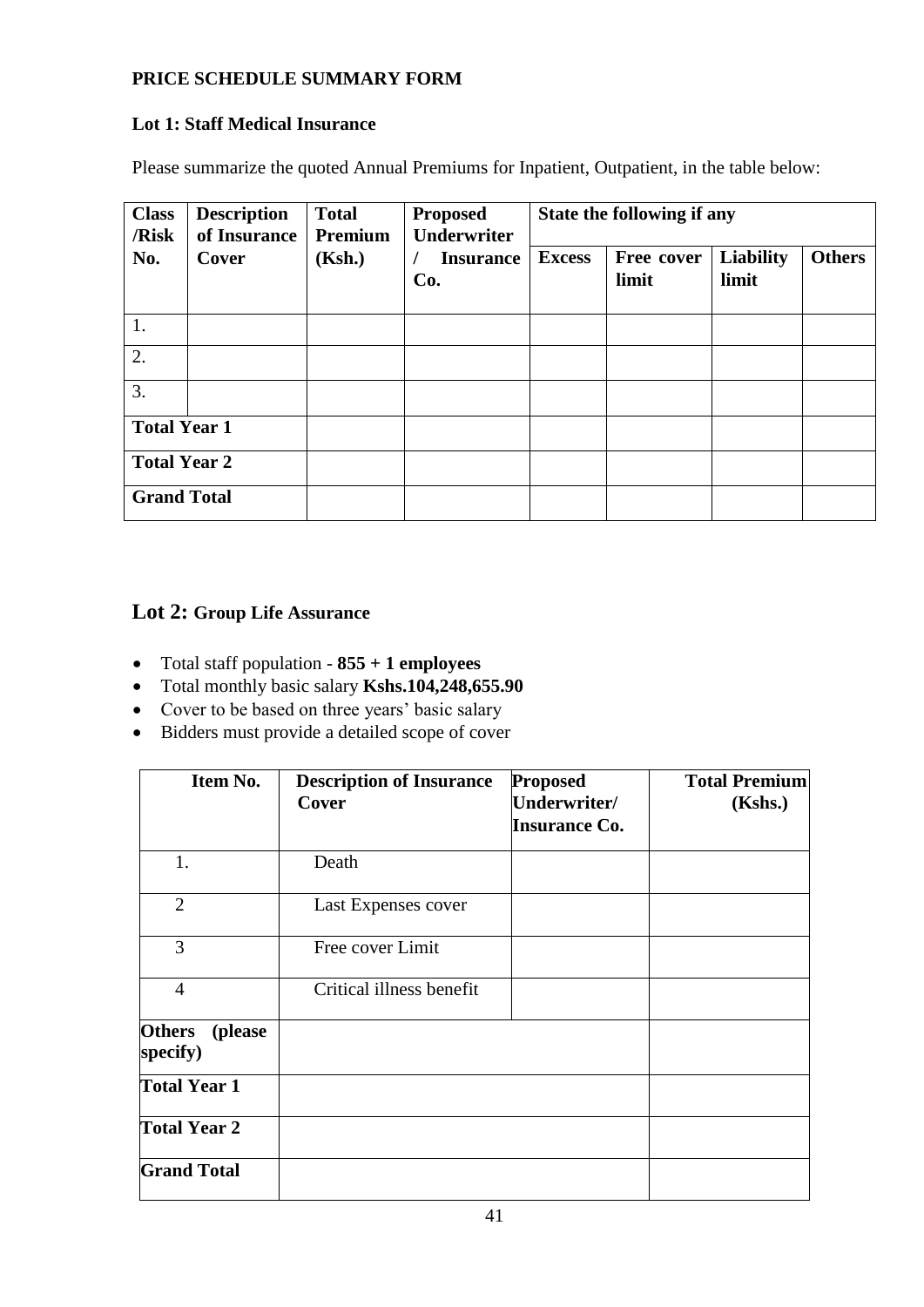# **Lot 3: Group Personal Accident**

- Permanent total disability, 5 years basic salary
- Temporary total permanent disability, weekly earnings up to 104 weeks
- Total population **855 + 1 employees**
- Total monthly basic salary **Kshs.104,248,655.90**
- Accidental death 5 years' basic salary
- Bidders must provide a detailed scope of cover

| Item.                                | <b>Sum Insured</b>                                                            | <b>Description</b><br><b>Of</b><br><b>Insurance Cover</b>                       | <b>Proposed</b><br>Underwriter/<br><b>Insurance</b> | <b>Total</b><br>Premium<br>(Kshs.) |
|--------------------------------------|-------------------------------------------------------------------------------|---------------------------------------------------------------------------------|-----------------------------------------------------|------------------------------------|
| <b>GPA</b>                           | Estimated annual<br>Earnings<br>Ksh.104,248,655.90<br>Total Population<br>855 | <b>Accidental Death-5</b><br>years basic salary                                 |                                                     |                                    |
|                                      |                                                                               | Permanent and total<br>disability- 5years basic<br>salary                       |                                                     |                                    |
|                                      |                                                                               | Temporary total<br>permanent disability -<br>weekly earnings up to<br>104 weeks |                                                     |                                    |
|                                      |                                                                               | Temporary total<br>permanent disability                                         |                                                     |                                    |
| <b>Others</b><br>(please<br>specify) |                                                                               |                                                                                 |                                                     |                                    |
| <b>Total Year 1</b>                  |                                                                               |                                                                                 |                                                     |                                    |
| <b>Total Year 2</b>                  |                                                                               |                                                                                 |                                                     |                                    |
| <b>Grand Total</b>                   |                                                                               |                                                                                 |                                                     |                                    |

**NOTE: The Grand Total Amount for the Lot(s) Tendered MUST be transferred to the Form of Tender**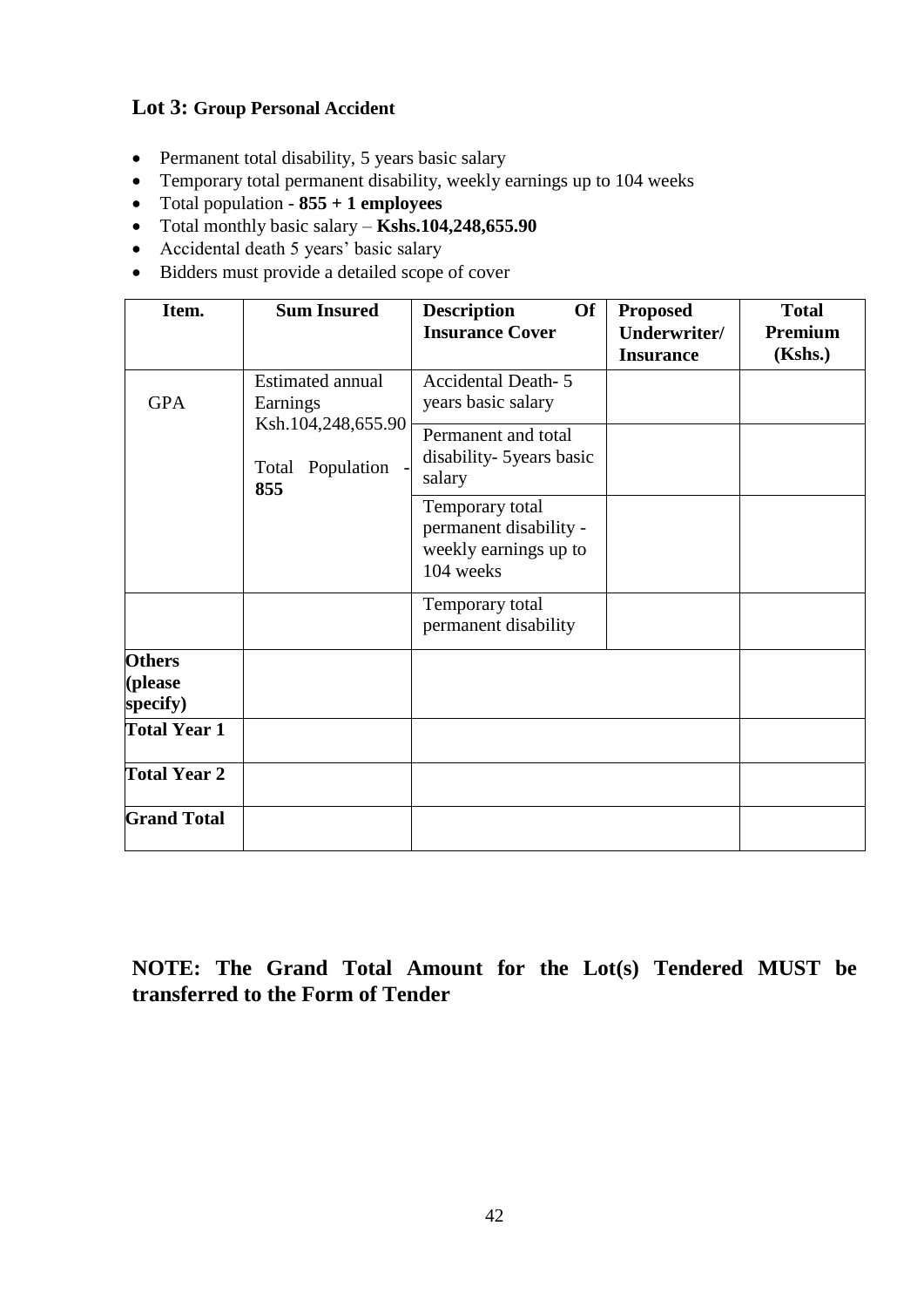# <span id="page-42-0"></span>**6 SECTION VI - STANDARD FORMS**

#### **Notes on the Sample Forms**

- 1 *Form of Tender***-**The form of tender must be completed by the Tenderer and submitted with the tender documents. It must also be duly signed by duly authorized representatives of the Tenderer.
- 2 *Confidential Business Questionnaire Form***-** This form must be completed by the Tenderer and submitted with the tender documents.
- 3 *Tender Security Form***-** When required by the tender documents the tender shall provide the tender security either in the form included herein or in another format acceptable to IEBC.
- 4 *Contract Form***-** The Contract Form shall not be completed by the Tenderer at the time of submitting the tender. The Contract Form shall be completed after contract award and should incorporate the accepted contract price.
- 5 *Performance Security Form***-** The performance security form should not be completed by the Tenderer at the time of tender preparation. Only the successful Tenderer will be required to provide performance security in the form provided herein or in another form acceptable to IEBC.
- 6 *Bank Guarantee for Advance Payment Form***-** When Advance payment is requested for by the successful bidder and agreed by IEBC, this form must be completed fully and duly signed by the authorized officials of the bank.
- 7 *Declaration Form* in accordance with Sections 62 of the PPDA, 2015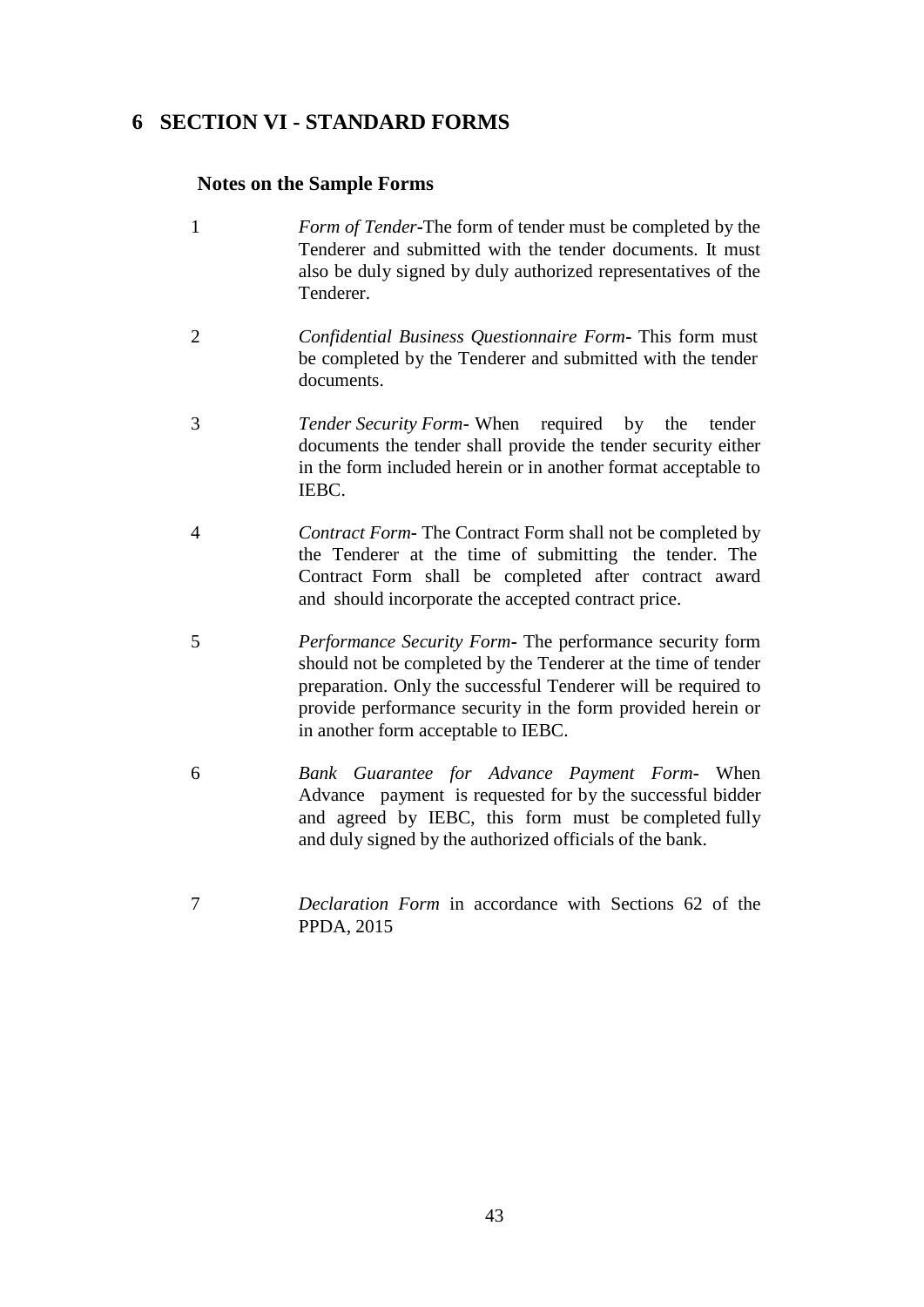### **FORM OF TENDER**

Date and the same state of the state of the state of the state of the state of the state of the state of the state of the state of the state of the state of the state of the state of the state of the state of the state of

Tender No. To: Independent Electoral & Boundaries Commission P.O Box 45371-00100, Nairobi, Kenya Gentlemen and/or Ladies:

1. Having examined the tender documents including Addenda Nos. ………………………………. *[insert numbers].* the receipt of which is hereby duly acknowledged, we, the undersigned, offer to provide (Tick as appropriate): **LOT-1** Provision of Medical Insurance ………………………………………. **LOT-2** Group Life Assurance (GLA) ………………………………………… **LOT-3** Group Personal Accident (GPA) ……………………………………..

in conformity with the said tender documents for the sum of…………………………………………………………. (*total tender amount in words and figures*) or such other sums as may be ascertained in accordance with the Schedule of Prices attached herewith and made part of this Tender.

2. We undertake, if our Tender is accepted, accordance with the delivery schedule specified in the Schedule of Requirements.

3. If our Tender is accepted, we will obtain the guarantee of a bank in a sum of equivalent to percent of the Contract Price for the due performance of the Contract, in the form prescribed by ………………. ……………….*.*

4. We agree to abide by this Tender for a period of….… [*Number]* days from the date fixed for tender opening of the Instructions to Tenderers, and it shall remain binding up on us and may be accepted at any time before the expiration of that period.

5. This Tender, together with your written acceptance thereof and your notification of award, shall constitute a Contract, between us. Subject to signing of the Contract by the parties.

6. We understand that you are not bound to accept the lowest or any tender you may receive.

Dated this day of 20 20

[signature] [in the capacity of]

Duly authorized to sign tender for an on behalf of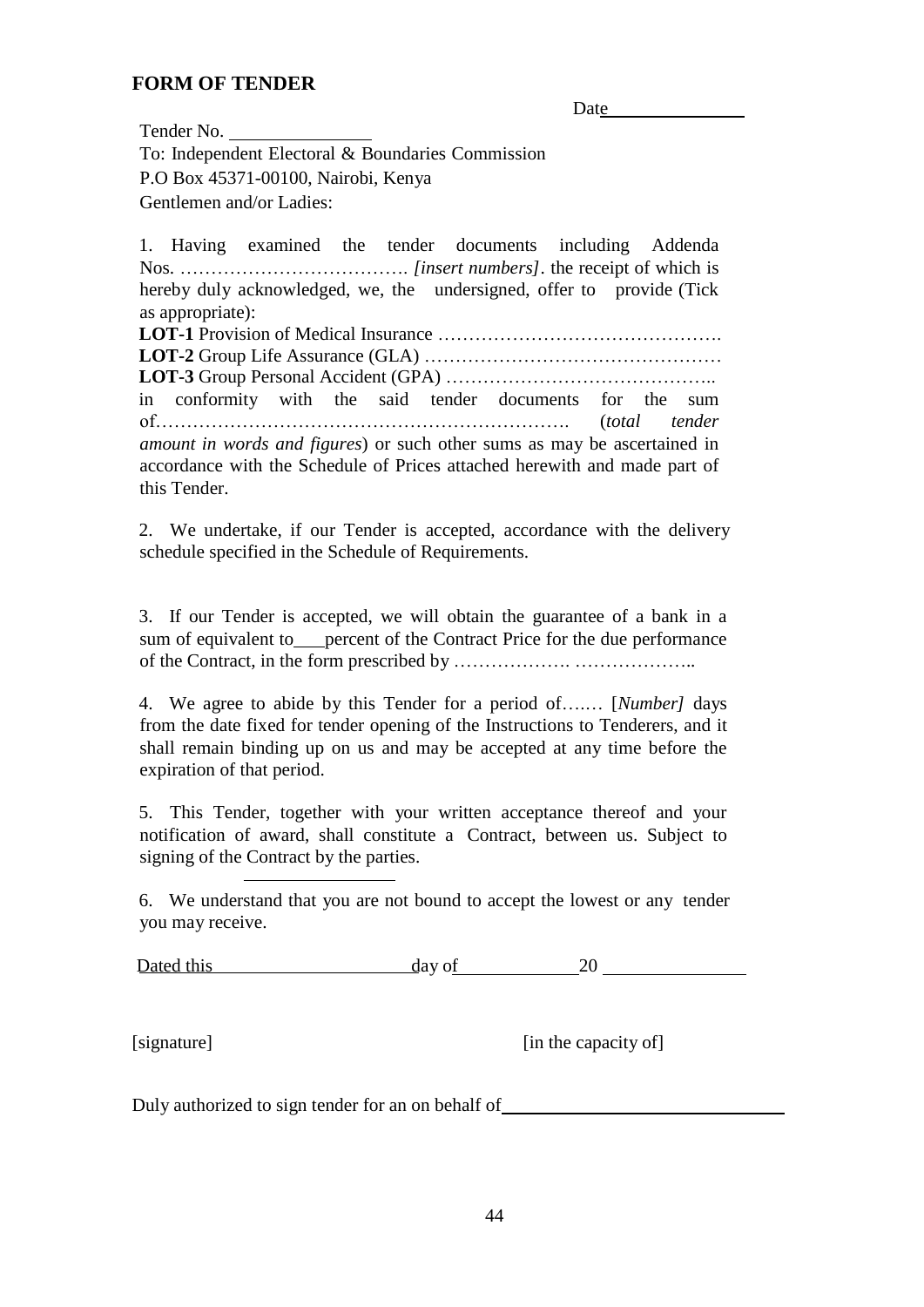# **CONFIDENTIAL BUSINESS QUESTIONNAIRE FORM**

You are requested to give the particulars indicated in Part 1; either Part 2(a), 2(b) or 2 (c) whichever applies to your type of business; and Part3. *You are advised that it is a serious offence to give false information on this form.*

|      | Part 1-General                                                             |
|------|----------------------------------------------------------------------------|
| 1.1  |                                                                            |
| 1.2  |                                                                            |
| 1.3  |                                                                            |
|      |                                                                            |
| 1.4  |                                                                            |
| 1.5  |                                                                            |
| 1.6  | Maximum Value of Business which you can handle at any one time -<br>$Kshs$ |
| 1.7  |                                                                            |
|      | Part $2(a)$ – Sole Proprietor                                              |
| 2a.1 |                                                                            |
| 2a.2 |                                                                            |
|      | L                                                                          |
|      |                                                                            |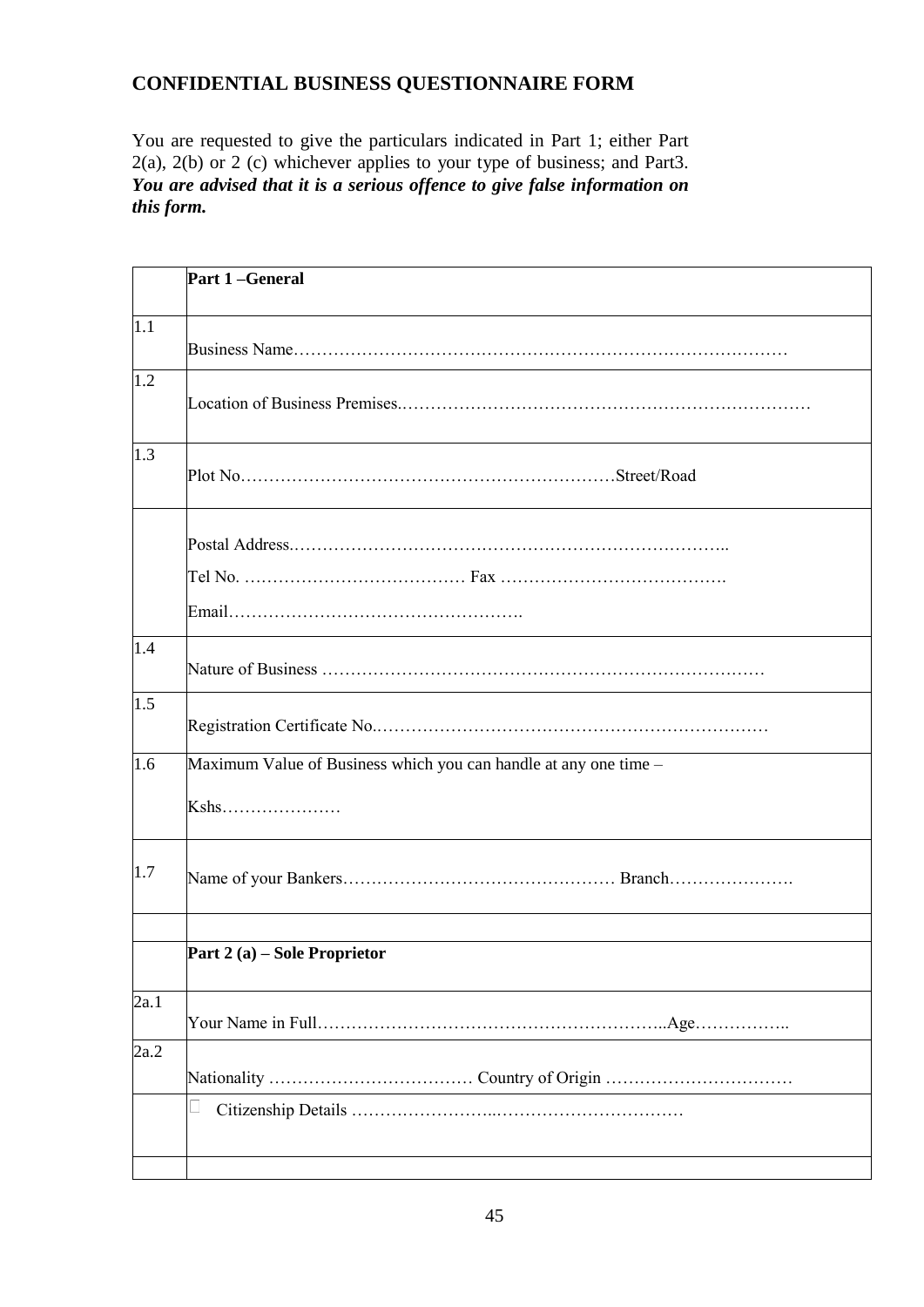|      | Part 2 (b)Partnership                     |                                                  |             |                        |               |  |
|------|-------------------------------------------|--------------------------------------------------|-------------|------------------------|---------------|--|
| 2b.1 | Given details of Partners as follows:     |                                                  |             |                        |               |  |
| 2b.2 | Name                                      |                                                  | Nationality | Citizenship<br>Details | <b>Shares</b> |  |
|      | 1                                         |                                                  |             |                        |               |  |
|      |                                           |                                                  |             |                        |               |  |
|      | ß                                         |                                                  |             |                        |               |  |
|      | 4                                         |                                                  |             |                        |               |  |
|      |                                           | Part 2 (c) – Registered Company                  |             |                        |               |  |
| 2c.1 |                                           |                                                  |             |                        |               |  |
| 2c.2 |                                           | State the Nominal and Issued Capital of Company- |             |                        |               |  |
|      |                                           |                                                  |             |                        |               |  |
|      |                                           |                                                  |             |                        |               |  |
| 2c.3 | Given details of all Directors as follows |                                                  |             |                        |               |  |
|      | Name                                      |                                                  | Nationality | Citizenship<br>Details | <b>Shares</b> |  |
|      | 1                                         |                                                  |             |                        |               |  |
|      | $\overline{c}$                            |                                                  |             |                        |               |  |
|      | з                                         |                                                  |             |                        |               |  |
|      | 4                                         |                                                  |             |                        |               |  |
|      | 5                                         |                                                  |             |                        |               |  |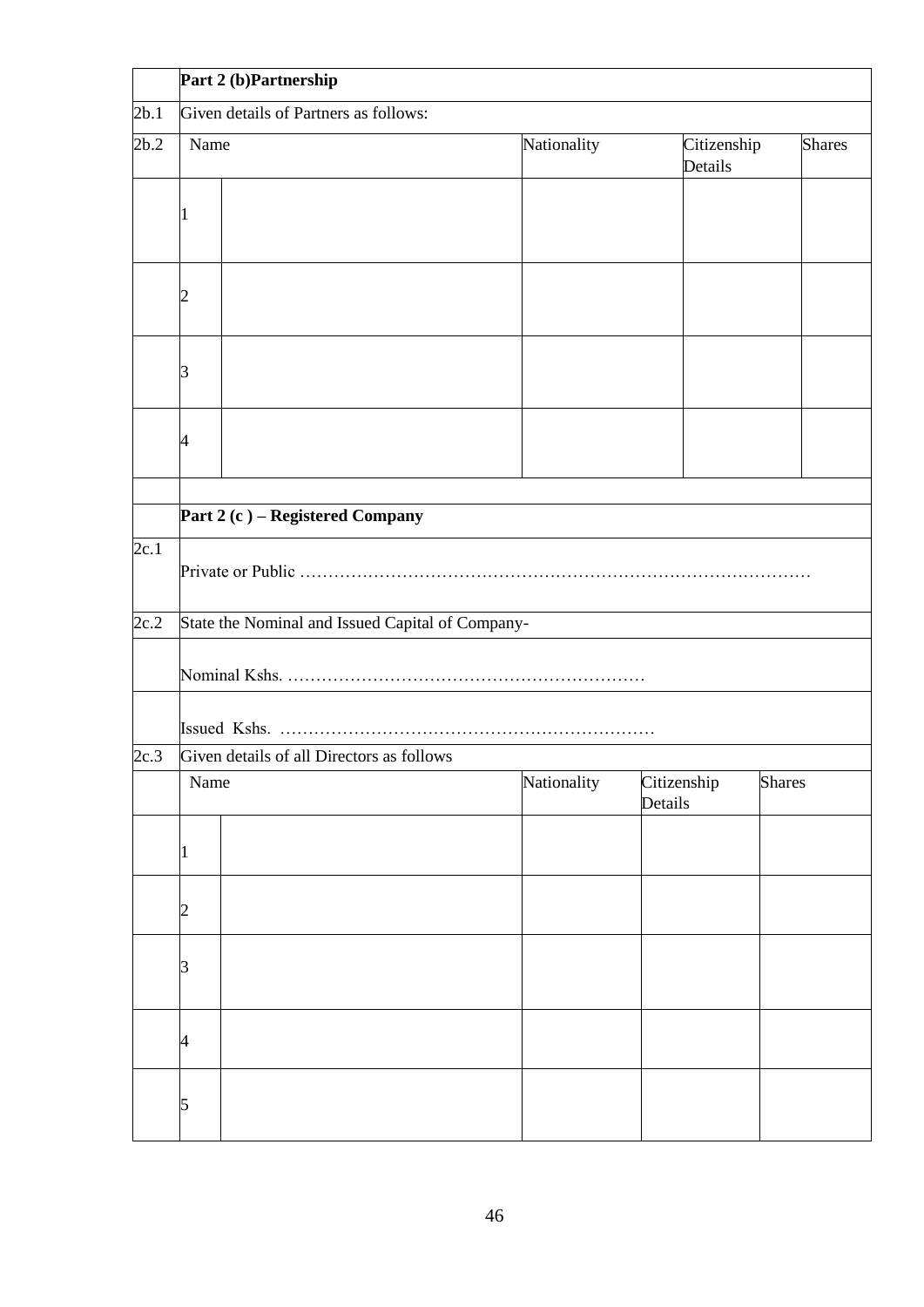|     | <b>Part 3 – Eligibility Status</b>                                                                                                                                         |
|-----|----------------------------------------------------------------------------------------------------------------------------------------------------------------------------|
| 3.1 | Are you related to an Employee, Committee Member or Board Member of IEBC?<br>Yes / No                                                                                      |
| 3.2 | If answer in '3.1' is YES give the relationship.                                                                                                                           |
|     |                                                                                                                                                                            |
|     |                                                                                                                                                                            |
| 3.3 |                                                                                                                                                                            |
|     | Does an Employee, Committee Member, and Board Member of IEBC sit in the Board of Directors<br>or Management of your Organization, Subsidiaries or Joint Ventures? Yes / No |
| 3.4 | If answer in '3.3' above is YES give details.                                                                                                                              |
|     |                                                                                                                                                                            |
|     |                                                                                                                                                                            |
|     |                                                                                                                                                                            |
| 3.5 | Has your Organization, Subsidiary Joint Venture or Sub-contractor been involved in the past                                                                                |
|     | directly or indirectly with a firm or any of its affiliates that have been engaged by IEBC to provide                                                                      |
|     | consulting services for preparation of design, specifications and other documents to be used for                                                                           |
|     | procurement of the goods under this invitation? Yes No                                                                                                                     |
| 3.6 | If answer in '3.5' above is <b>YES</b> give details.                                                                                                                       |
|     |                                                                                                                                                                            |
|     |                                                                                                                                                                            |
|     |                                                                                                                                                                            |
|     |                                                                                                                                                                            |
| 3.7 | Are you under a declaration of ineligibility for corrupt and fraudulent practices? YES/No                                                                                  |
|     |                                                                                                                                                                            |
| 3.8 | Have you offered or given anything of value to influence the procurement process? Yes No                                                                                   |
|     |                                                                                                                                                                            |
| 3.9 | If answer in '3.8' above is YES give details                                                                                                                               |
|     |                                                                                                                                                                            |
|     |                                                                                                                                                                            |
|     | I DECLARE that the information given on this form is correct to the best of my knowledge and<br>belief.                                                                    |
|     |                                                                                                                                                                            |

 $\top$ If a Kenya Citizen, indicate under "Citizenship Details" whether by Birth, Naturalization or registration.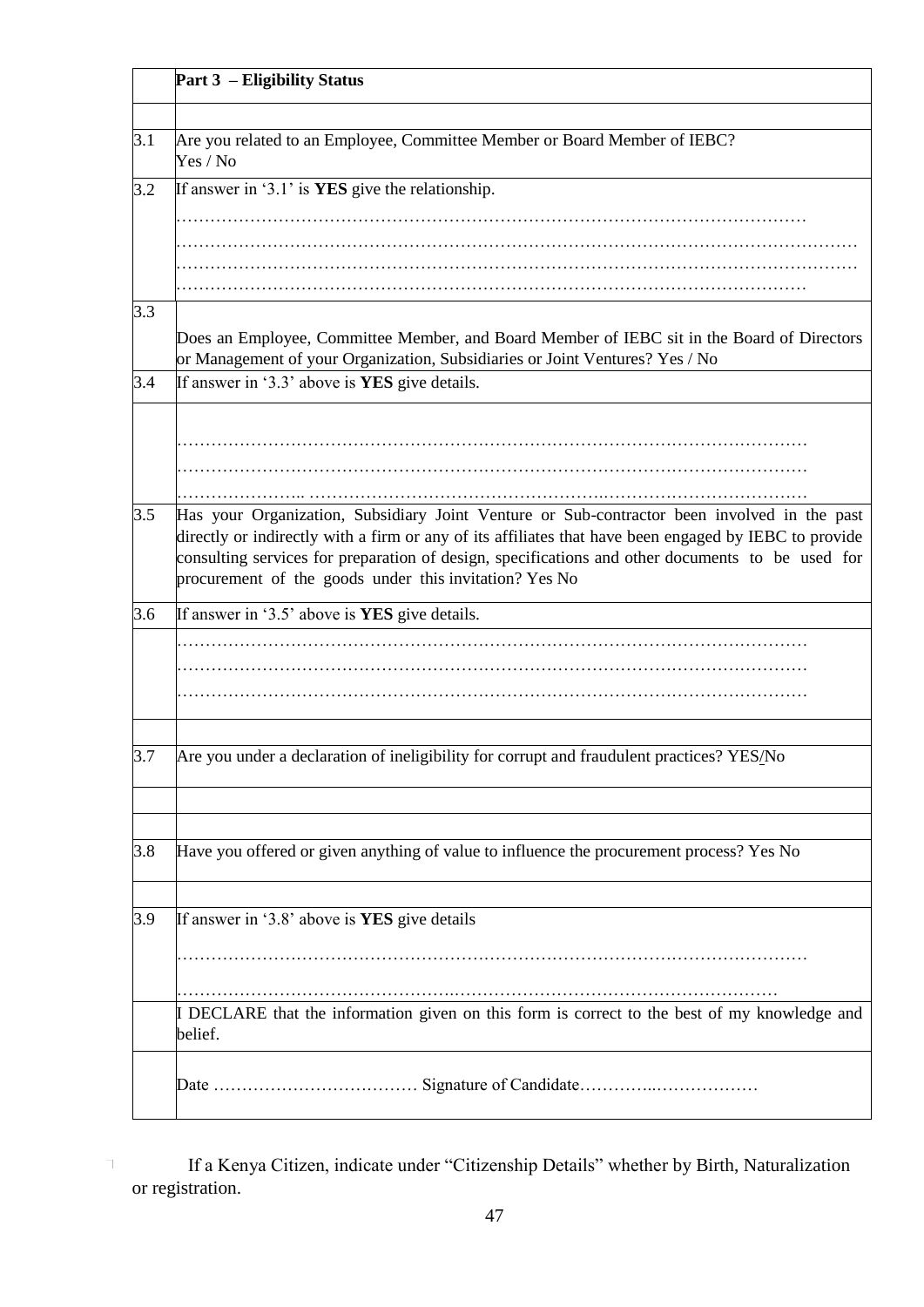# **TENDER SECURITY FORM**

Whereas [*name of Bidder*] (hereinafter called <the tenderer> has submitted its bid dated [*date of submission of bid*] for the provision of insurance services (hereinafter called  $the tendency?$ 

KNOW ALL PEOPLE by these presents that WE [*name of bank*] of [*name of country*], having our registered office at [name of IEBC] (hereinafter called  $\langle$ IEBC $>$  in the sum of [*state the amount*] for which payment well and truly to be made to the said IEBC, the Bank binds itself, its successors, and assigns

by these presents. Sealed with the Common Seal of the said Bank this

day of 20

THE CONDITIONS of this obligation are:-

- 1. If the tenderer withdraws its tender during the period of tender validity specified by IEBC on the Form; or
- 2. If the tender, having been notified of the acceptance of its tender by IEBC during the period of tender validity
	- (a) fails or refuses to execute the Contract Form, if required; or
	- (b) fails or refuses to furnish the performance security, in accordance with the Instructions to tenders.

We undertake to pay to IEBC up to the above amount upon receipt of its first written demand, without IEBC having to substantiate its demand, provided that in its demand IEBC will note that the amount claimed by it is due to it, owing to the occurrence of one or both of the conditions, specifying the occurred condition(s)

This tender guarantee will remain in force up to and including thirty (30) days after the period of tender validity, and any demand in respect thereof should reach the Bank not later than the above stated date.

[Authorized Signatories and official stamp of the Bank]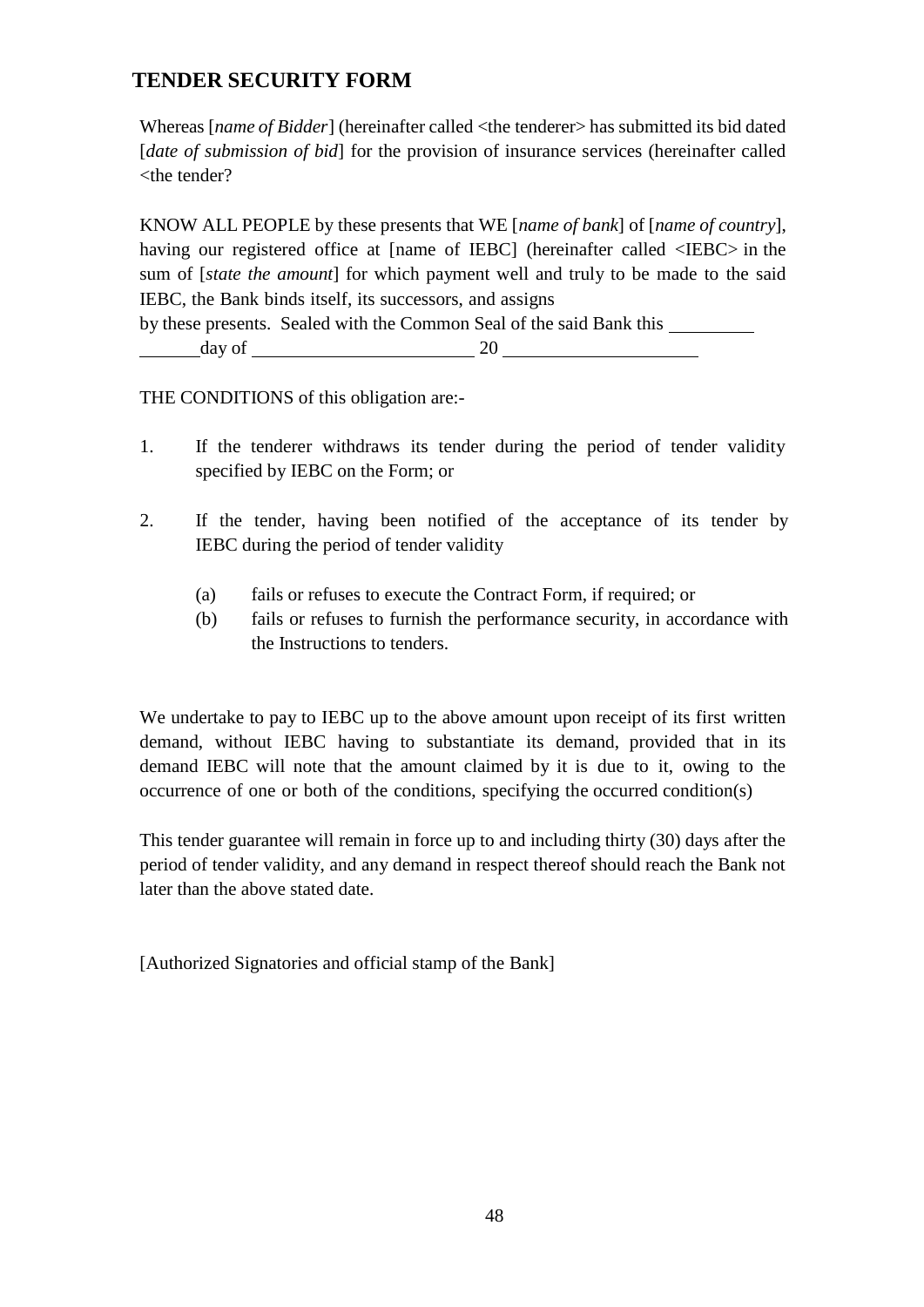### **CONTRACT FORM**

THIS AGREEMENT made the day of 20 between......... [name of COMMISSION] of……………….[country of COMMISSION] (hereinafter called "IEBC") of the one part and ……………………[name of Tenderer] of ……….[city and country of Tenderer](hereinafter called "the Tenderer") of the other part.

WHEREAS the IEBC invited tenders for the Medical Insurance, GLA and GPA covers and has accepted a tender by the tenderer for the supply of the services in the sum of ………………………………………[contract price in words and figures]

NOW THIS AGREEMENT WITNESSETH ASFOLLOWS:

- 1. In this Agreement words and expressions shall have the same meanings as are respectively assigned to them in the Conditions of Contract referred to.
- 2. The following documents shall be deemed to form and be read and construed as part of this Agreement, viz.:
	- (a) the Tender Form and the Price Schedule submitted by the Tenderer;
	- (b) the Schedule of Requirements;
	- (c) the Technical Specifications;
	- (d) the General Conditions of Contract;
	- (e) the Special Conditions of Contract; and
	- (f) IEBC's Notification of Award.
- 3. In consideration of the payments to be made by IEBC to the Tenderer as hereinafter mentioned, the Tenderer hereby covenants with IEBC to provide the services and to remedy defects therein in conformity in all respects with the provisions of the Contract
- 4. IEBC hereby covenants to pay the Tenderer in consideration of the provision of the services and the remedying of defects therein, the Contract Price or such other sum as may become payable under the provisions of the contract at the times and in the manner prescribed by the contract.

IN WITNESS whereof the parties hereto have caused this Agreement to be executed in accordance with their respective laws the day and year first above written.

| Signed, sealed, delivered by        | the | (for <b>IEBC</b> ) |
|-------------------------------------|-----|--------------------|
| Signed, sealed, delivered by ______ | the | (for the Tenderer) |
|                                     |     |                    |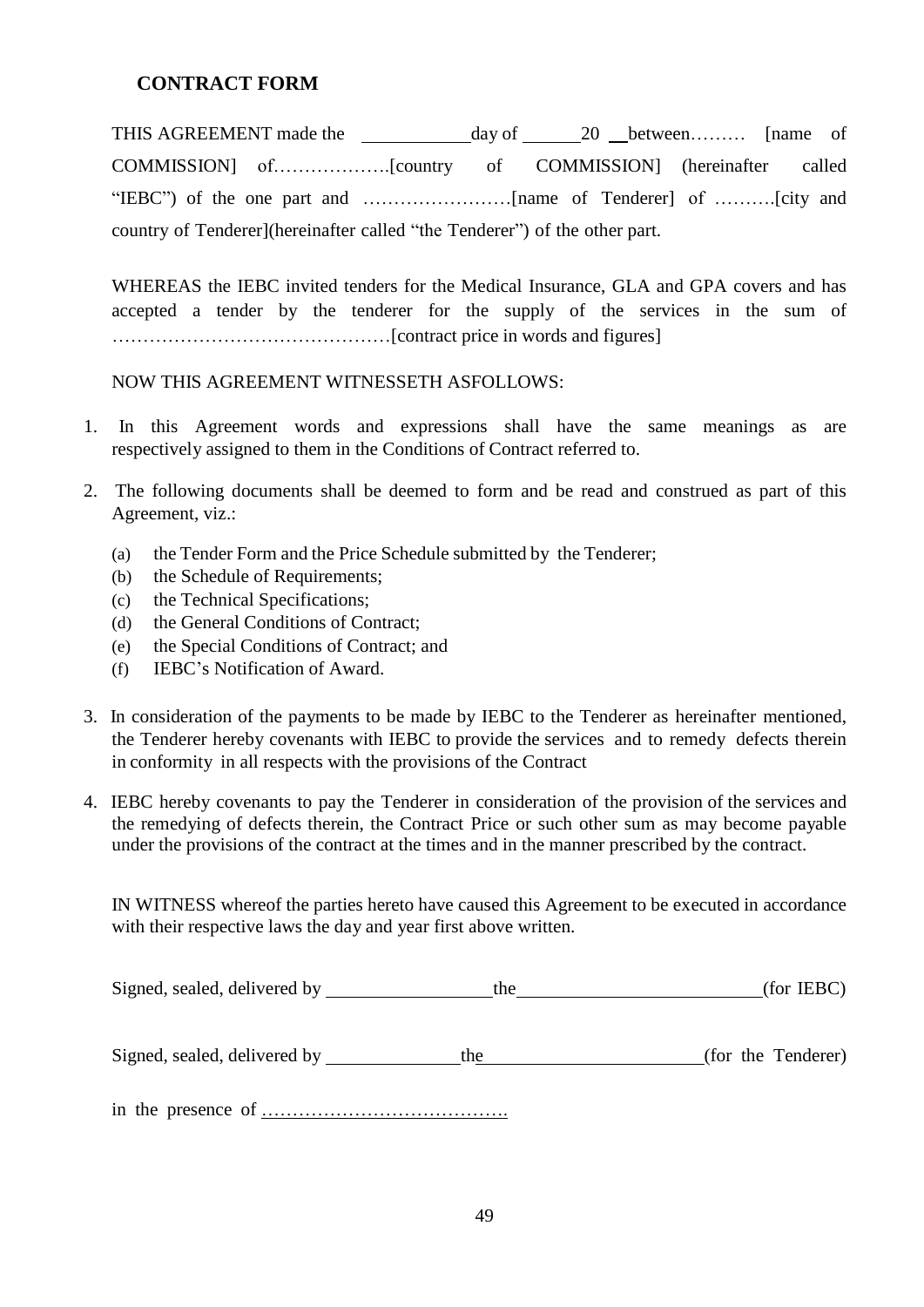### **PERFORMANCE SECURITY FORM**

To IEBC

WHEREAS…………………………………………………………………………… ………………….[name of Tenderer] (Herein after called "the Tenderer") has undertaken, in pursuance of Contract No. [Reference number of the contract] dated 20 to supply…………………………………………………………… [Description services] (Hereinafter called "the contract")

ANDWHEREAS it has been stipulated by you in the said Contract that the Tenderer shall furnish you with *a* bank guarantee by a reputable bank for the sum specified therein as security for compliance with the Tenderer's performance obligations in accordance with the Contract.

AND WHEREAS we have agreed to give the Tenderer a guarantee:

THEREFORE WE hereby affirm that we are Guarantors and responsible to you, on behalf of the Tenderer, up to a total of…………………………………………………

*[amount of the guarantee in words and figures],*

and we undertake to pay you, upon your first written demand declaring the Tenderer to be in default under the Contract and without cavil or argument, any sum or sums within the limits of…………………………………………………………………*[amount of guarantee]* as aforesaid, without your needing to prove or to show grounds or reasons for your demand or the sum specified therein.

This guarantee is valid until the day of 20

Signature and seal of the Guarantors

*[name of bank or financial institution]*

*[address]*

*[date]*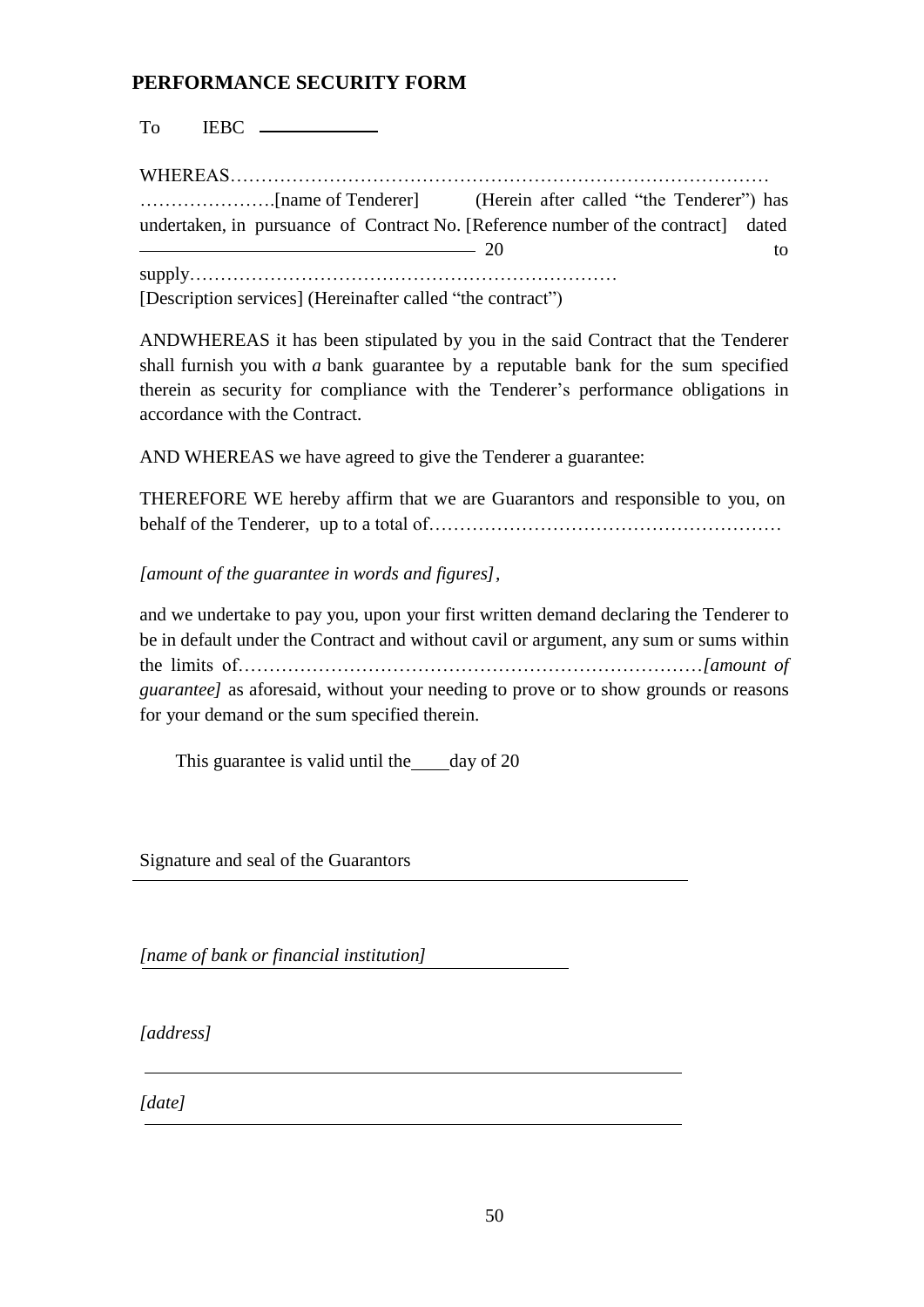# **BANK GUARANTEE FOR ADVANCE PAYMENT FORM**

To IEBC

Yours truly,

Gentlemen and/or Ladies:

In accordance with the payment provision included in the special conditions of contract, which amends the general conditions of contract to provide for advance payment,

[name and address of Tenderer] [hereinafter called "the Tenderer"] shall deposit with IEBC a bank guarantee to guarantee its proper and faithful performance under the said clause of the contract in an amount of …………………………………………………………………………………… …… …………… ………………………………………… *[Amount of guarantee in figures and words].*

We, the ………………………………………………………………………………

*[bank or financial institution],* as instructed by the Tenderer, agree unconditionally and irrevocably to guarantee as primary obligator and not as surety merely, the payment to IEBC on its first demand without whatsoever right of objection on our part and without its first claim to the Tenderer, in the amount not exceeding

*[Amount of guarantee in figures and words].*

We further agree that no change or addition to or other modification of the terms of the Contract to be performed there under or of any of the Contract documents which may be made between IEBC and the Tenderer, shall in any way release us from any liability under this guarantee, and we hereby waive notice of any such change, addition, or modification.

This guarantee shall remain valid and in full effect from the date of the advance payment received by the Tenderer under the Contract until *[date].*

| Signature                                                          | and | seal | of | the Guarantors |
|--------------------------------------------------------------------|-----|------|----|----------------|
| [name of bank or financial institution]<br><i><b>[address]</b></i> |     |      |    |                |
| [date]                                                             |     |      |    |                |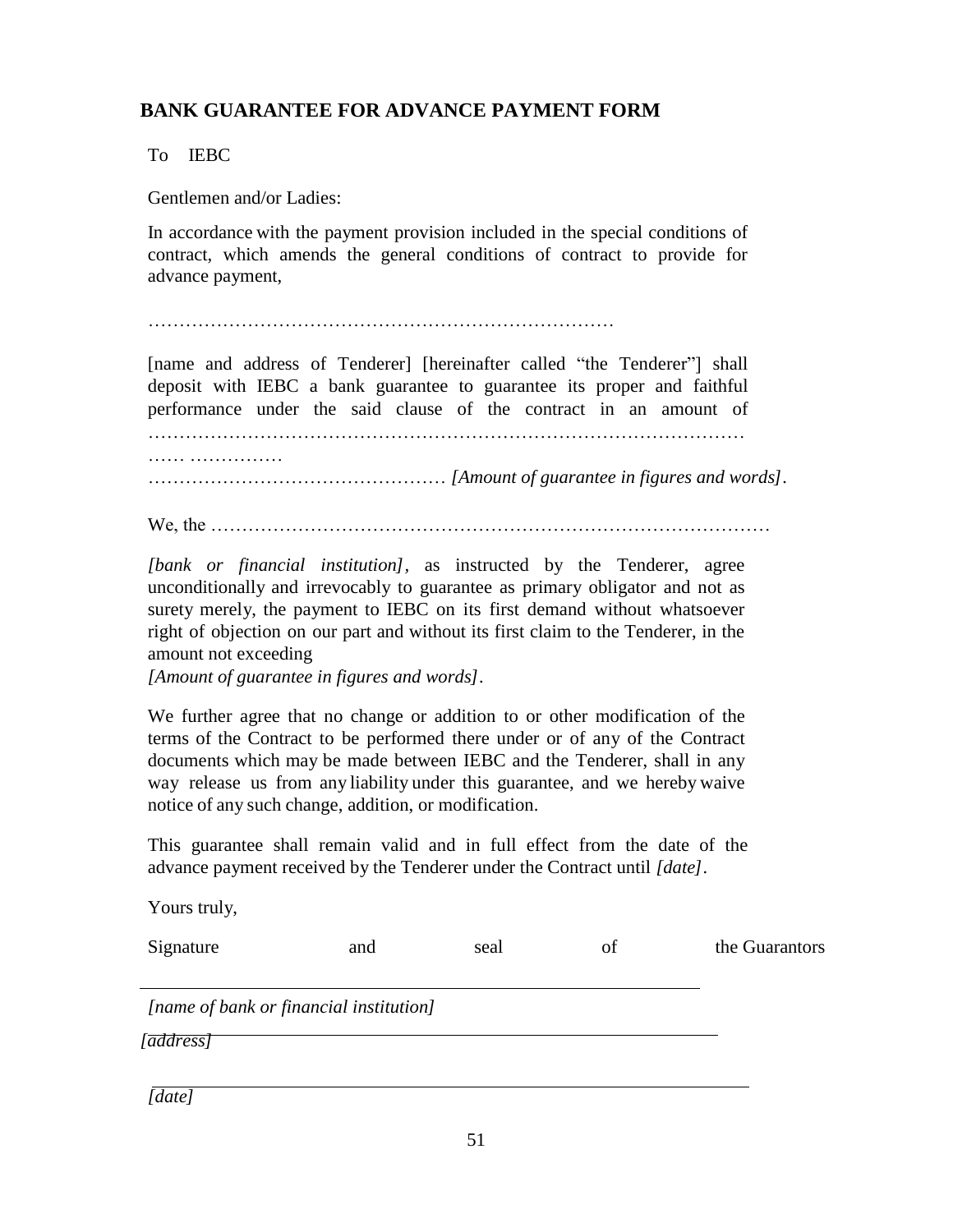# **LETTER OF NOTIFICATION OF AWARD**

Independent Electoral & Boundaries Commission P.O Box 45371-00100, Nairobi, Kenya

To:

RE: Tender No.

Tender Name

This is to notify that the contract/s stated below under the above mentioned tender have been awarded to you.

- 1. Please acknowledge receipt of this Letter of Notification signifying your Acceptance.
- 2. The Contract/contracts shall be signed by the parties within 30 days of the date of this letter but not earlier than 14 days from the date of the letter.
- 3. You may contact the officer whose particulars appear below on the subject matter of this Letter of Notification of Award.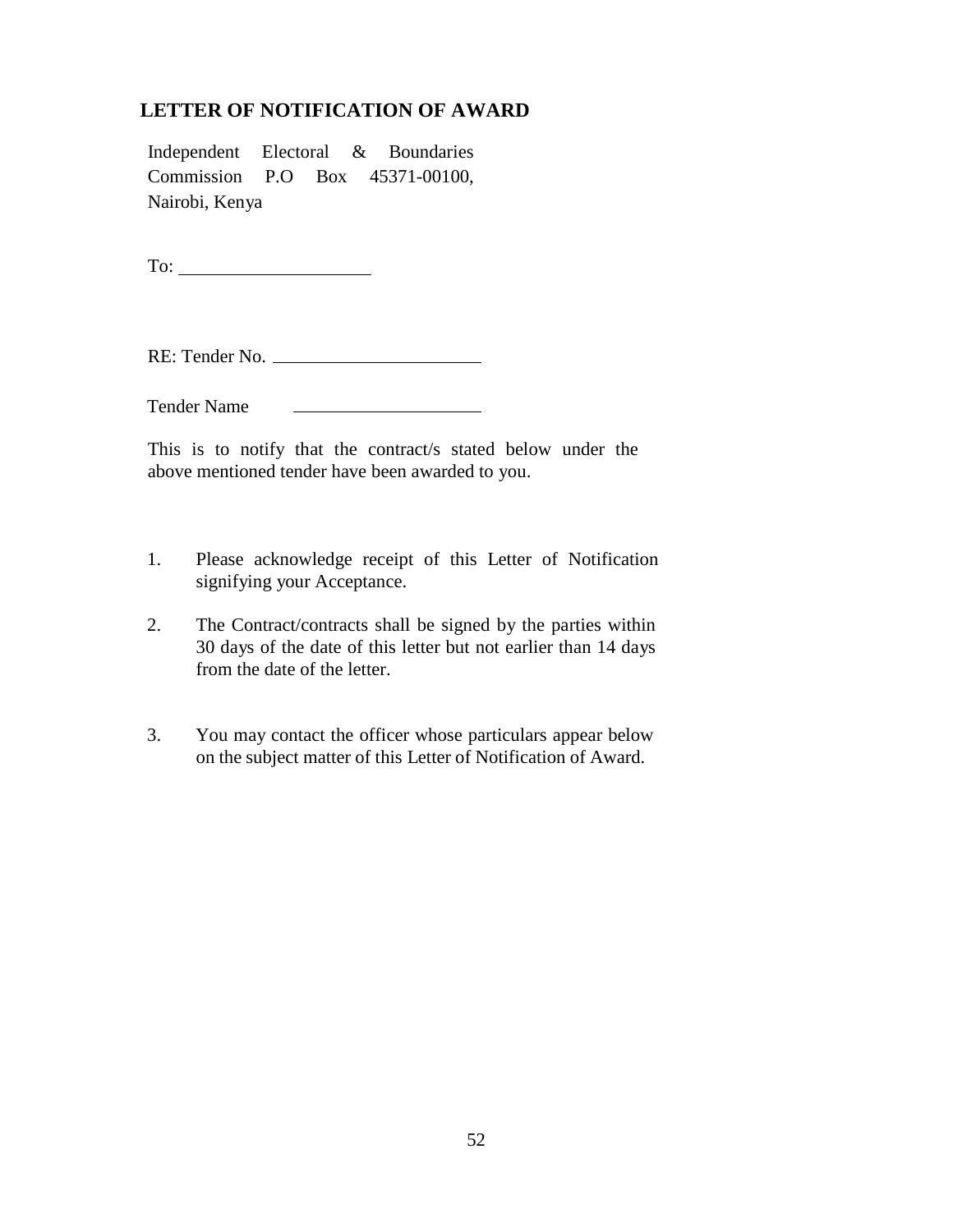#### **FORM RB 1 REPUBLIC OF KENYA**

#### **PUBLIC PROCUREMENT ADMINISTRATIVE REVIEW BOARD**

APPLICATION NO……………OF………………………………………20……… BETWEEN …………………………………………….APPLICANT

AND

…………………………………RESPONDENT *(IEBC*)

Request for review of the decision of the…………… (*Name of IEBC)* of ……………dated the…day of ………….20……….in the matter of Tender No………..…of …………..20…

#### **REQUEST FOR REVIEW**

I/We……………………………,the above named Applicant(s), of address: Physical address…………….Fax No……Tel. No……..Email ……………, hereby request the Public Procurement Administrative Review Board to review the whole/part of the above mentioned decision on the following grounds , namely:-

1. 2. etc.

By this memorandum, the Applicant requests the Board for an order/orders that: - 1.

2. etc SIGNED ……………….(Applicant)

Dated on…………….day of ……………/…20…

#### **FOR OFFICIAL USE ONLY**

Lodged with the Secretary Public Procurement Administrative Review Board on ………… day of ………....20….………

**SIGNED** Board Secretary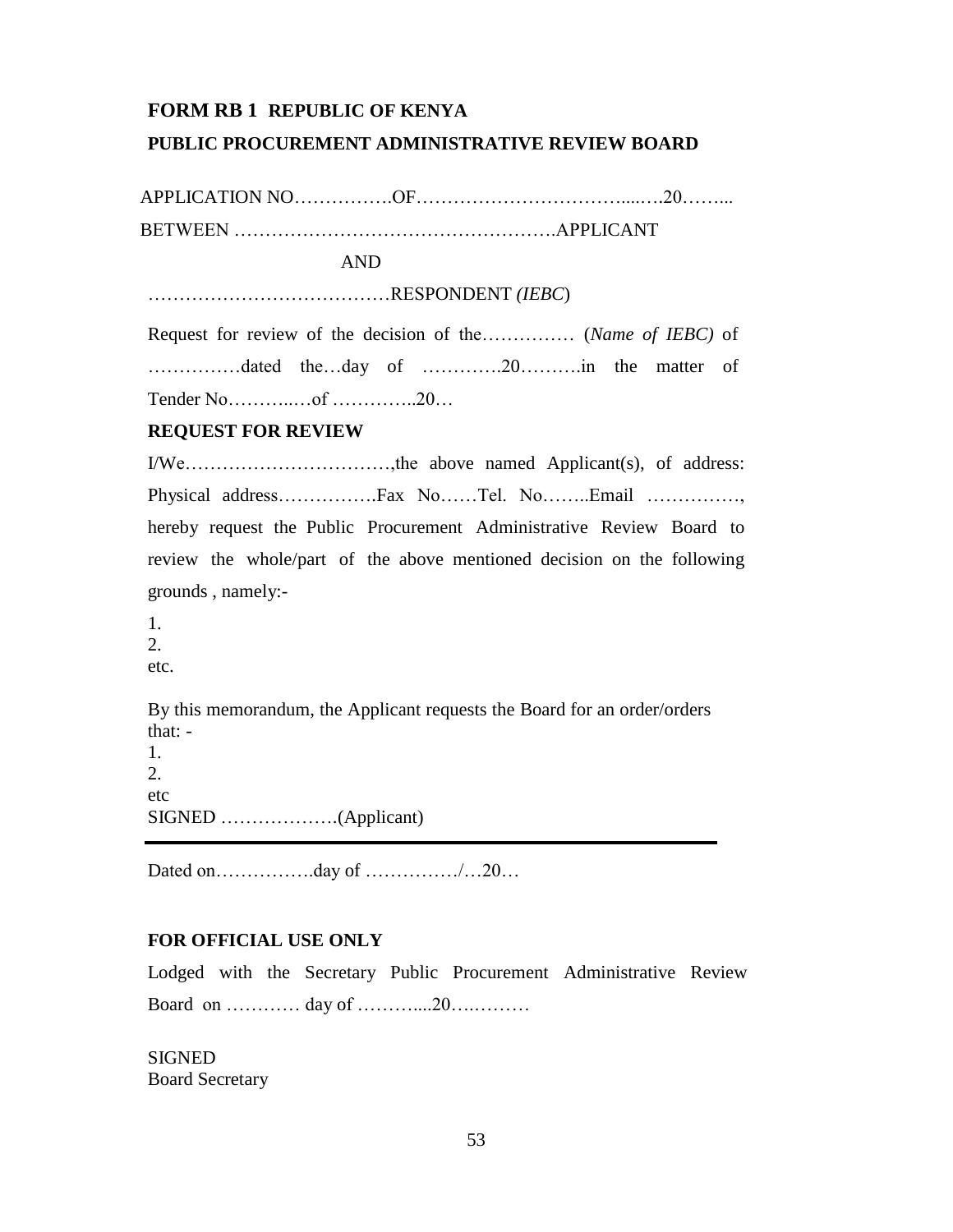# **ANTI-CORRUPTION DECLARATION FORM**

(Sections 62 of the PPDA, 2015)

I/We/Messrs………………………………………………………………………………… ……… ……………………………………………………….. Of Street, Building, P.O .Box…………………….. Contact/Phone/Email……………………………..………………………………………. Declare that Public Procurement is based on a free and fair competitive Tendering process which should not be open to abuse. I/We..…………………………………………….…………………… ………………….. Declare that I/We will not offer or facilitate, directly or indirectly, any inducement or reward to any public officer, their relations or business associates, in connection with Tender/Tender No ……………………..……………………… For or in the subsequent performance of the contract if I/We am/are successful. Authorized Signature........................................................................... Name of Signatory…………………………………………………. Title of Signatory…………………………………………………… Official Stamp………………………………………………………